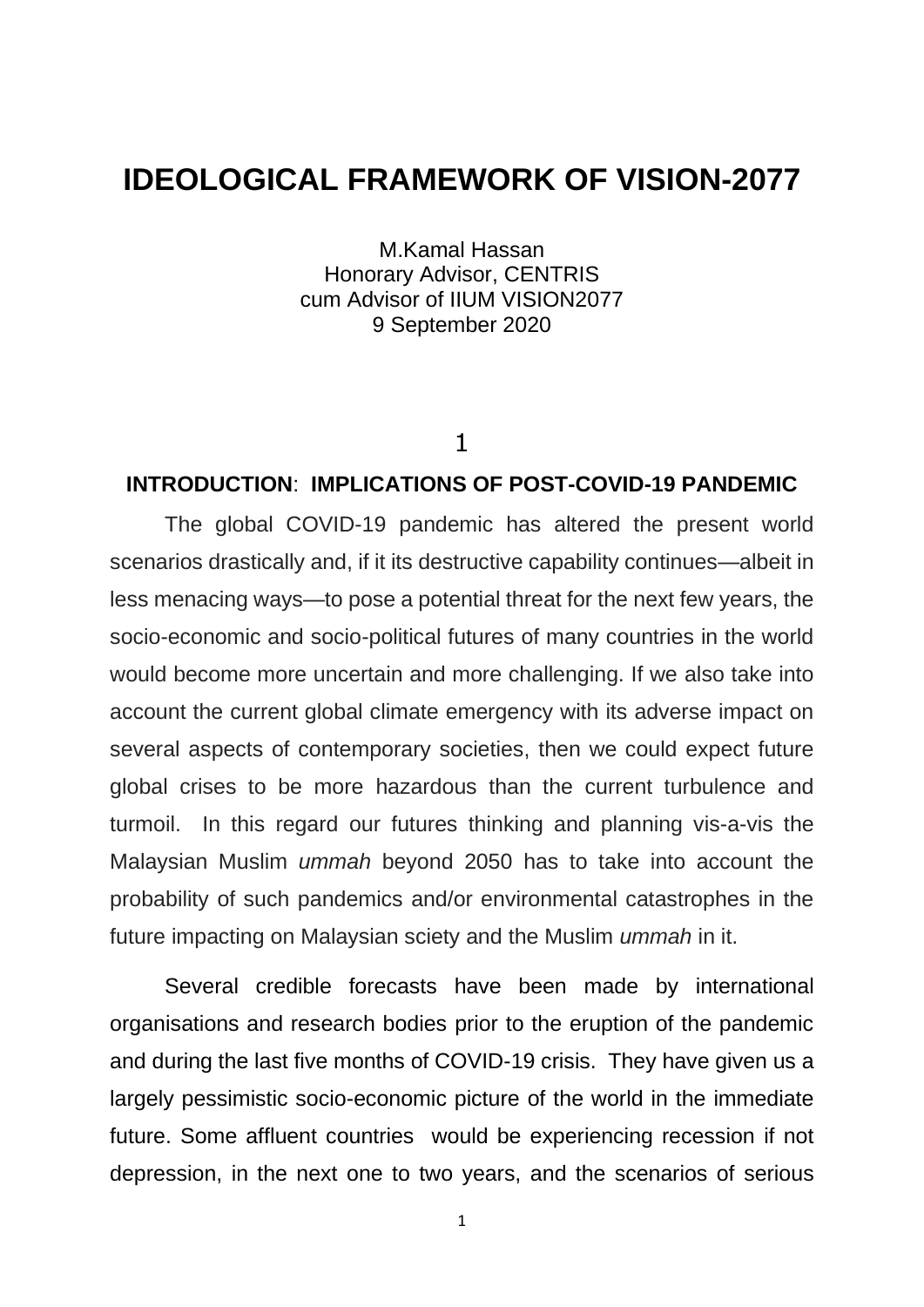environmental catastrophes in several countries or regions of our battered planet Earth would become more depressing in the decades ahead. The following statement of Antonio Guetteres, the Secretary General of the United Nations, in the last couple days, underscores the gravity of the predicament the world is facing today. He laments:

The world is in turmoil. Economies are in freefall. We have been brought to our knees – by a microscopic virus. The pandemic has demonstrated the fragility of our world... COVID-19 has been likened to an x-ray, revealing fractures in the fragile skeleton of the societies we have built. It is exposing fallacies and falsehoods everywhere: the lie that free markets can deliver healthcare for all; the fiction that unpaid care work is not work; the delusion that we live in a post-racist world; the myth that we are all in the same boat. Because while we are all floating on the same sea, it's clear that some are in superyachts while others are clinging to drifting debris (Antonio Gueterres 2020).

Under these circumstances it is fair to assume that Muslim nations, communities and organisations too will be confronting – within the next decade or more -- very challenging future scenarios which might include "the unthought" disruptions, "wild cards", "Black Elephants", "Black Swans" or "Black Jelly-Fishes", to borrow the well-known metaphors of scholars of futures studies. (see Ziauddin Sardar 2019: 121-172, Sohail Inayatullah 2018). Therefore, in order to plan, prepare and produce the requisite and relevant human talents and new skills, with better psychological, intellectual, emotional, moral, spiritual, natural or technological resources to meet what Ziauddin Sardar calls radically changed "postnormal times" (PNT), Muslim leaders in different sectors of national life will have to chart out new roadmaps with revised strategies to move forward, collectively and systematically, to a better or more preferred future of Islam and the *ummah* before or at the advent of the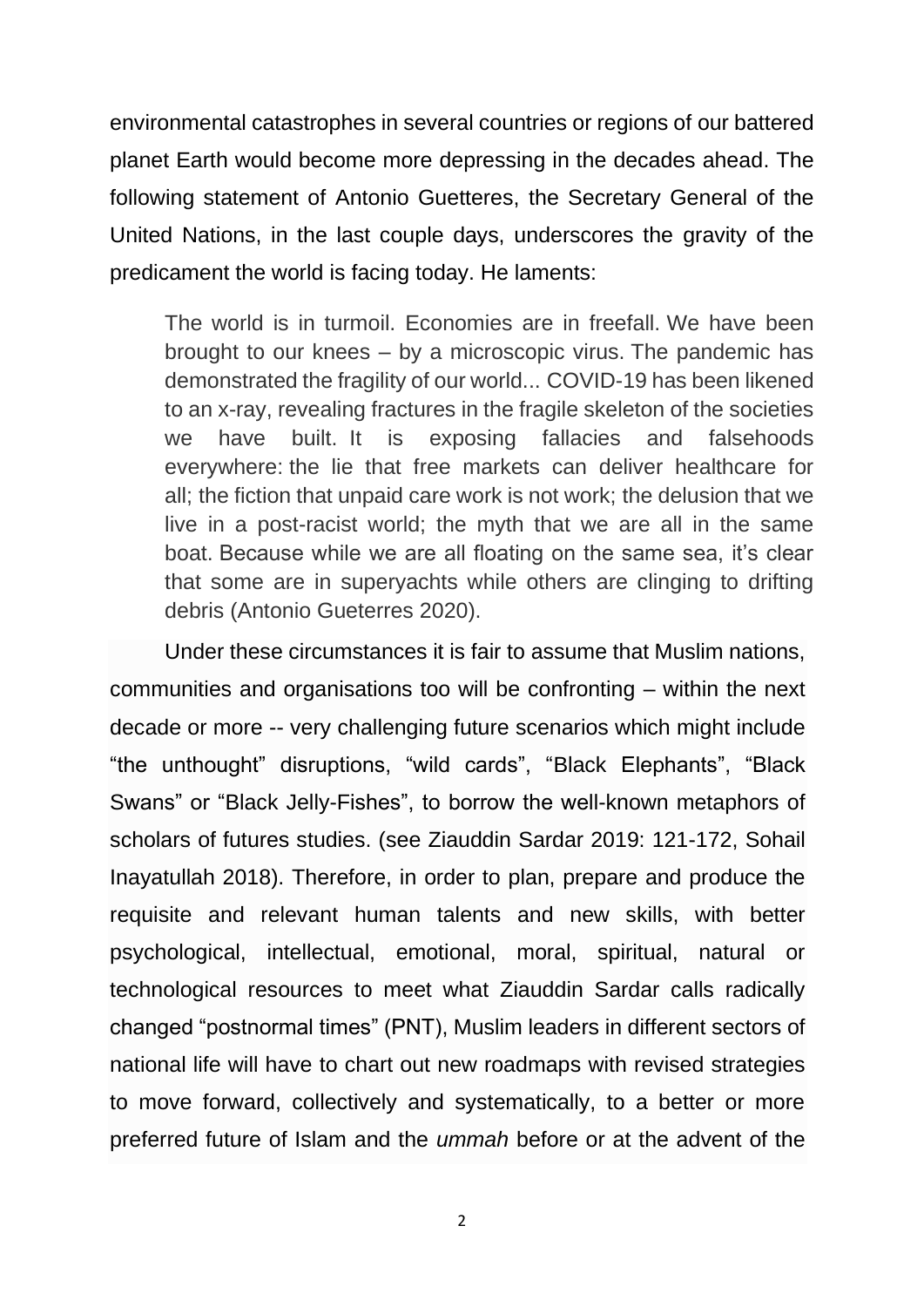next *Ḥijriyyah* century, the year 1500 *Ḥijrah* (in November 28, 2076, *in shā' Allāh* (if Allah S.W.T. wills).

Hopefully they would be able to negotiate cautiously but wisely the uncertain, complex, contradicting, chaotic or even "wicked" realities of the future -- domestically as well as regionally or globally. This is an urgent national and ummatic task because we believe the roadmaps and strategic planning blueprints, painstakingly produced in the last two decades, may have been rendered obsolete or irrelevant by the COVID-19 global "*tsunami*" and its disruptive repercussions in human societies.

On the positive side, the tragedy of COVID-19 should be viewed as a powerful wake-up call for humanity and the Muslim countries to seriously reconsider the conventional paradigms of national development and models of civilisational progress. For Muslim nation-states, the pandemic opens up a rare opportunity to finally abandon the culture of aping or unmindful adoption of the secular Western models of "progress", "development", "modernity" and "happiness".

Muslim nation-states ought to understand, revitalise and adopt the traditional and God-given paradigm of holistic human and environmental development as well as the path of *al-falāḥ* (true wellbeing, success, prosperity and happiness) which will prevent them from being seduced by the materialistic deceptions (*ghurūr*) of sensate cultures and profane lifestyles (*matā` al-ḥayāh al-dunyā*) which Allah S.W.T., The Creator and Compassionate Master-Sustainer, has been warning against in many verses of the Qur'an. (Q. *al-An`ām* 6:70, 130; *al-A`rāf* 7: 51; *Luqmān* 31: 33; *Fāṭir* 35: 5; *al-Ḥadīd* 57: 20; *Āl-`Imrān* 3: 197).

COVID-19 pandemic should compel Muslim leaders and educated elites to look for new ways of cooperating with fellow Muslim countries as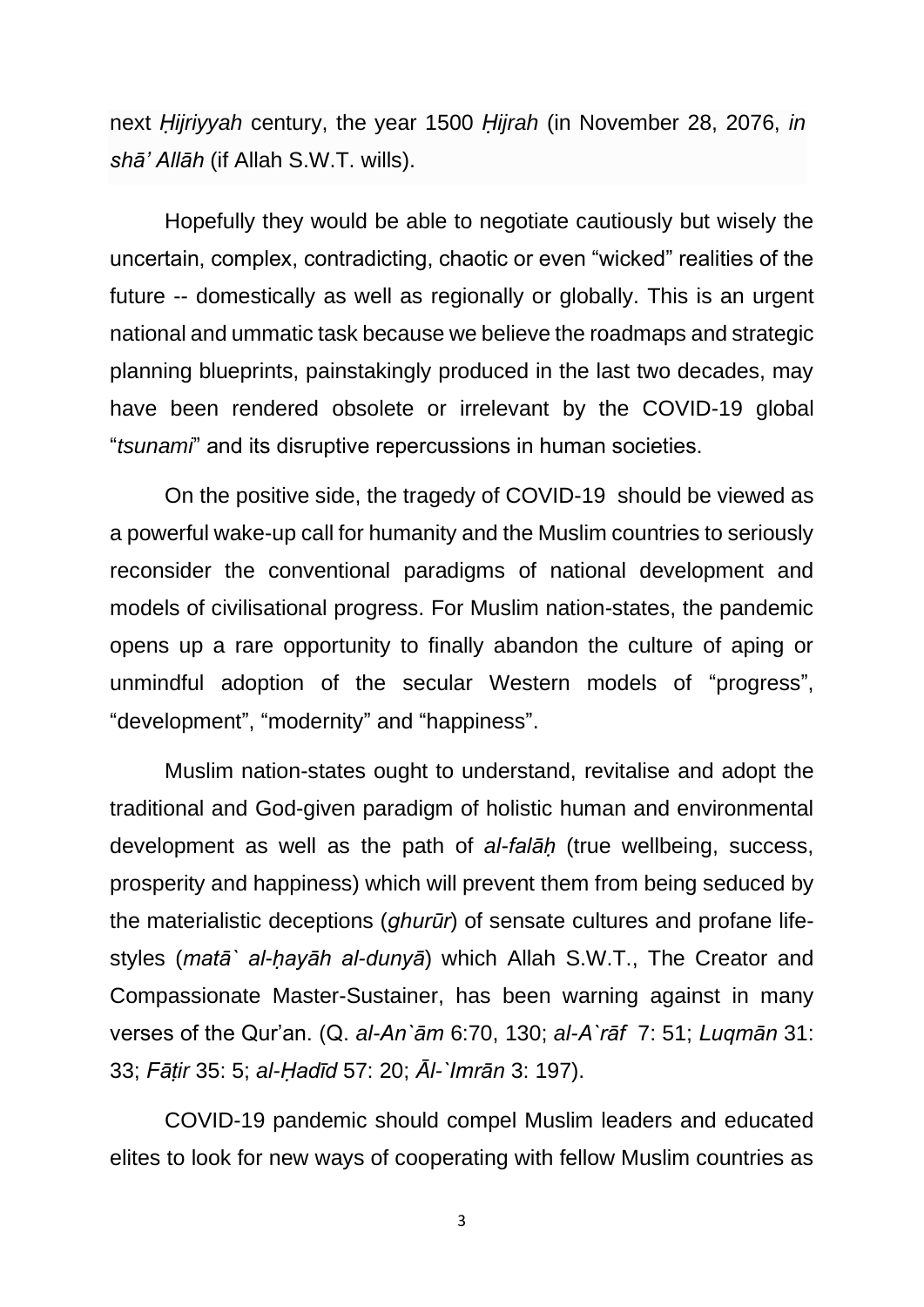well as with the rest of the world in the spirit of spreading *Rahmatan li'l-`Ālamīn* (Mercy to all the worlds including mankind, in Q.*al-Anbiyā'* 21:107). At the same time they need to be reminded not to continue to become blind followers of Western or East Asian models of development or national progress simply because of their materialistic success, scientific, medical and technological advancements. Our Compassionate Master-Sustainer has given the following advice to all the Believers:

*And never turn your eyes [with longing] towards whatever splendour of this world's life We may have allowed so many others to enjoy in order that We might test them thereby: for the sustenance which thy Sustainer provides [for you] is better and more enduring. (Q. Ṭā Hā 20: 130 – 131)*

*Turn not your eyes [longingly] towards the worldly benefits which We have granted unto some of those [that deny the truth]. And neither grieve over those [who refuse to heed you], but spread the wings of your tenderness over the Believers. (Q. al-Ḥijr 15: 88).*

The above verses enjoin the Believers to have the ability to distinguish between worldly progress that is morally and spiritually acceptable and those aspects of Occidental or Oriental capitalistic affluence or material advancement which are not acceptable from Islamic perspective. Adherents of Islam are also taught by the Compassonate Master-Sustainer not to be easily deceived by what is normally projected as mainstream lifestyles by those who do not believe in the ultimate accountability to the Master-Sustainer in the Hereafter, as though their socalled "progress" in this world really means progress in the worldview of the Qur'an and is acceptable to the Master-Sustainer. They may not realise that they are in fact the greatest losers (*al-akhsarūn*) from the spiritual and transcendent viewpoints. The Qur'an declares: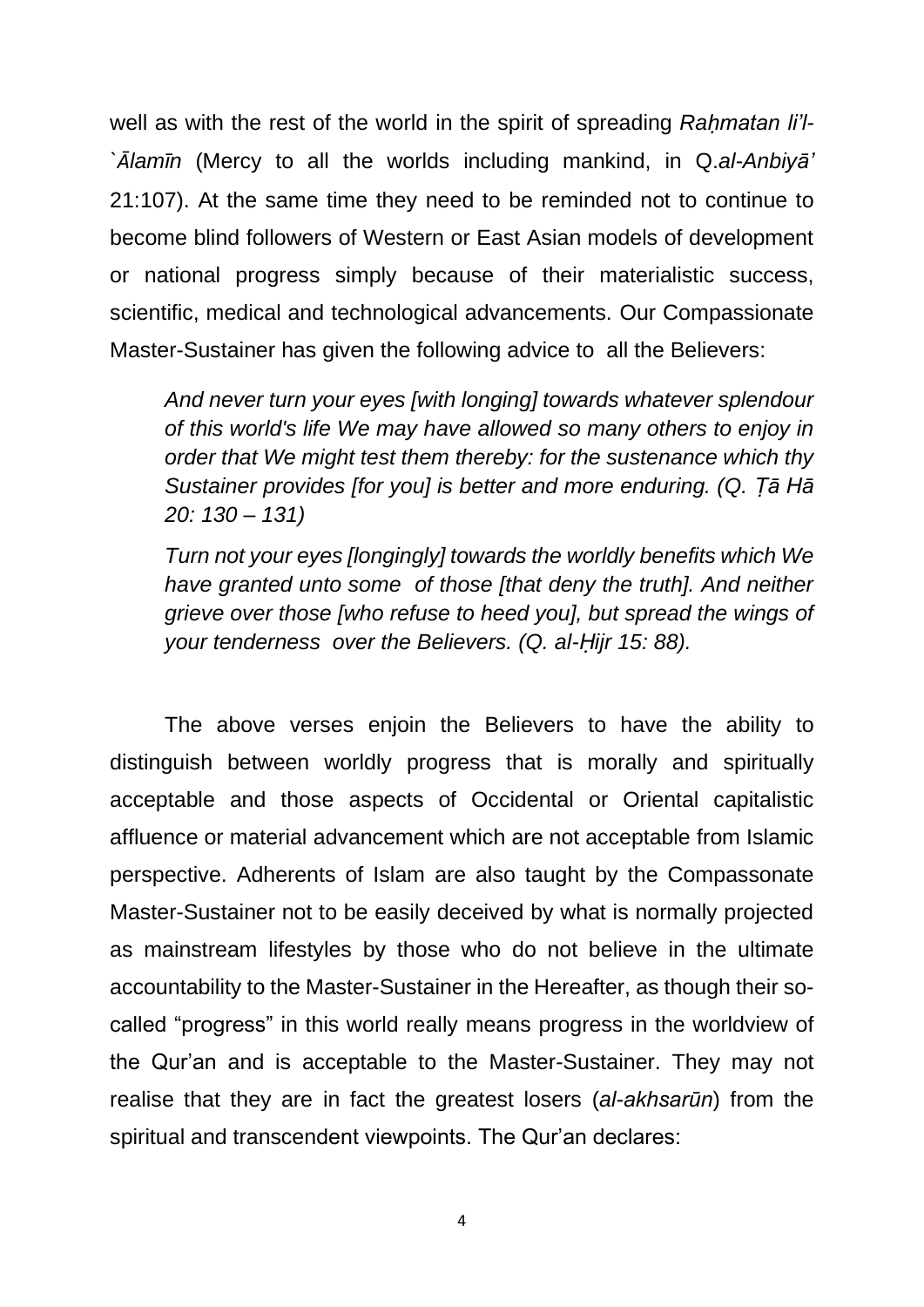*Say: "Shall we tell you who are the greatest losers (al-akhsarūn) in whatever they may do? "[It is] they whose labour has gone astray in [the pursuit of no more than] this world's life, and who none the less think that they are doing good works: It is they who have chosen to deny their Sustainer's messages and the truth that they are destined to meet Him." Hence, all their [good] deeds come to nothing, and no weight shall We assign to them on Resurrection Day (Q. al-Kahf 18: 103-105).*

**2**

#### **IIUM'S VISION-2077: BACKGROUND**

Inspired and motivated by our religious beliefs and convictions in; a) the worldview of *Tauḥīd* (belief in the absolute and uncompromising oneness of Allah, The One and Only God, without any intermediary nor any one or any thing sharing His essence or any of His attributes. He is not just The Creator, but The Compassionate Master-Sustainer-Judge Whose will and sovereignty embrace all aspects of human life and the Cosmos); b) the Qur'anic affirmation of the civilisational leadership roles of the universal Islamic *ummah*; and c) taking lessons from the global ummatic failures of the past 150 years, including from the failures, weaknesses and mistakes of the Muslim *ummah* in Malaysia since Independence in 1957, we decided in 2019 that IIUM as a premier international Islamic university should take the lead to envision "A New *Ḥijrah* (Spiritual-Ethical Migration)" of the Muslim *ummah* in Malaysia. It shall be a collective spiritual-ethical migration away from agonising historical malaise and current burdens, towards the fulfilment of the holistic leadership role which Allah, The Compassionate Master-Sustainer has placed upon the shoulders of His believing servants and the *ummah.*

Currently the Malaysian Muslim *ummah* as a whole carries with it: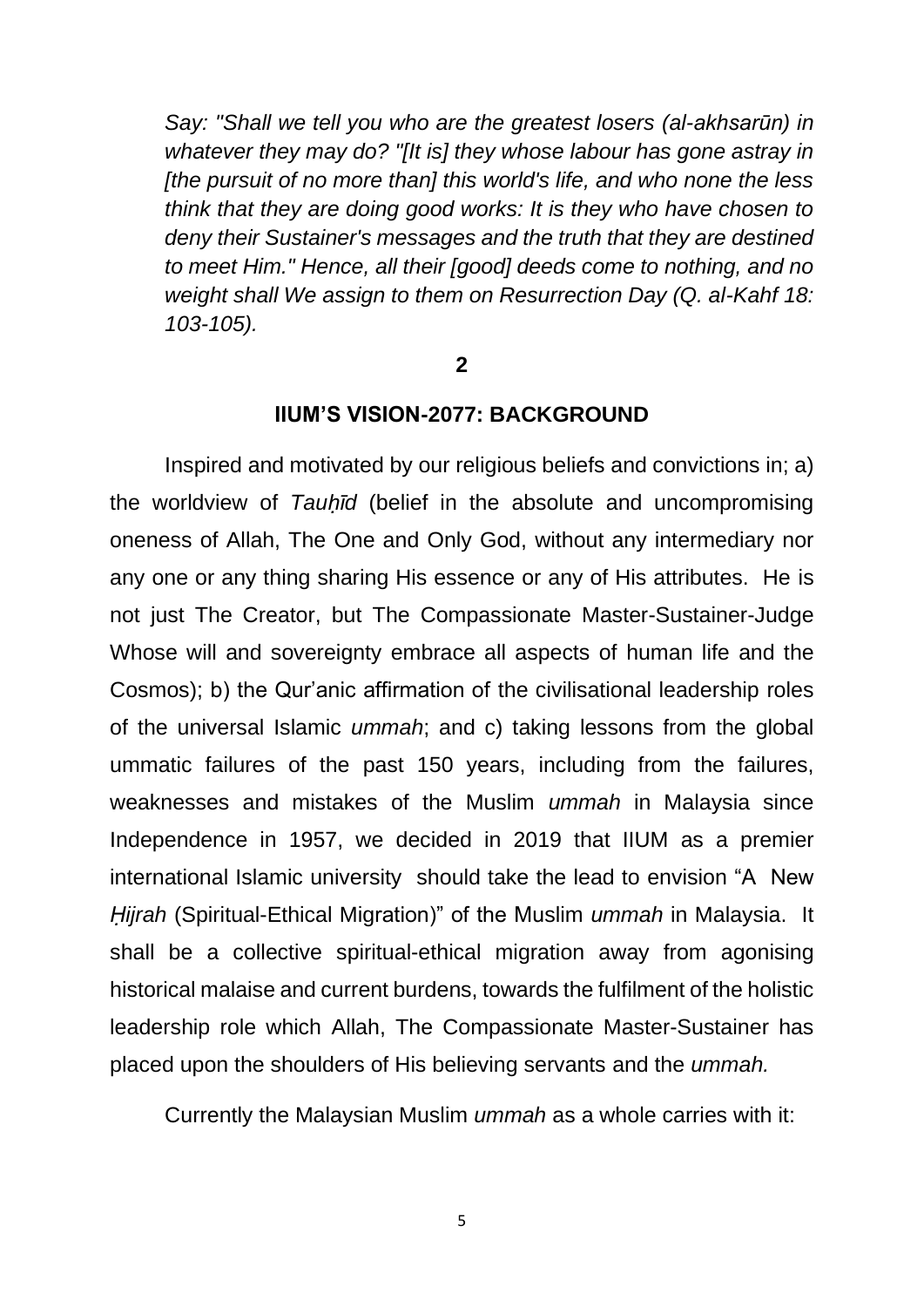2.1. **The baggage of the past**—in particular, a mindset of complacency, mediocrity, and dependency shaped by the deceptions (*ghurūr*) of modernity and Westernisation. It is a mindset which has been lulled by the materialistic visions of material progress and prosperity during the postindependence period of economic boom. The community as a whole has been psychologically and emotionally assured by the political dominance of Malay political masters, while the masses felt secured at the frequent display of flamboyant external symbols of traditional Malay-Muslim sovereignty. Notwithstanding the fact there have been positivie developments in aspects of Islamic education, culture, politics and economic institutions, it must be admitted that the large majority of the Malay-Muslim community have not really understood the far-reaching implications of the worldview of *Tauh*<sup>I</sup>d in the lives of Muslim individuals, families, organisations, society and state.

2.2. **The humiliating contemporary scenario of widespread moral corruption--**of Malay political leaders and senior civil servants, coupled with the shameful intra-ethnic political divisions and conflicts within the Malay-Muslim population amidst a worrying economic downturn, while the destructive and poisonous social ills of the younger generation of Malay-Muslims continue to rise.

Therefore, we decided that we should be thinking, planning and strategising for the long-term future of the Malaysian *ummah* up to the year 2077 C.E., notwithstanding what other countries around the world may be doing towards resolving their present and future problems, with some of them planning for their future wellbeing up to the year 2050 C.E. The choice of the year 2077 for the Muslim *ummah* of Malaysia was made for **Four Principal Reasons**:

2.3. **The First Reason**.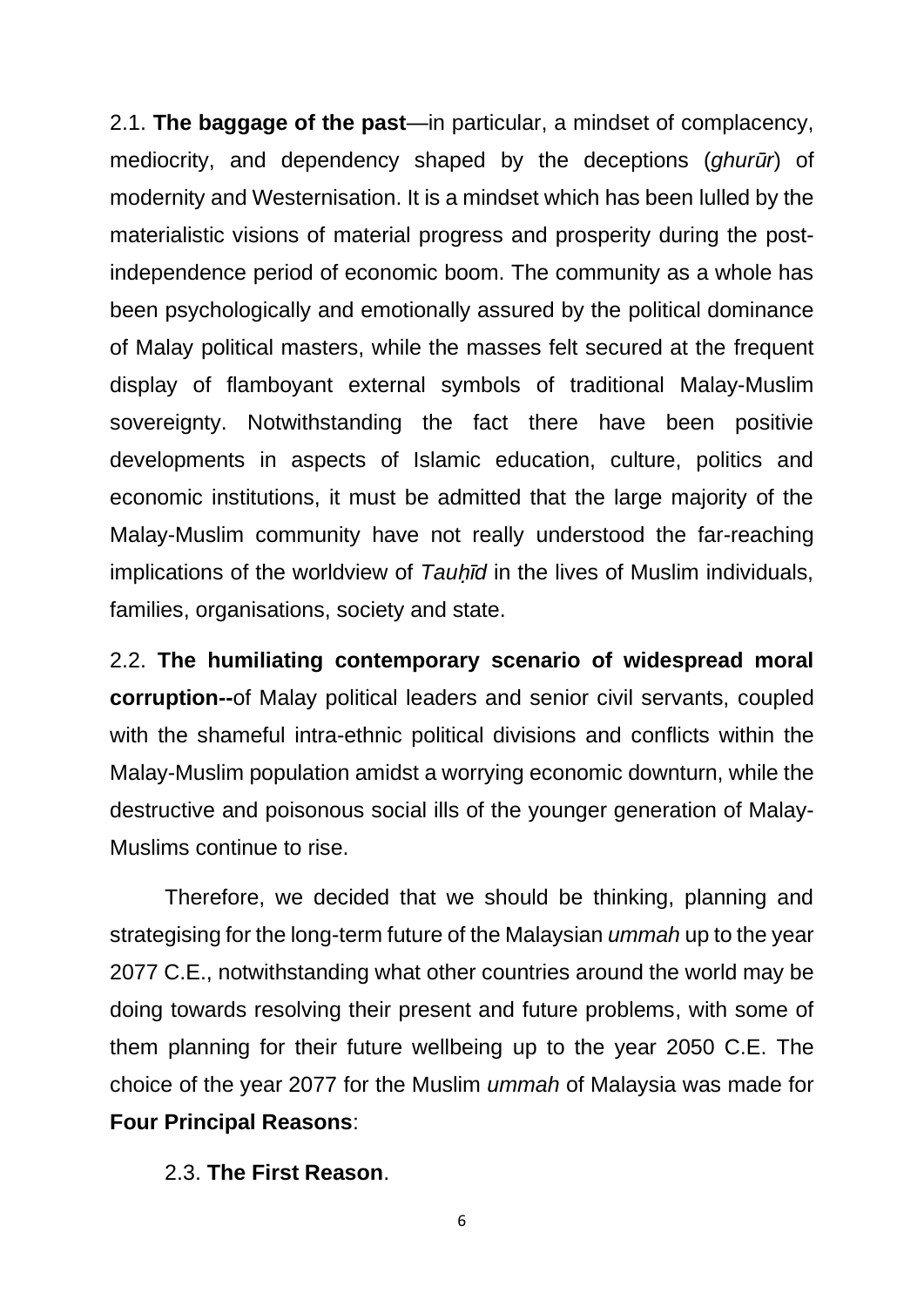By the 28th of November 2076, *in shā' Allāh*, the Muslim *ummah* in Malaysia and the whole world would enter the new 16th century *Ḥijriyyah* (1500 A.H.), hopefully, in a much better condition by that time or by the year 2080, six decades from today;

## 2.4. **The Second Reason.**

We feel most disillusioned with the state of the Muslim world 42 years since the advent of the 15th Islamic century in 1979. We are also distressed by the deep Malaysian socio-political crisis and the widening internal political divisions of the Muslim community. That being the case, we do not wish the Muslim *ummah* of Malaysia, if not the whole Muslim world, to repeat the major mistakes of the global *ummah* prior to the beginning of the 15th century *Ḥijriyyah* (i.e. in November 1979 C.E.), particularly the failure of leaders and decision makers of Muslim countries to come up with credible futuristic plans and strategies for a better condition of the *ummah* in the new century.

## 2.5. **The Third Reason.**

Looking back at the Muslim world from Morocco to Malaysia, particularly at the political and economic instabilities and military conflicts in West Asia after the Iranian Revolution of 1979, we witnessed with grave concern the destabilising factors within the body politic of the Muslim *ummah*. First of all, the Muslim world was rudely awakened by the belligerent declaration of "War on Terror" made by President George Bush Jr. followed by the vicious U.S. invasions of Iraq and Aghanistan.

The shocking 9/11 attack on the Twin Towers of New York provided the much-needed pretext—the claim that Iraq had "Weapons of Mass Destruction" turned out to be a U.S. "weapon of mass deception", as part of a Big Lie--for the U.S. President to impose U.S.A's hegemonic designs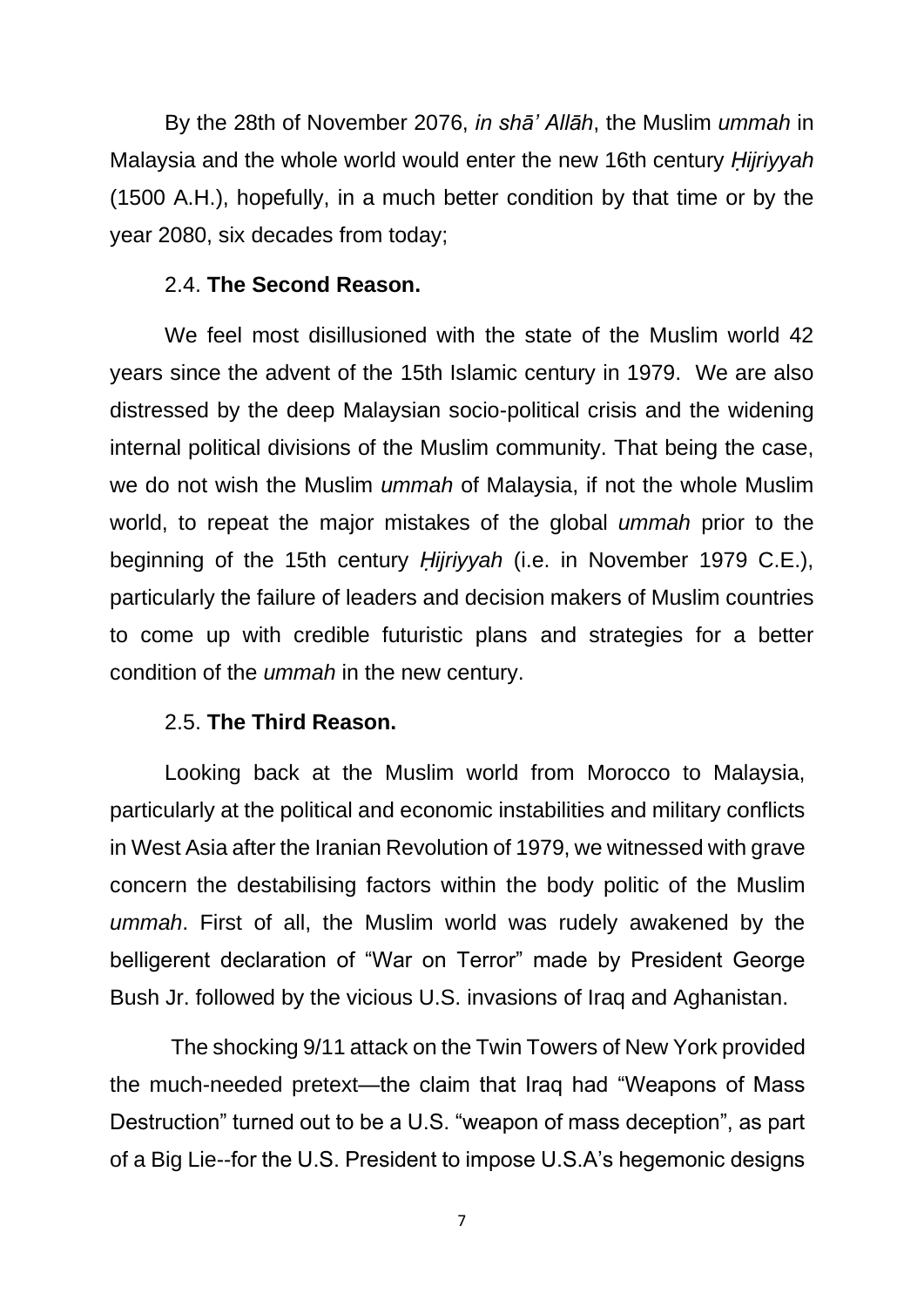on several West Asian countries while it endorsed, protected and reinforced the political and military ambitions of Israel. The brutality of Zionist unilateral expansionism supported by the U.S. government and its allies have been creating havoc upon the increasingly oppressed Palestian communities.

The bloody and dehumanising civil-wars, proxy wars and imperial wars in Syria, Iraq, Afghanistan, Egypt, and Yemen -- together with the political impotence of the O.I.C -- only serve to perpetuate hardships, turmoil, disillusionment, disgrace, chaos, and insane barbarities in the region. The devastation and destruction of Syria, the dismal failure of the "Arab Spring", the hypocrisy and double standards of affluent Arab regimes and the unending socio-political conflicts and economic crises in Muslim countries have turned the Muslim-Arab world into a tragic humiliating spectacle. The assessment of the situation in that part of the world made by the well-known political analyst Marwan Bishara of Aljazeera in his recent article "Beware of the looming chaos in the Middle East: The region in 2020 is in much worse shape than in 2010" is an eyeopener:

If you thought the Middle East has hit rock bottom and may finally emerge intact from a decade of upheaval and conflict, think again.The economic, political and societal realities in the region are going from dire to horrendous, with no end in sight. They could spiral out of control towards a more violent and chaotic future with unforeseen international ramifications.The killings may have relatively subsided in some places, for now, but the wounds of war are not healing and are being exacerbated by the coronavirus pandemic and its associated economic hardship. The greater Middle East is hurting far more than meets the eye. (Marwan Bishara, 3 August 2020)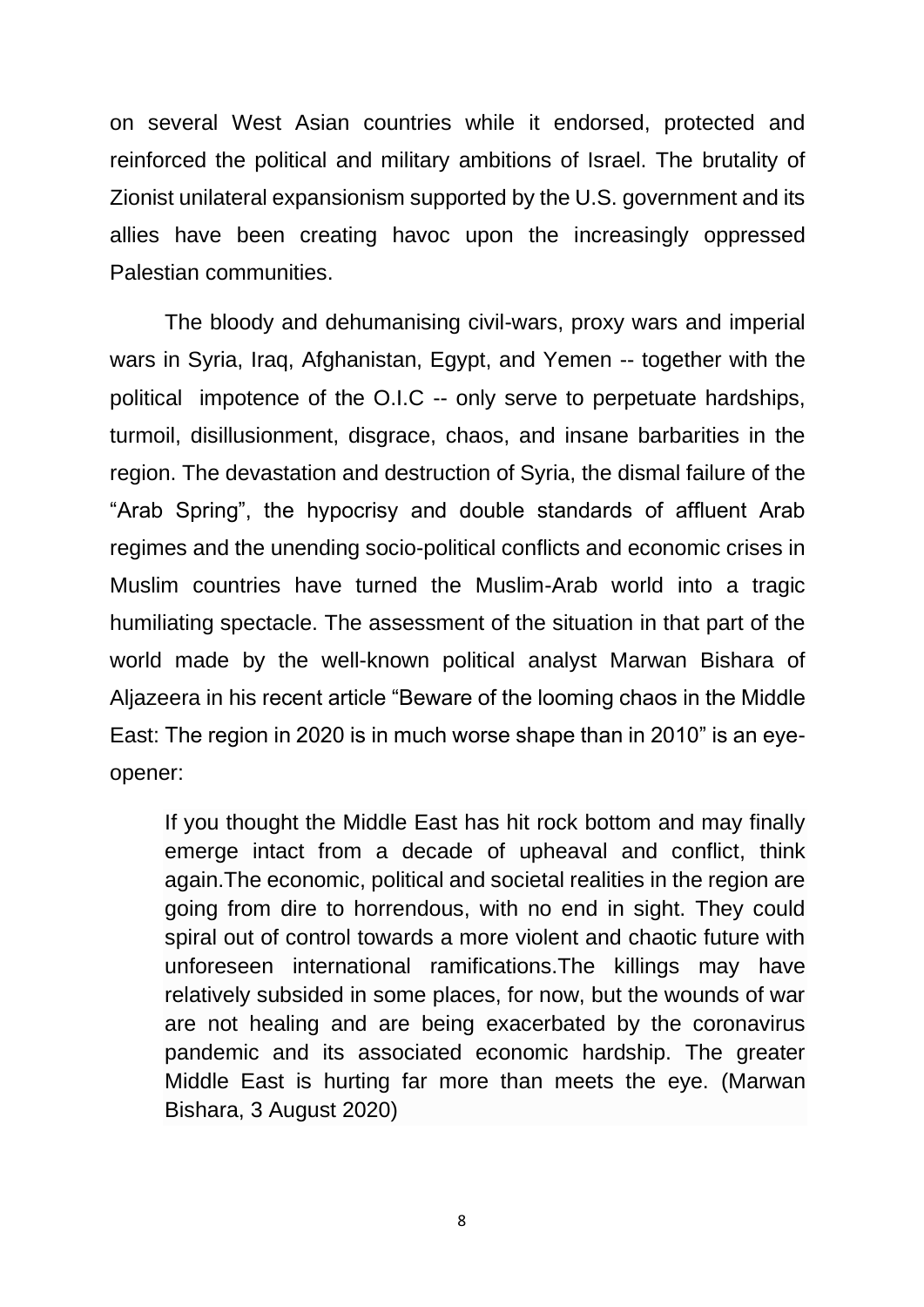If we add on to this deplorable phenomenon of Muslim disintegration and disgrace, the unending inter-ethnic and inter-sectarian violence in West Asia, the rising tide of Islamophobia in the West, India, China, Russia and a few countries in Southeast Asia, coupled with white supremacist trends and neo-Fascist xenophobic fervour against Muslim presence in Europe, the global Muslim *ummah* appears to have the worst of existential crises since the advent of the 15th century *Ḥijriyyah* 42 years ago.

2.6. **The Fourth Reason** is that we, in the ASEAN region, believe that more promising future scenarios of Islam and Muslims await the Muslim Southeast Asian communities of Indonesia, Malaysia, Brunei Darussalam, Singapore, Mindanao in Southern Philippines, Kampuchea, Thailand and Vietnam. Myanmar, however, is a shameful exception: we are appalIed by the deplorable conditions and sufferings of the Rohingya Muslim community which has been subjected to systematic genocidal and barbaric persecution by the army, assisted by anti-Islamic militancy of a radical group of Buddhist clergy of Myanmar.

As far as Malaysia is concerned, we are realistically optimistic that Malaysia of the next six decades up to 2080 would witness a more favourable and desirable future of the Muslim *ummah*, **provided** the Muslim leaders, elites, academics and families work together from today to overcome our ummatic failures, cultural weaknesses, political divisiveness, economic woes, educational mediocrity, mindset deficits and moral shortcomings in the long run.

On our part in IIUM, we intend to produce a well thought-out plan with commendable strategies to be implemented in Phase One of Vision2077, namely from 2020-2050. Our future IIUM colleagues would take care of the future of each of the remaining three decades until IIUM reaches the year 2080 *in shā' Allāh* S.W.T. We believe Malaysia has the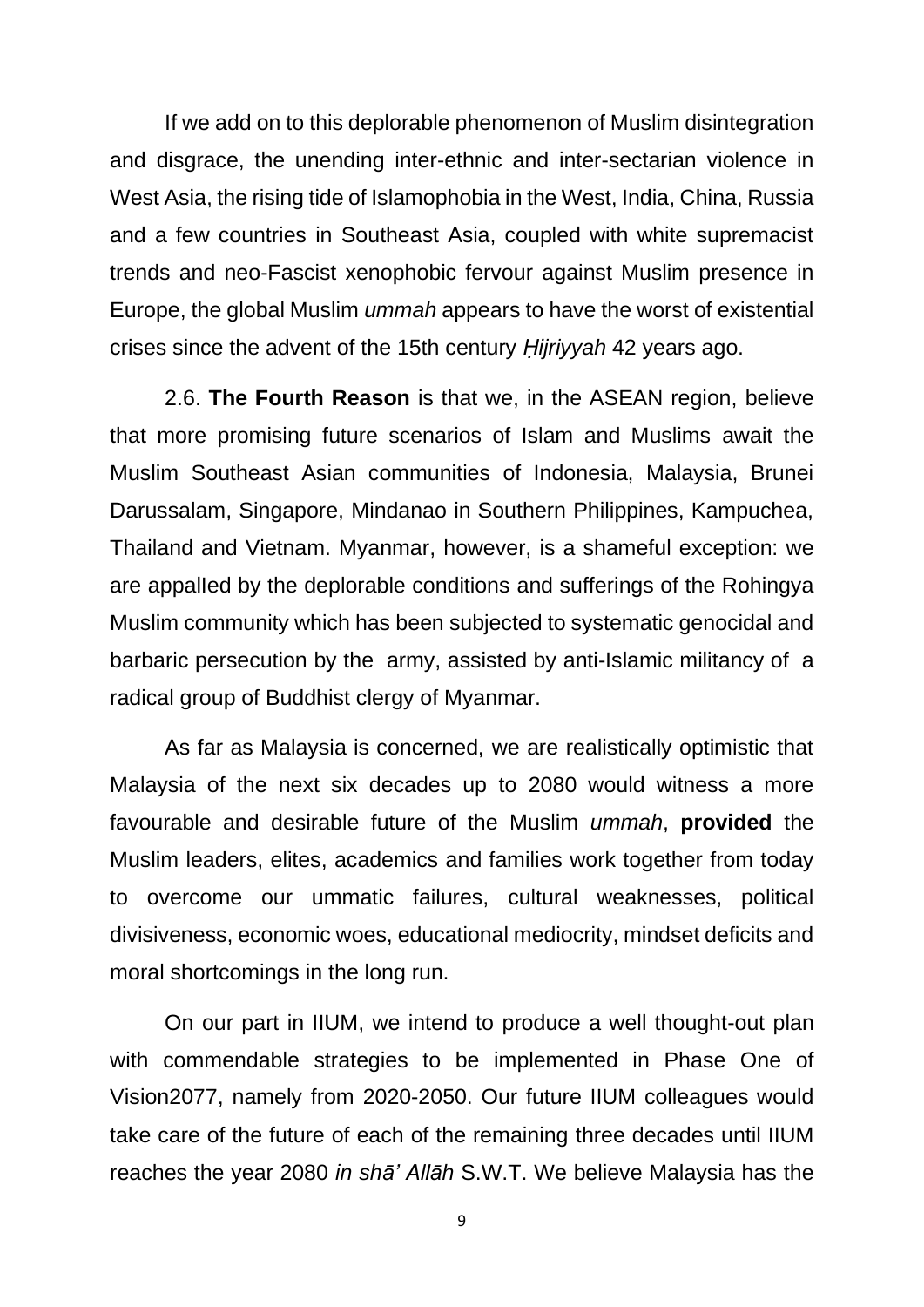human resources and spiritual-moral potentials for positive developments of the *ummah* for the next six decades, **if the** *ummah* **can be religiously and politically united, economically strengthened and led by the right kind of leaders.** Currently -- it must be admitted -- the political disunity, polarisation of the Malay-Muslim community and endemic corruption of many Malay political, administrative and law enforcement elites are most embarrasing and disgusting. Hence we came up in September 2019 with a long-term futuristic vision of the Malaysian Muslim *ummah* called **VISION-2077**. This six-decade long IIUM project envisages a desirable and Preferred Scenario of the Muslim *ummah* in Malaysia by the time it enters into the 16th century *Ḥijriyyah*.

## **3**

## **THE QUR'ANIC PERSPECTIVE OF THE FUTURE**

As Muslim Believers, our highest and ultimate sources of knowledge and wisdom, principles and values, norms and guidance, are the Glorious Qur'an and the Noble *Sunnah* of the Final Messenger of The Compassionate Creator-Master-Sustainer, Muḥammad (may the peace and blessings of Allah S.W.T. be upon him, his noble family and his illustrous Companions). The Qur'an praises the Prophet (S.A.W.) as the possessor of the loftiest character (*khuluq `aẓīm*) and urges all the Believers to follow and emulate his excellent character traits (*uswah ḥasanah*) in their personal, inter-personal and societal conduct:

*Surely there was a good example (uswah hasanah) for you in the Messenger of Allah, for all those who look forward to Allah and the Last Day and remember Allah much (Q.al-Ahzāb 33: 21).*

We also regard his exemplary religio-political leadership and the new multi-religious city-state of *al-Madīnah* under his wise, ethical and just rule as the best examples of leadership, governance and statecraft for people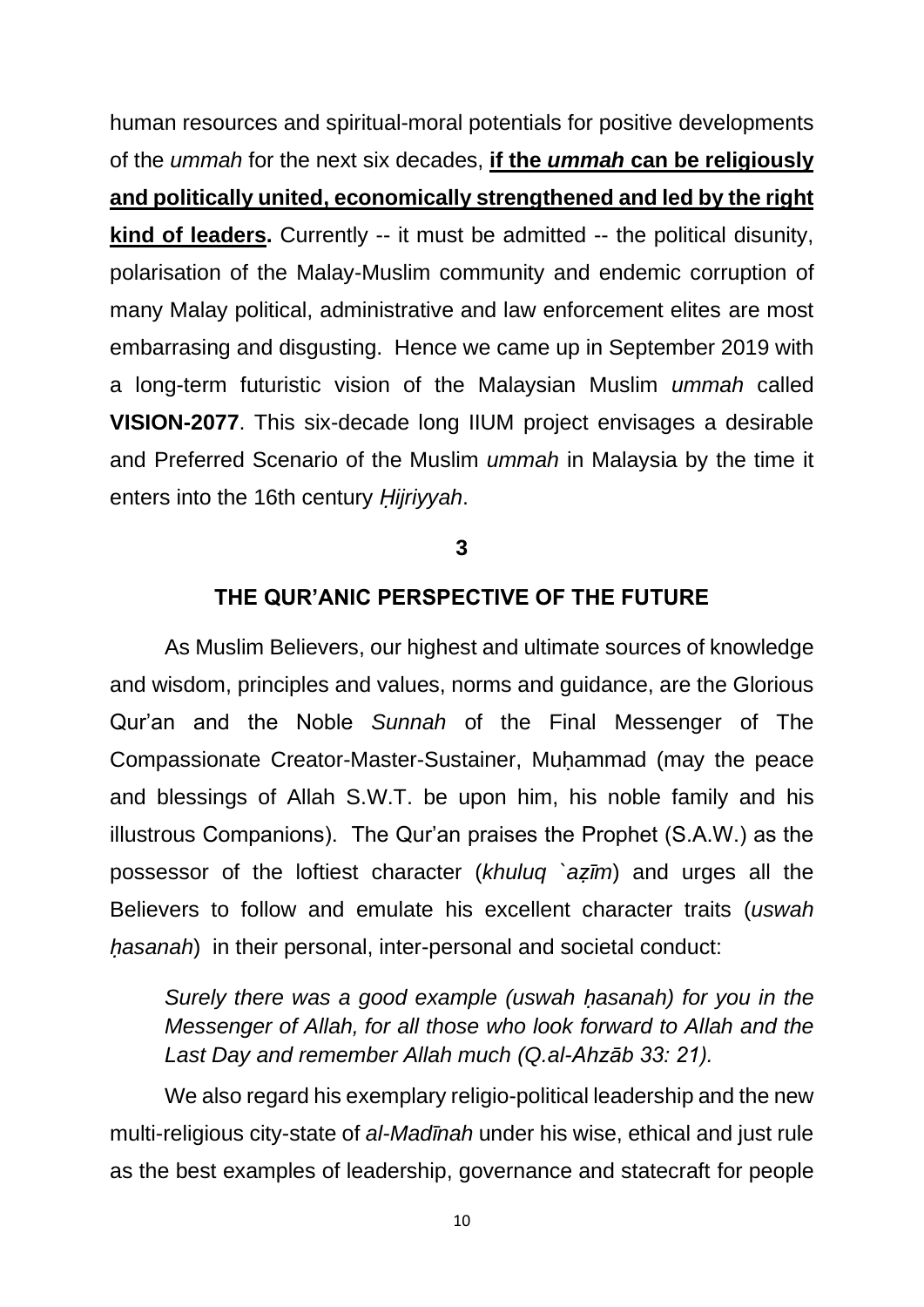to emulate. For us Believers, it is the Qur'an and the *Sunnah* that we accept as the highest and infallible authorities in our lives. They are also the highest and most authoritative references from where we get divinelyrevealed knowledge and truths about Allah S.W.T. and *Ṭāghūt* (false god), Reality and Illusion, Truth (*al-Ḥaqq*) and Falsehood (*al-Bāṭil*), Good (*al-Khair*) and Evil (*al-Sharr*), True Success (*al-Falāḥ*) and True Failure (*al-Khusrān*), and True Righteousness and Improvement (*al-Ṣalāḥ, al-Iṣlāḥ*) and True Corruption and Decadence (*al-Fasād*). It is the Word of The Creator, al-Qur'an, which gives us the true and correct knowledge about the origin and nature of the Cosmos that He created; the conception, origin and nature of human beings--not as products of natural selection or as an accident of nature, but as the direct creation of The Creator; the purpose of human life and existence; the struggle between proponents of Truth and proponents of Falsehood, between adherents of *Tauḥīd* and adherents of *Kufr* (assisted by adherents of Polytheism (*Shirk*) and Hypocrisy (*Nifāq*), and between Partisans (*Ḥizb*) of Allah S.W.T. and Partisans (*Ḥizb*) of Satan; the meaning and goal of human life; and the conception of true religion and false religion. We believe and accept wholeheartedly the divinely-revealed knowledge of the Compassionate Master-Sustainer that:

3.1. Human beings have been and are created by Him as essentially spiritual-ethical (or theo-centric) beings—although their physical forms were created from earthly substances—and they are His servants (*`ibādu'Llāh*) endowed with intuitive, contemplative, affective and cognitive faculties. As the best of the creation of the Compassionate Master-Sustainer, humans are given the divine trust (*amānah*) and limited freewill to be His vicegerents ( *khulafā'* sing. *khalīfah*) on His Earth in order to serve Him and to responsibly cultivate, utilise and develop—according to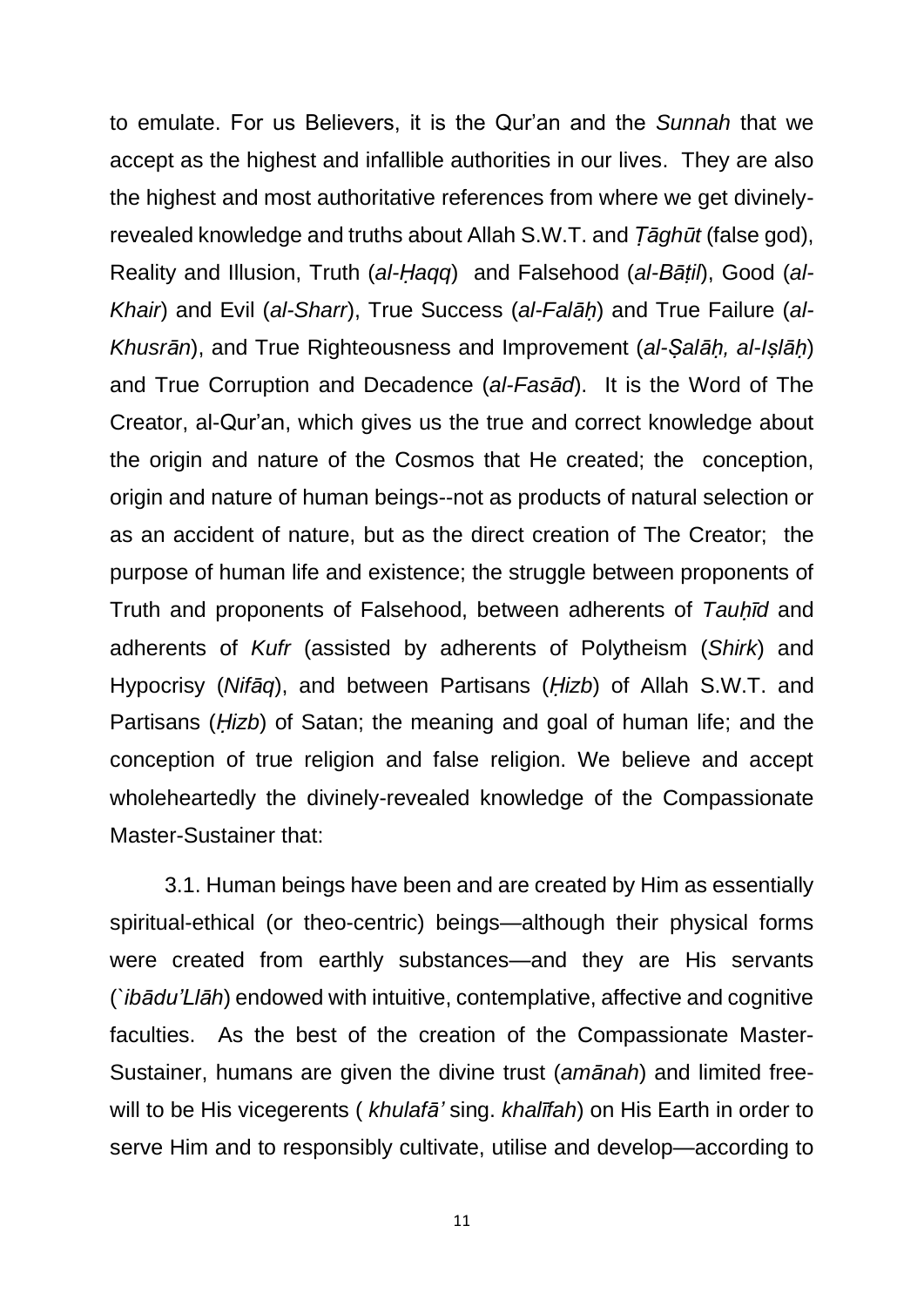the concept of *istikhlāf* (stewardship)--the natural resources for the betterment of human societies with the spirit of gratitude (*shukr*) to the Benevolent Sustainer and Provider.

They also carry the responsibility of *da`wah*, i.e. to preach, establish and spread by peaceful and non-coercive ways, the religion of *Islām* throughout the world as a comprehensive way of life, while constructing and developing a God-oriented and virtuous civilisation (*ḥaḍārah ṣāliḥah*). This city-based civilisation is modelled upon the Prophetic city-state of *al-Madinah* in which governance and public administration were based on and integrated with Islamic religious and ethical principles, values and norms. An Islamic civilisation, like Islamic culture, is built upon the foundation of the twin and interconnected branches of knowledge: a) divinely-revealed knowledge (`*ulūm al-dīn /`ulūm naqliyyah /`ulūm shar`iyyah*) which address the needs and issues of theology, jurisprudence, law and order and ethics, including the understanding of ultimate purposes and ends of human life; and b) acquired human knowledge (`*ulūm muktasabah / `ulūm `aqliyyah /`ulum ghair shar`iyyah*) derived from logical-rational thinking, scientific studies, experimentations, analyses and discoveries of the Master-Sustainer's laws and Signs in the whole universe, including useful ancient knowledge (`*ilm al-awā'il*) and wisdom (*ḥikmah*) from other civilisations, such the ancient Greek, Mesopotamian, Iranian, Indian or Chinese civilisations.

3.2. Human beings are designed by the Creator-Master-Sustainer to exist and live in two continuous phases, one while on planet Earth which is a short and temporary period of this-worldly existence (*al-Dunyā*), but in which they will be tested by the unseen Master-Sustainer as to how they act, work and behave -- either in obedience to His commandments and following His Way, or in disobedience or defiance of His commandments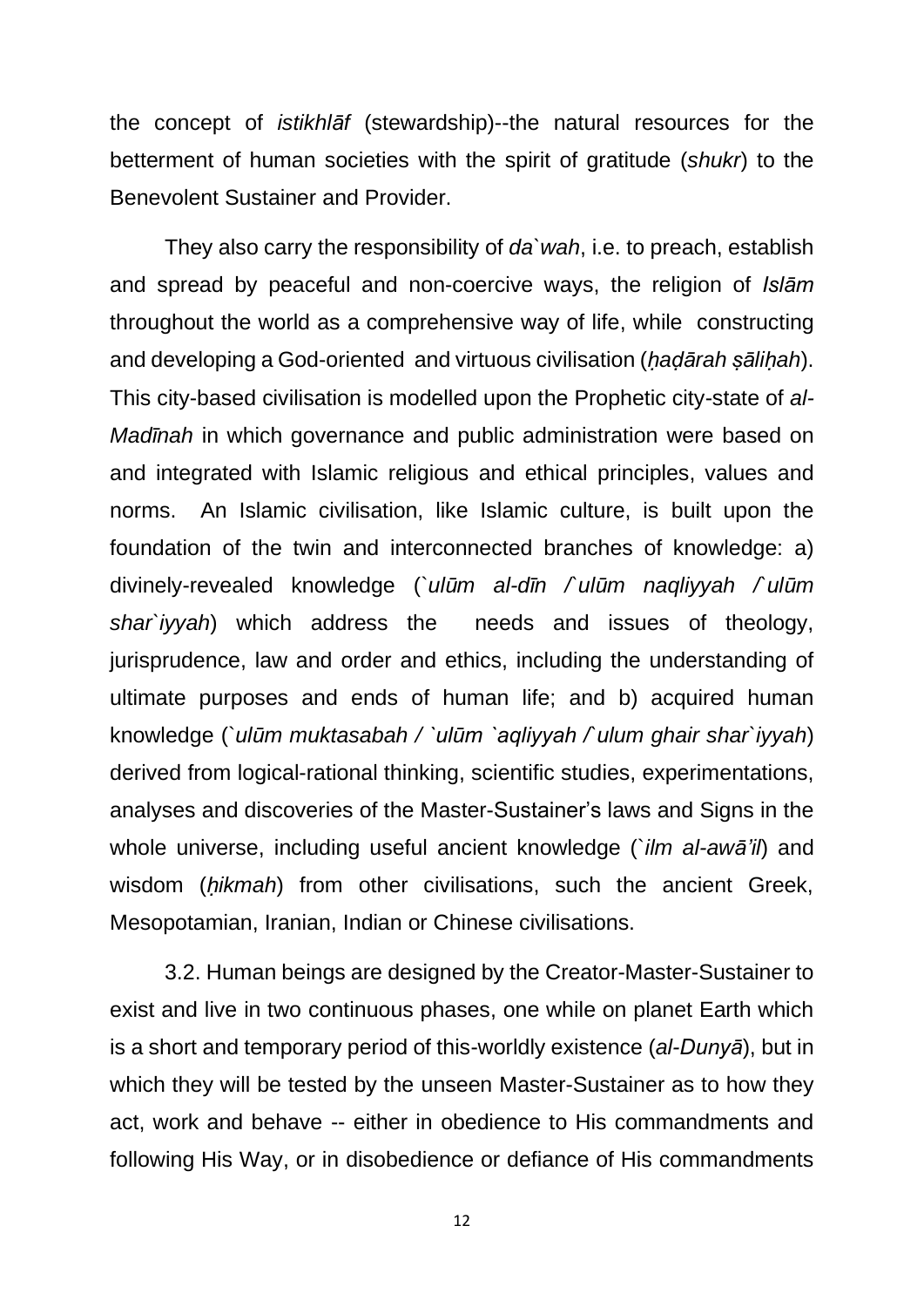while following their own desire (*hawā*) independent thought, imaginations or conjectures (sing. *ẓann*).

The second and final phase known as *al-`Ākhirah* (the Hereafter) is an everlasting abode, an abode not of labour or work (*`amal*) but of results (*dāru'n-natījah*) in which human beings will be shown by their Master-Sustainer the ultimate results of their actions in the *Dunyā* (*dāru'l-`amal*) phase, including the trials (*balā'*, *ibtilā'*) and tribulations they went through in the temporal phase. As a consequence of their beliefs, conduct, work and actions on this Earth, human beings will be judged by the Compassionate Master-Sustainer on the Day of Judgement, and will be rewarded for their righteous deeds or punished for their evil deeds. The former group will live forever in true happiness and felicity in Paradise being blessed with the good pleasure (*riḍwān*) of the Compassionate Master-Sustainer, while the latter group will experience different degrees of pain, shame and suffering in Hell with different periods and types of retribution.

It should not be forgotten that Believers are urged by the Compasionate Master-Sustainer to always strive for human and environmental betterment (*iṣlāḥ*), to bring about positive individual and social changes **so that they could achieve goodness-wellbeing (***ḥasanah***) in this world and goodness-wellbeing (***ḥasanah***) in the Hereafter.** They are being told in the Qur'an thus:

*...Indeed, Allah will not change the condition of a people until they change what is in themselves. And when Allah intends for a people ill, there is no repelling it. And there is not for them besides Him any patron* (Q. *al-Ra`d* 13: 11).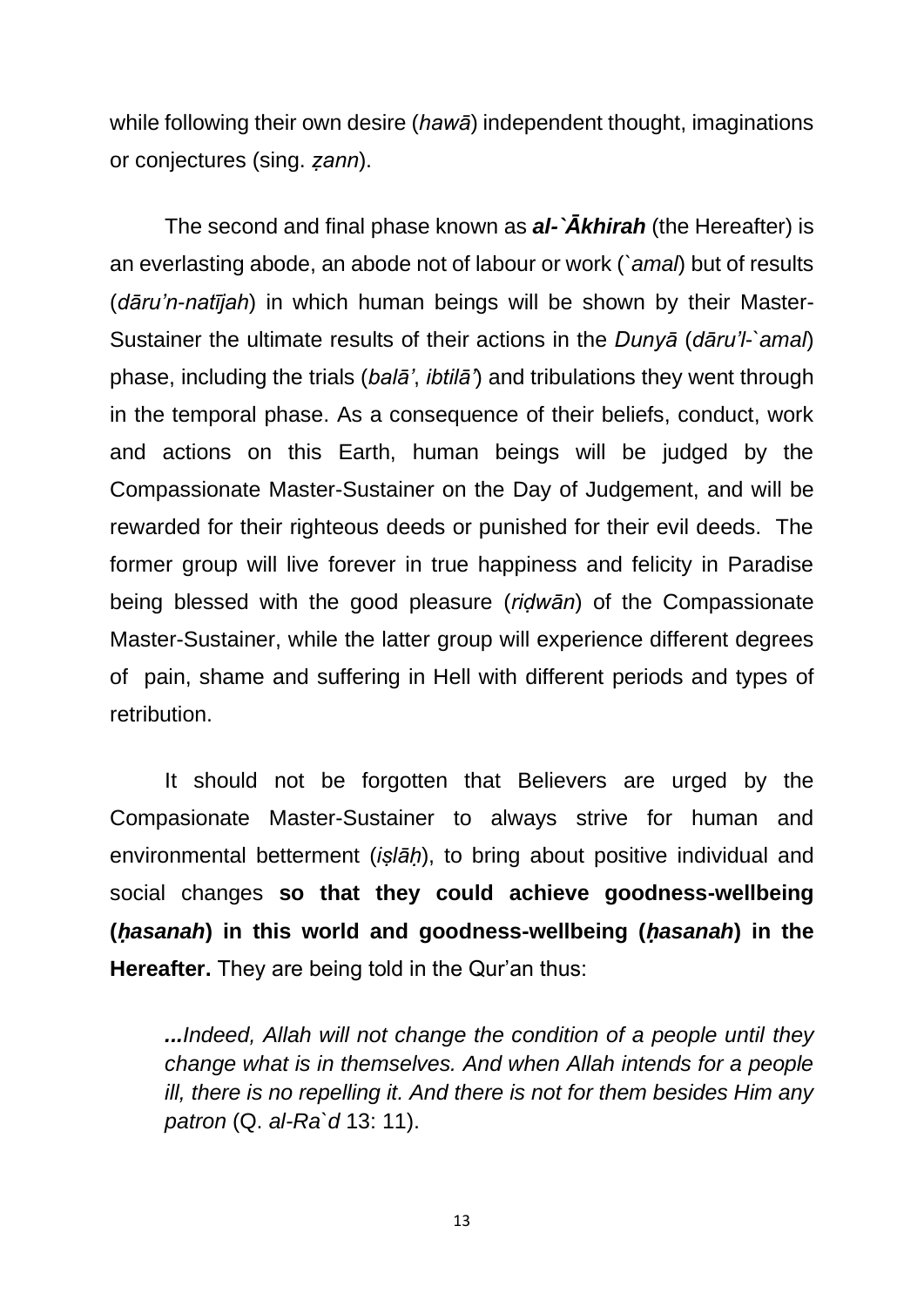*That is because Allah would not change a favor which He had bestowed upon a people until they change what is within themselves. And indeed, Allah is Hearing and Knowing* (Q. *al-Anfāl* 8: 53).

The positive changes brought about by Muslim individuals, organisations or societies in this world, in accordance with the ultimate objectives of the *Sharī`ah* (*maqāṣid al-sharī`ah*) are absolutely necessary for the Believers to avert falling into the abyss of true loss, indignity, misery and suffering (*al-khusrān*) and deceptions (*ghurūr*) of Satan, to achieve, instead, ultimate and true success, happiness, wellbeing, peace and prosperity (*al-falāḥ*).

For Believers the ultimate and final future in the *Ākhirah --* contrary to what the secularists, agnostics, materialists, atheists, post-modernists or secular humanists believe in -- is the most important **future** of their lives because; a) in this phase they will be able to witness and experience without any delusions or deceptions (as in the earthly existence) the real and final results and consequences of their earthly actions and behaviour; b) its permanent unveiling of transcendent realities particularly of the true nature of human beings as highly priveleged creation of Divinity with the highest spiritual capacity and, more importantly, the unveiling of the true nature of the Compassionate Master-Sustainer as The One and Only God and Absolute Master manifesting His Beauty, Majesty, Justice, Sovereignty and Mercy. All the false perceptions, worldviews, philosophies, beliefs, knowledge, conjectures or promises which human beings used to accept as true or right in the life of *al-Dunyā* will be exposed by the Compassionate Master-Sustainer in the future of the Hereafter. To the Believers, it is the Ultimate Reality in the Hereafter that matters most and that which they look forward too while they were existing in the temporal reality of *al-Dunyā*. Yet they did not neglect their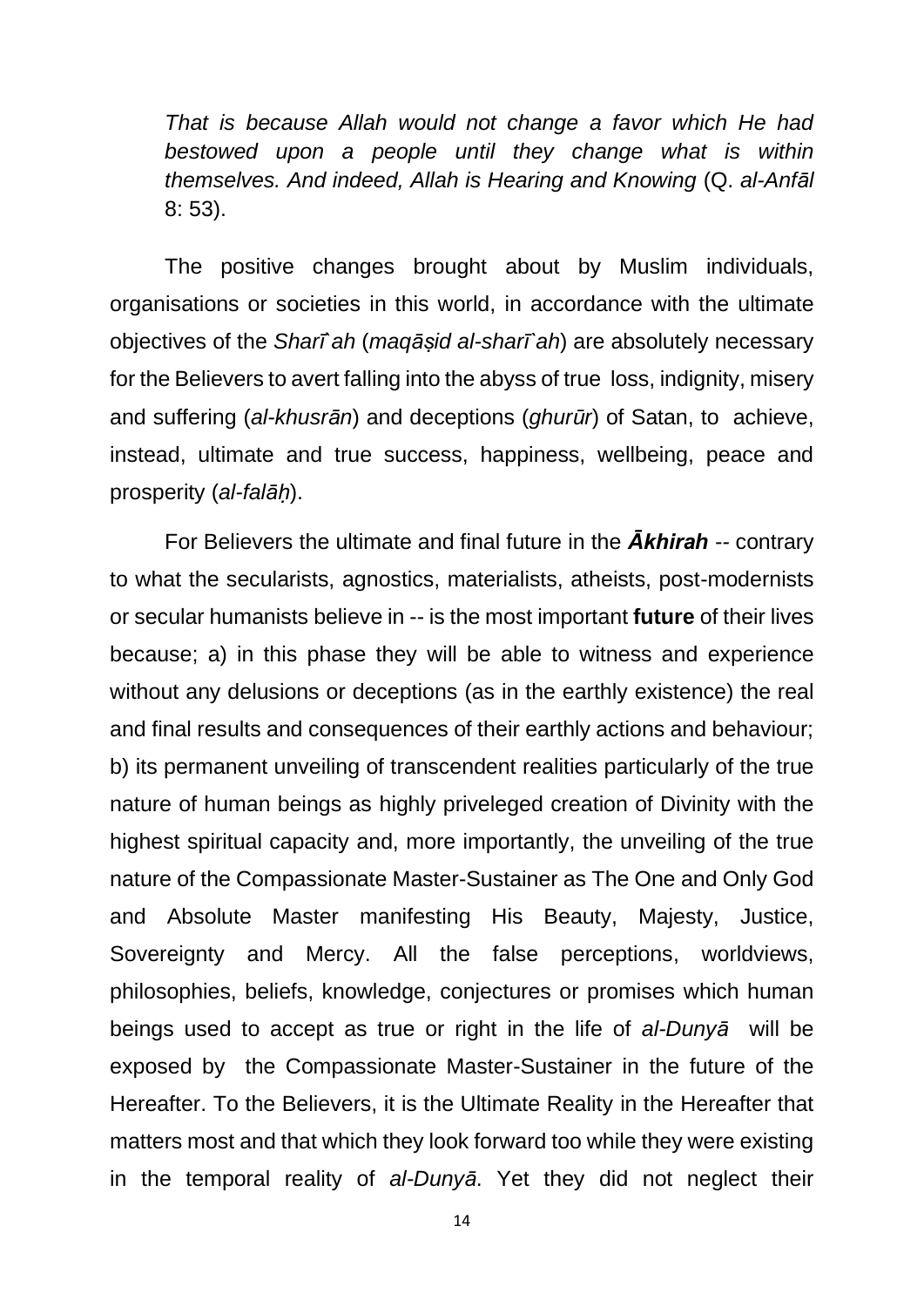comprehensive worldly responsibilities for they know that it is the proper fulfilment of those *'ubūdiyyah* (service to God), *khilāfah* (vicegerency) and *`umrān* (civilisational development) responsibilities which would put them in the state of ultimate wellbeing in the Hereafter:

*But seek, through those [bounties and provisions] which Allah has given you, the home of the Hereafter; and [yet], do not forget your share of the world. And do good as Allah has done good to you. And desire not corruption in the land. Indeed, Allah does not like corrupters."* (Q. *al-Qaṣaṣ* 28: 77).

3.3. As far as human history is concerned, the Qur'an repeatedly stresses the point that the most significant and determinant aspect from divine perspective is the extent to which human beings and communities follow and obey the teachings of His human Messengers, the most important being the message and worldview of *Tauḥīd* as opposed to those of *Kufr* (Disbelief), *Shirk* (Polytheism) and *Nifāq* (Hypocrisy). True human progress or regress, advancement or degeneration, are measured not by the criteria of materialistic, technological or scientific achievements but by assessing the nature of their belief in Allah S.W.T., obedience to His laws and His Messengers, and their *taqwā* (profound consciousness of the presence and will of Allah S.W.T., being afraid of His wrath or punishment and wanting to gain His pleasure), their ethical conduct and their spiritual proximity to Him. The Qur'an narrates several accounts of thriving ancient civilisations and communities which arrogantly and defiantly rejected the divine messages and warnings given by the human Messengers. All of them were finally destroyed by Allah S.W.T. by various ways, and He has urged human beings to travel in the earth to see the fate and ruins of those defiant disbelievers and rebellious communities, and take spiritual-moral lessons from the violent ends of human history (Q. *Āl `Imrān* 137, *al-An`ām* 6:11, *al-Naḥl* 16: 36, *al-Naml* 27: 69).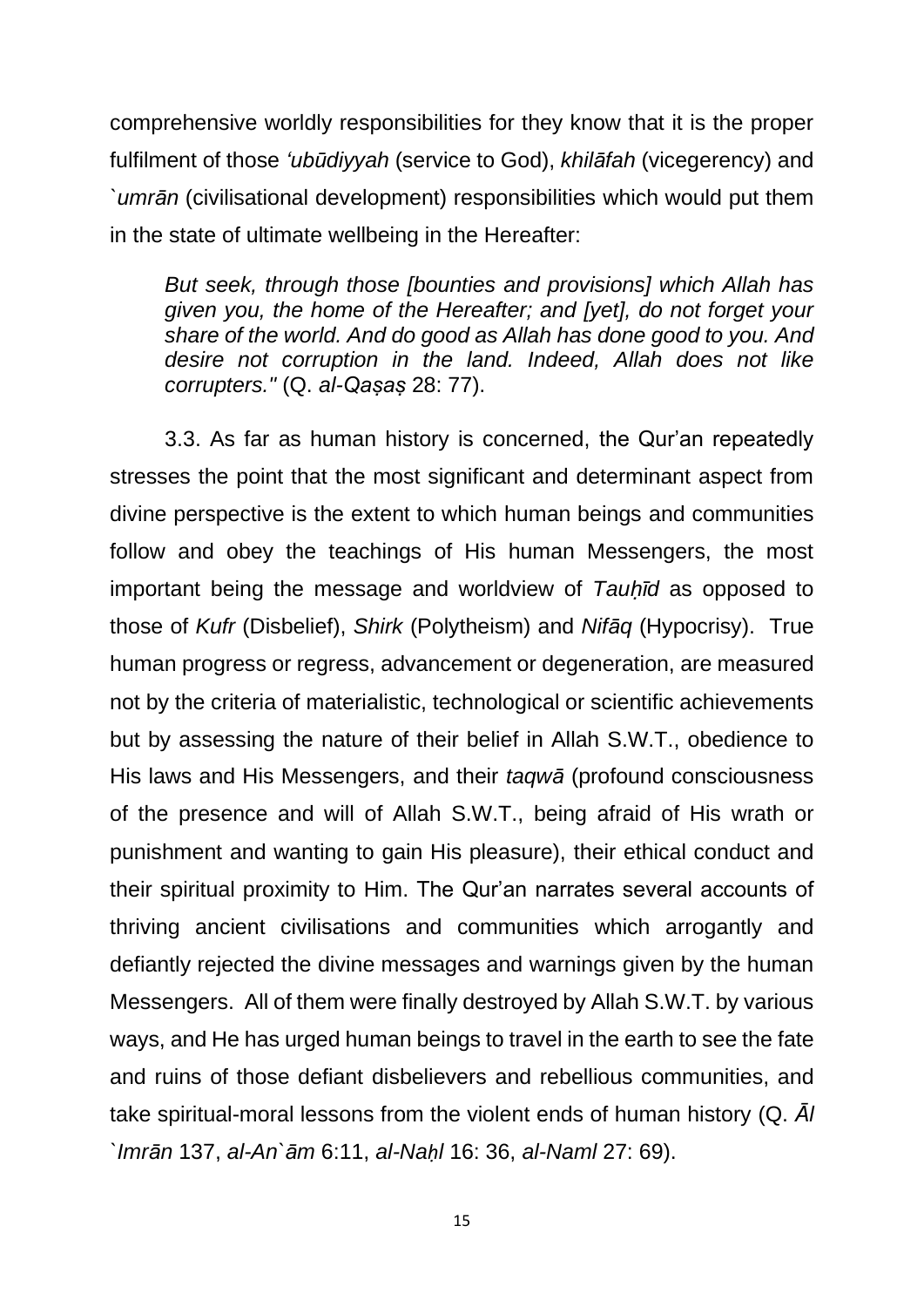3.3.a) Muslim communities should contemplate or reflect upon the destruction at the end of the world and of the whole Cosmos, for the Qur'an repeatedly relates those cataclysmic events with stark and graphic descriptions. There will be signals regarding the advent of the Day of Resurrection (*Yaum al-Qiyāmah*) which will be the beginning of the Hereafter (*Yaum al-Ākhirah*), the final destiny and ultimate future of mankind. As for the true and highly committed Believers, they have been labouring and struggling in their earthly sojourn against the external forces of Disbelief, Polytheism, Hypocrisy, Satanic impulses, and worldly Deceptions on the one hand, and against the internal spiritual diseases of desire, lust, sensuality and self-centredness on the other hand. Holding fast to the teachings of the Qur'an and the *Sunnah*, the true Believers - driven by their devotion to, and love of the Compassionate Master-Sustainer and His Final Messenger (S.A.W.) -- aspire to live the permanent life of *al-falāḥ* (true wellbeing, success, peace and happiness) in the Paradise of ultimate bliss, which would be complemented with the privelege of gazing upon the infinite Beauty of the Countenance of the Compassionate Master-Sustainer.

#### **4**

## **THE NECESSITY FOR PLANNING THE FUTURE OF THE** *UMMAH*

In light of the external and internal challenges and various obstacles to be overcome on the path leading to Paradise and the good pleasure of the Master-Sustainer, and following the excellent example of prophetic planning and strategising for the first *Ḥijrah* from Makkah to Yathrib, in yearning for the "good life" (*ḥayāh ṭayyibah*, in Q. *al-Naḥl* 16: 97) in this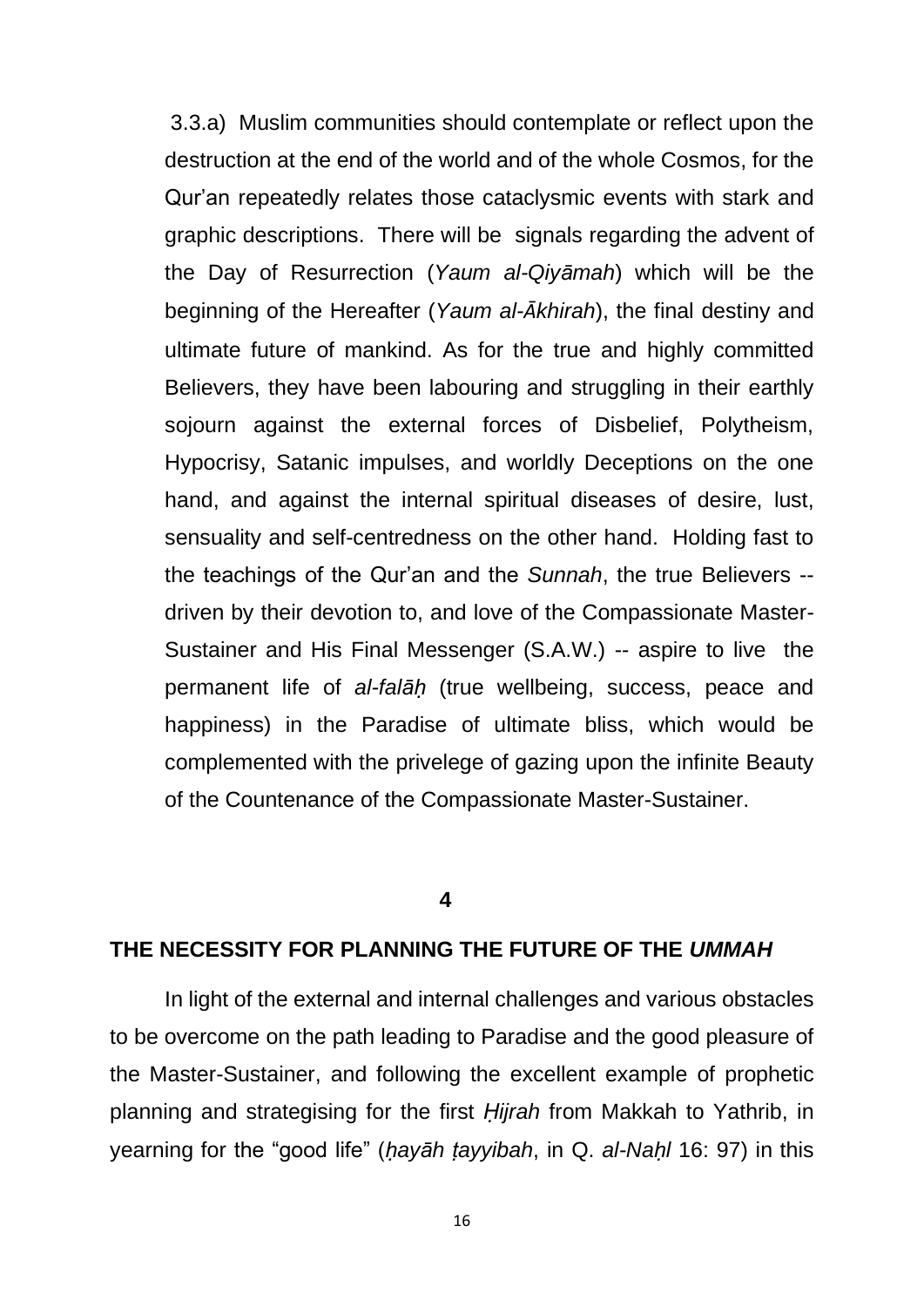world and "the supreme triumph" (*al-fauz al-a`ẓīm*, mentioned in 14 verses of the Qur'an) in the Hereafter, set by Prophet Muhammad (S.A.W.) and his noble Companions (may Allah S.W.T. be pleased with them all), the careful planning for realising preferable Muslim futures by the Believers becomes an urgent and necessary task of all Muslim nations, including Malaysia, for several reasons which we shall outline below.

## **4.1. The First Reason**

The Muslim *ummah* (universal religious community or nation of Islam), in particular the first generation of Muslims under the God-fearing and virtuous leadership of the Prophet (s.a.w), was regarded by the Compassionate Master-Sustainer as being "**The Best Community brought forth for mankind**," as long as it carried out the heavy spiritualmoral responsibility of a) "**Commanding that which is** *Ma`rūf* (right, good, agreable, beneficial), b) **Forbidding that which is** *Munkar* (wrong, bad, reprehensible, harmful), and c) **Having strong faith in Allah**". To sustain this divinely-conferred honour of being "The Best Community", Muslim communities and states around the world are duty bound to fulfil those three fundamental conditions of commanding *al-Ma`rūf*, prohibiting *al-Munkar*, and having strong faith in Allah (S.W.T) in the true sense of the word (Q. *Āl `Imrān* 3: 110). These are very challenging responsibilities especially in this era of **Global** *Fasād* ( widespread moral decay, oppression, exploitation, injustices, fraud and corruption: Q. *Al-Rūm* 30: 41). In another verse of the Qur'an, Allah the Compassionate Master-Sustainer makes a momentous declaration concerning the foremost responsibility and primary characteristic of the Muslim *ummah* which no Believer can afford to take lightly. Allah S.W.T. declares (in translation):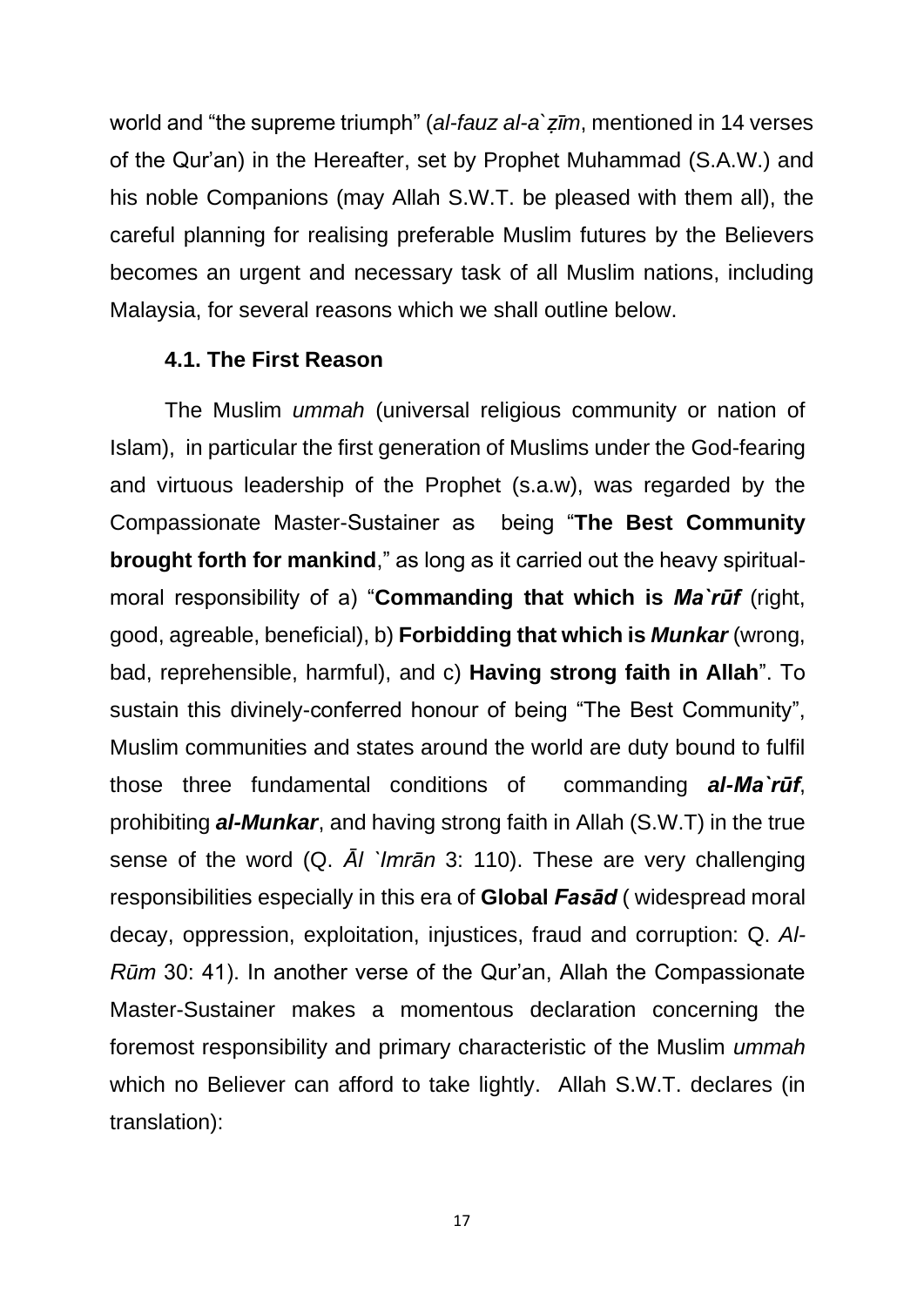*Thus We have made you [community of real Believers of Islam] a Just and Best Nation/Community, (Ummatan Wasaṭan) so that [with your personalities and lives] you be Witnesses (Shuhadā') over mankind and the Messenger [Muḥammad] be a witness (Shahīdan) over you*....(Q. *al-Baqarah* 2: 143).

This verse is extremely important for all Muslims to reflect upon, understand and practise, because it means: a) that the Muslim community has been appointed by its Creator-Master-Sustainer, Allah S.W.T. as a community/nation with **the characteristic** (*khaṣṣah*) of *Wasaṭiyyah* (consisting of the integrated attributes of Justice (*`Adl*), Excellence or Being the Best (*Khairiyyah*) and Balance (*Tawāzun* or *i`tidāl*, or *tawassuṭ --* between all forms of excess or extravagance (*ifrāṭ*) and deficiency or laxity (*tafrīṭ*), and b) the Muslim community has been charged with the global leadership responsibility as **Witnesses** over the whole mankind, while Prophet Muhammad (S.A.W.) was appointed as a **Witness** over the Muslim community.

Before discussing the responsibility of witnessing, we need to emphasise that the characteristic of *Wasaṭiyyah* has to be actualised by the community of Believers –- to the best of their abilities — in the future development of Muslim communities and states. At least the Believers have to be nurtured and trained to become the foremost representatives, upholders and defenders of the moral ideals of Justice, Goodness/Best Community and Balance which is manifested in maintaining a middle or moderate position between two extremes, what more in multi-religious and multi-ethnic societies such as Malaysia, Indonesia, Turkey, Nigeria or South Africa. Believers need to know that those *Wasaṭiyyah* ideals were successfully translated into societal realities by Prophet Muhammad (s.a.w.) and his Noble Companions (may Allah S.W.T. be pleased with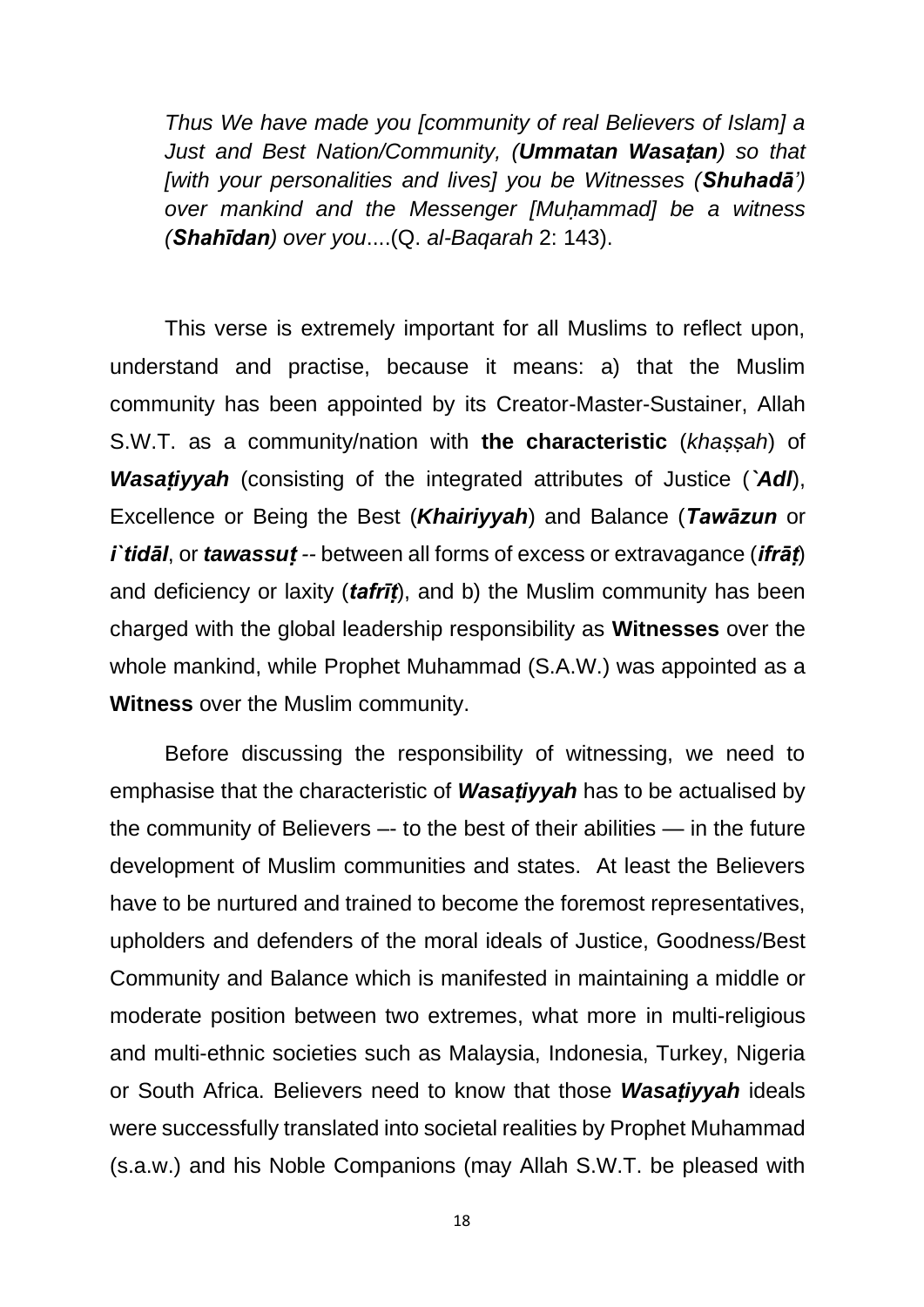them all) as Allah S.W.T. had confirmed the prophetic and *ummatic* success in the life of the Prophet (s.a.w.) as indicated by the relevant verses of the Qur'an.

Unfortunately the global Muslim community in the 20th Century C.E. and in the last two decades of the 21st Century (or the last 42 years of the 15th Century A.H.) have failed in actualising any of the principal characteristics or in fulfilling the major moral responsibilities of *al-amr bi'l-ma`rūf* and *al-nahy `an al-munkar*. However, we should be optimistic because at the level of individuals, families, organisations and institutions, there have been and there are reliable evidences to show that small groups of Muslims in several Muslim countries have attained success in upholding the principles of **Justice, Goodness** and **Balance or religiously ordained moderation or the golden mean position in most affairs.**

Given the widespread misperception among Muslims and non-Muslims around the world and in Malaysia, that *Wasaṭiyyah* essentially means "religious moderation" --- to emphasise Islam's rejection and abhorrence of religious extremism — and nothing more, it is imperative that Muslim political, economic, bureaucratic, educational, religious and civil society leaders, decision-makers, institutions, parents and individual Believers understand the true meaning of *Ummah Wasaṭ* as a Community of Justice, Goodness and Balance as explained by the classical commentators of the Qur'an and the writings of Dr. Yūsuf al-Qaraḍāwī, and not to forget that the divinely-ordained purpose of becoming the *Ummah Wasaṭ,* is "in order that you become **Witnesses** over mankind...."

# *Thus our planning for the preferred future scenario of the Malaysian Muslim ummah by 2077 has to be understood and crafted*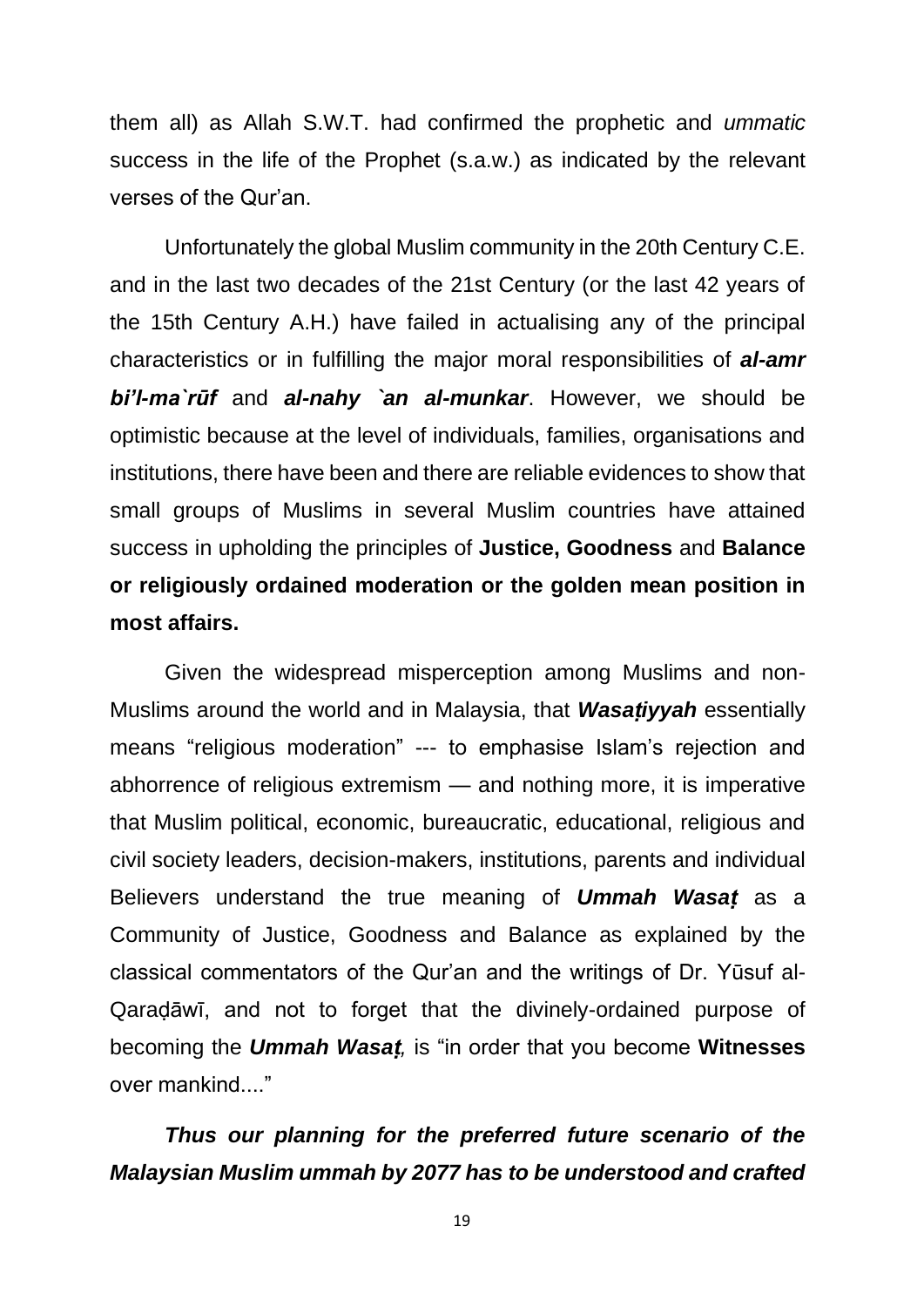*as a long-term preparation and development of the Muslim community a) to fulfil the divinely-endowed Wasaṭiyyah and Best Community characteristics as best as we can, and b) to carry out the civilisational role and responsibility of becoming JUST WITNESSES over mankind, after meeting the conditionality of Justice, Goodness/Spiritual-Moral Excellence, and Balance (with its diverse manifestations of maintaining a moderate or middle position) in this world so that on the Day of Judgement, the Muslim ummah could step forward as a whole with confidence when called upon by Allah S.W.T. to testify regarding the reaction of non-Muḥammadan communities or nations to their respective Messengers.* (see the commentaries of al-Tabarī, Ibn Kathīr, etc.)

In elaborating the meaning of *Wasaṭiyyah*, Shaikh Yūsuf al-Qaraḍāwī -- popularly regarded by Sunni Muslim scholars as "*Shaikh al-Wasaṭiyyah*" and the "Leader of *Wasaṭiyyah* Trends" -- explains that *al-Wasaṭiyyah* is also manifested through *al-Amn* (peace, safety and security), *al-Quwwah* (strength, power, capability), and *al-Waḥdah* (unity, solidarity) (al-Qaraḍāwī 1977: 121-124). His elaboration on the Islamic characteristic of Balance (*al-Tawāzun*) as manifested in the Islamic creed, worship proper, morality and law, including the *maqāṣid alsharī`ah*, is most illuminating.

The divinely-commissioned responsibility of the Muslim communities all over the world requires proper and professional planning in the area of establishing a moral and virtuous Muslim society, whose leaders know what policies and projects to be prioritised in the socio-economic development and growth which are inclusivistic and equitable.

## **4.2. The Second Reason**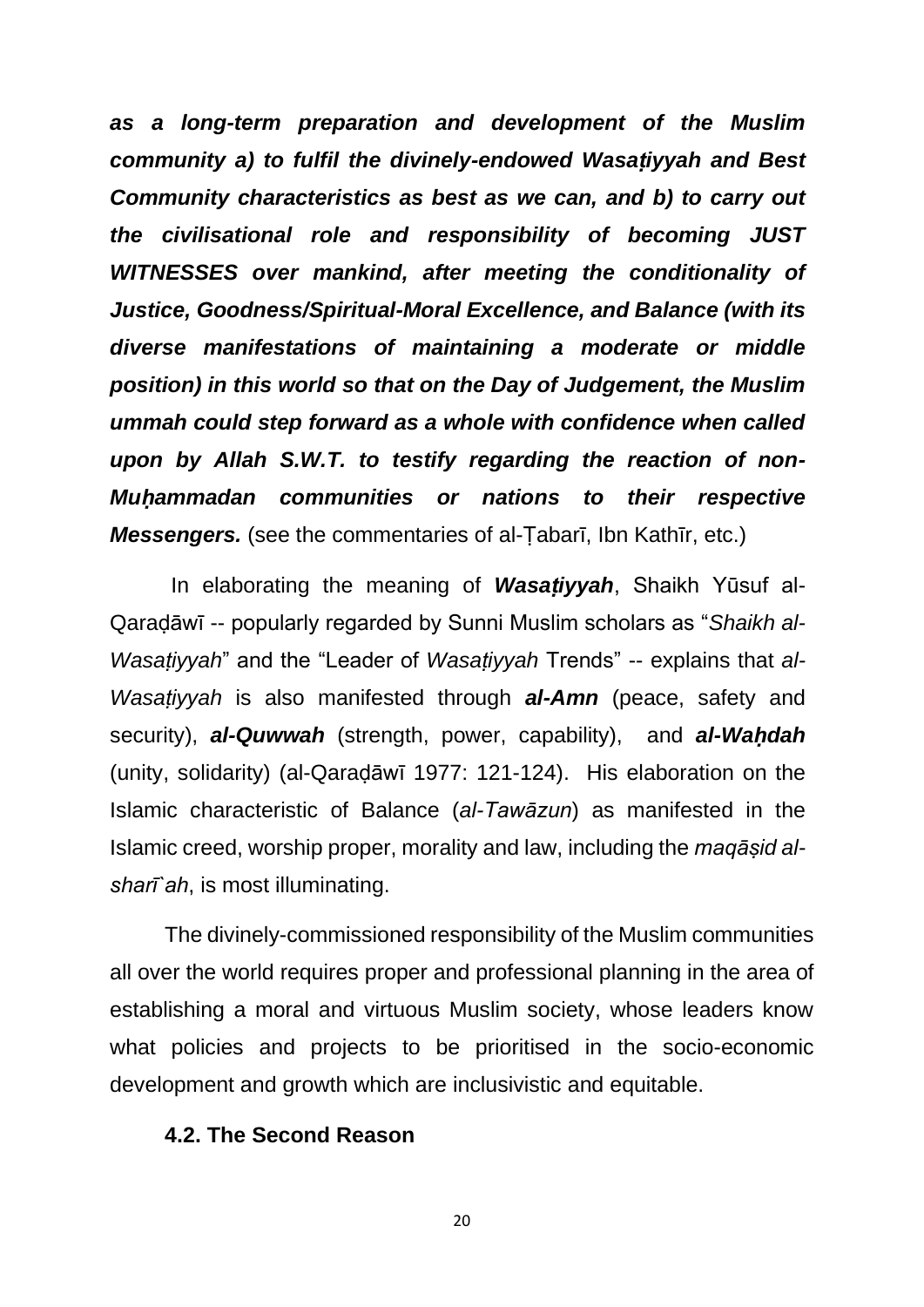The message of Islam is to be spread peacefully to all mankind as a *Raḥmatan li'l-`Ālamīn* ("a mercy to all mankind and all the worlds" in Q. *al-Anbiyā'* 21: 107), so that after they have encountered Muslims of good and praiseworthy character, or "tasted" the different appealing flavours of merciful and compassionate attributes of Islam, eventually this religion of Allah S.W.T. would be the main religion and way of life of the majority of human beings (Q. *al-Ṣaff* 61: 9). This is a formidable challenge to Islamic *da`wah* efforts of the future, particularly to its non-verbal manifestations (*lisānu'l-ḥāl*) of humanistic compassion (*insāniyyat'ul-Islām*), humility and simplicity.

## **4.3. The Third Reason**

The Qur'an is full of reminders to the Prophets (peace and blessings of Allah S.W.T. be upon them all) and the Believers that they would find that most of mankind are ungratefull (*aktharu'n-nās lā yashkurūn*) to the Compassionate Master-Sustainer and most of them are unwilling to accept the teachings of *Tauḥīd* and the implications of believing in the absolute and uncompromising monotheism of Islam. This challenge requires that the planning or futures strategic thinking gives attention to improving the quality and relevancy of Islamic intellectual discourse and inter-faith dialogues. The production of future *dā`is* has to give emphasis to the acquisition of relevant languages, competencies and skills.

## **4.4. The Fourth Reason**

The Qur'an regards *Kufr* (Disbelief) and *Shirk* (polytheism) as two ideological forces which are united in opposing the spread and impact of Islam, so that the Muslim community and Believers have to be prepared intellectually, spiritually, politically, materially and collectively against the encroachments or influences of those two allied forces. Those anti-Islamic alliances have challenged the spread of Islam in the past, they are also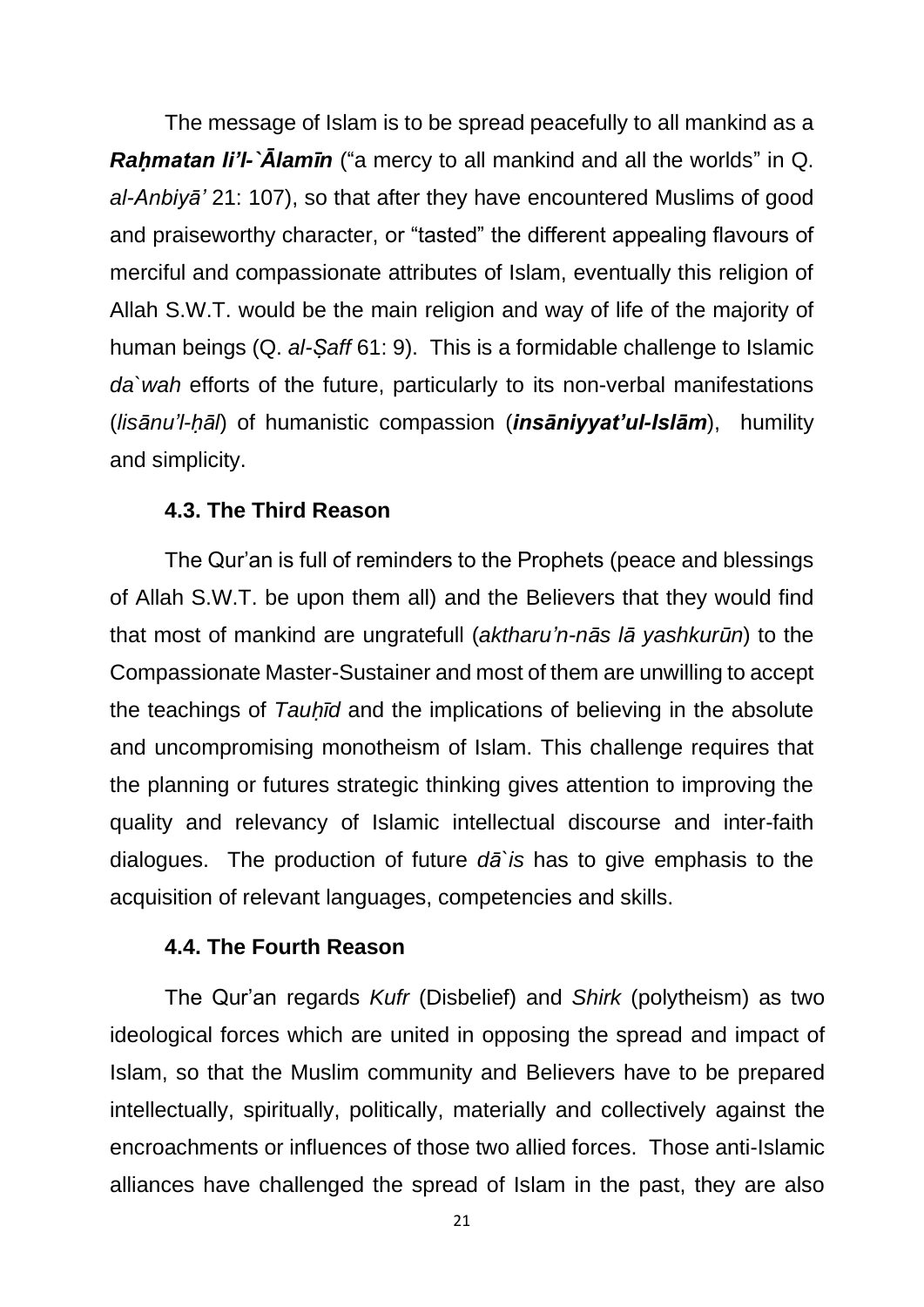doing it – albeit in different ways and strategies – today, and they would continue to obstruct the development and progress of Islam in the future. The existence of pseudo-Muslims or Hypocrites (*Munāfiqun*) and "Liberal Muslims" within the Muslim community and among the educated elites will also have to be addressed by the futures planning and strategising of the Believers.

## **4.5. The Fifth Reason**

The contemporary spread of **Islamophobia** and demonic stereotyping of Muslims by the non-Muslim international media and nations in the West and the East as purveyors of religious bigotry, militancy and terrorism, together with the advent of assertive neo-atheism and evangelical Zionist Christian movements in the West, have succeeded in framing Islam and Muslims as anti-democratic misfits in the world of secular modernity, technocratic advancement and liberal democracy.

## **4.6. The Sixth Reason**

The Muslim nations and societies are in dire need of internal spiritual-moral reform and socio-cultural transformation before they can play the leadership roles as intended by the Compassionate Master-Sustainer.

## **4.7. The Seventh Reason**

There is an urgent need to produce a new breed of Islamic leaders who are sincerely committed to the implementation of the holistic and comprehensive Islamic way of life by their internalisation of and steadfastness to the principles of professional excellence, high moral integrity, piety and profound consciousness of their accountability to the Compassionate Master-Sustainer, honesty, trustworthiness, humility,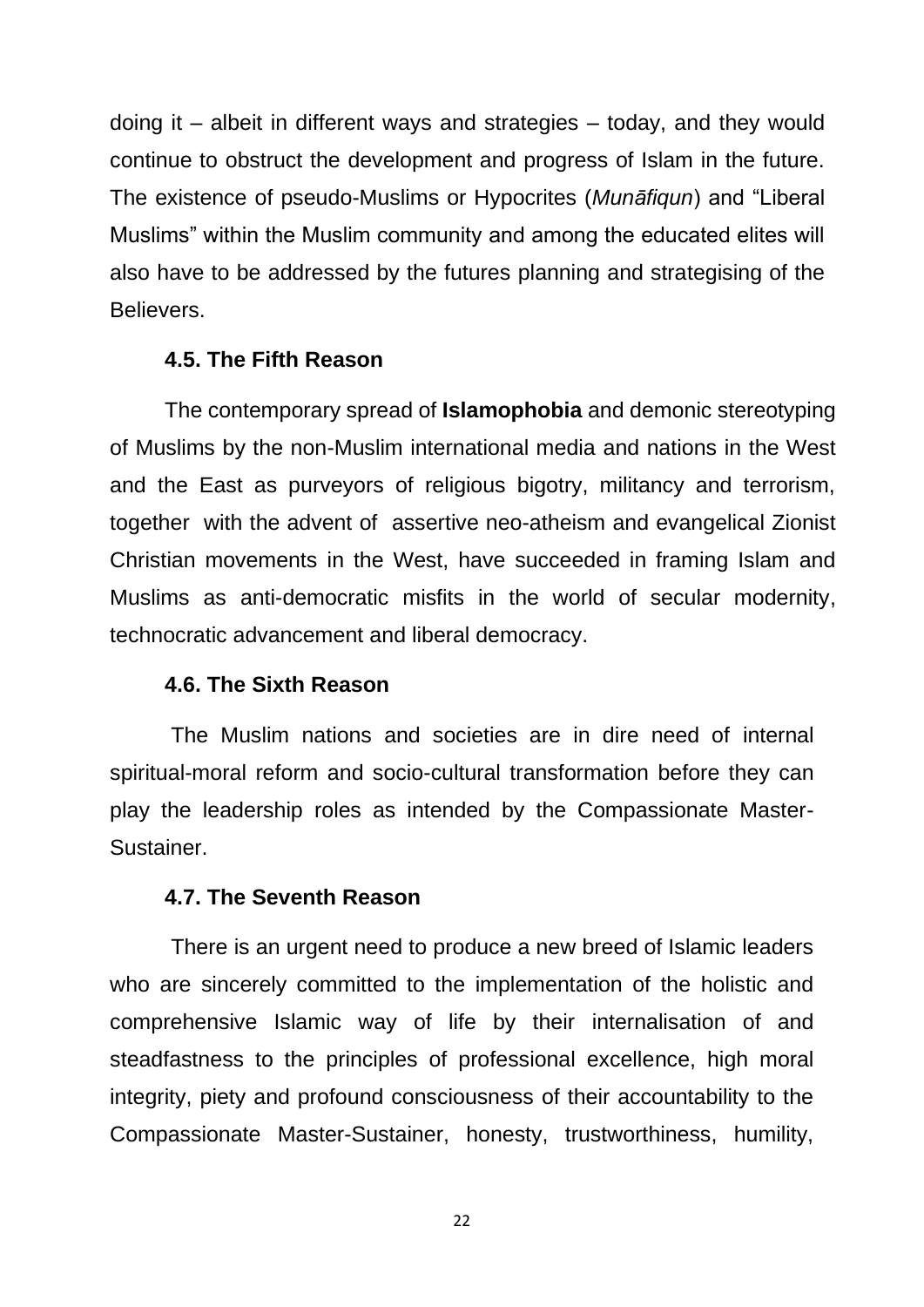selflessness, and putting the interest and welfare of the people and the community above personal interests.

## **4.8. The Eighth Reason**

This is a reason specific to the Malaysian context and the intellectual and civilisational leadership role of an international Islamic university such as the IIUM. As an international university with many students, scholars and intellectuals from different Muslim countries, IIUM has to play a leading role in bringing about the necessary societal transformations in Malaysia, in line with its vision, mission, philosophy and objectives. It was born in 1983, a few years after the advent of the 15th Century A.H. and has witnessed the dismal failures and weaknesses of the Muslim *ummah* throughout the last 42 years since 1979. IIUM has shown its capability to become a leading Islamic institution in the world today to address the needs of Education for Sustainable Development (ESD) in Southeast Asia and has been awarded the first position in the Green Gown University international competition for 2020. Its religious responsibility to work towards a better future of the Muslim *ummah* in Malaysia, which funded and nurtured its development and progress since its establishment in 1983 takes precedence over its humanistic obligations to United Nations's organisations or agenda, including Agenda 2030.

The fulfilment of these holistic ummatic leadership ideals, no doubt, requires a major revamp of the Muslim religious as well as worldly education in many Muslim countries. The educational plans of the future Muslim communities will have to address, among other things, the necessity of restoring and revitalising Islamic spiritual-ethical education of the new generation of Muslims as the integrated core of the curriculum, while the production of a new type of Muslim teachers and educationists who are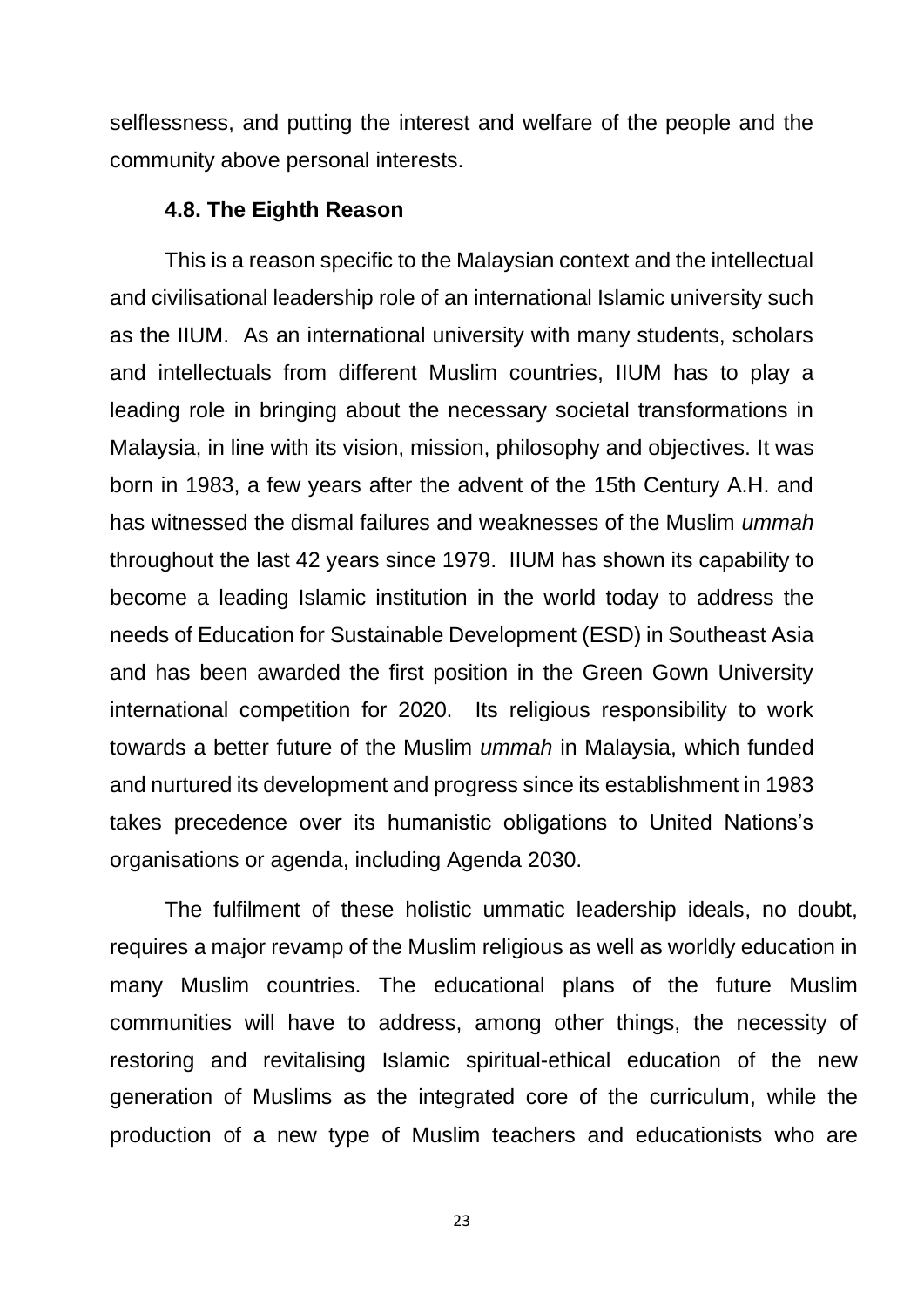competent, professionally and spiritually, to implement the transformed curriculum will have to be given serious attention.

Keeping in mind that the future wellbeing of the Muslims as individuals and the Muslim *ummah* in the Hereafter is dependent on, and consequential to, the wellbeing achieved in this temporal world of *al-Dunyā*, the planning for the future of the Muslim *ummah* in this world must be conceived as the necessary preparation for the attainment of *al-falāḥ* in the Hereafter. To this end the Believers do not need to follow the mainstream models or paradigms of futures planning of the Disbelievers or the secularists and the atheists. They have been given the true Guidance and the best Model to be implemented in this temporal phase of their existence by the Compassionate Master-Sustainer Himself.

## **4.9. The Ninth Reason**

We strongly believe and trust in the promises and reminders of Allah S.W.T. in the Qur'an. Some of the relevant verses are as follows:

- *1. You shall certainly be tried and tested in your wealth and properties and in your personal selves, and you shall certainly hear much that will grieve you from those who received the Scripture before you (Jews and Christians) and from those who ascribe partners to Allah, but if you persevere patiently, and become al-Muttaqūn (the pious) then verily, that will be a determining factor in all affairs, and that is from the great matters (which you must hold on with all your efforts) (Q. Āli `Imrān, 3: 186).*
- *2. If a good befalls you, it grieves them, but if some evil overtakes you, they rejoice at it. But if you remain patient and become al-Muttaqūn (the pious), not the least harm will their cunning do to you. Surely, Allah surrounds all that they do" (Q. Āli `Imrān, 3: 120).*
- *3. Or you think that you will enter Paradise without such (trials) as came to those who passed away before you? They were afflicted with severe poverty and ailments and were so shaken that even the Messenger*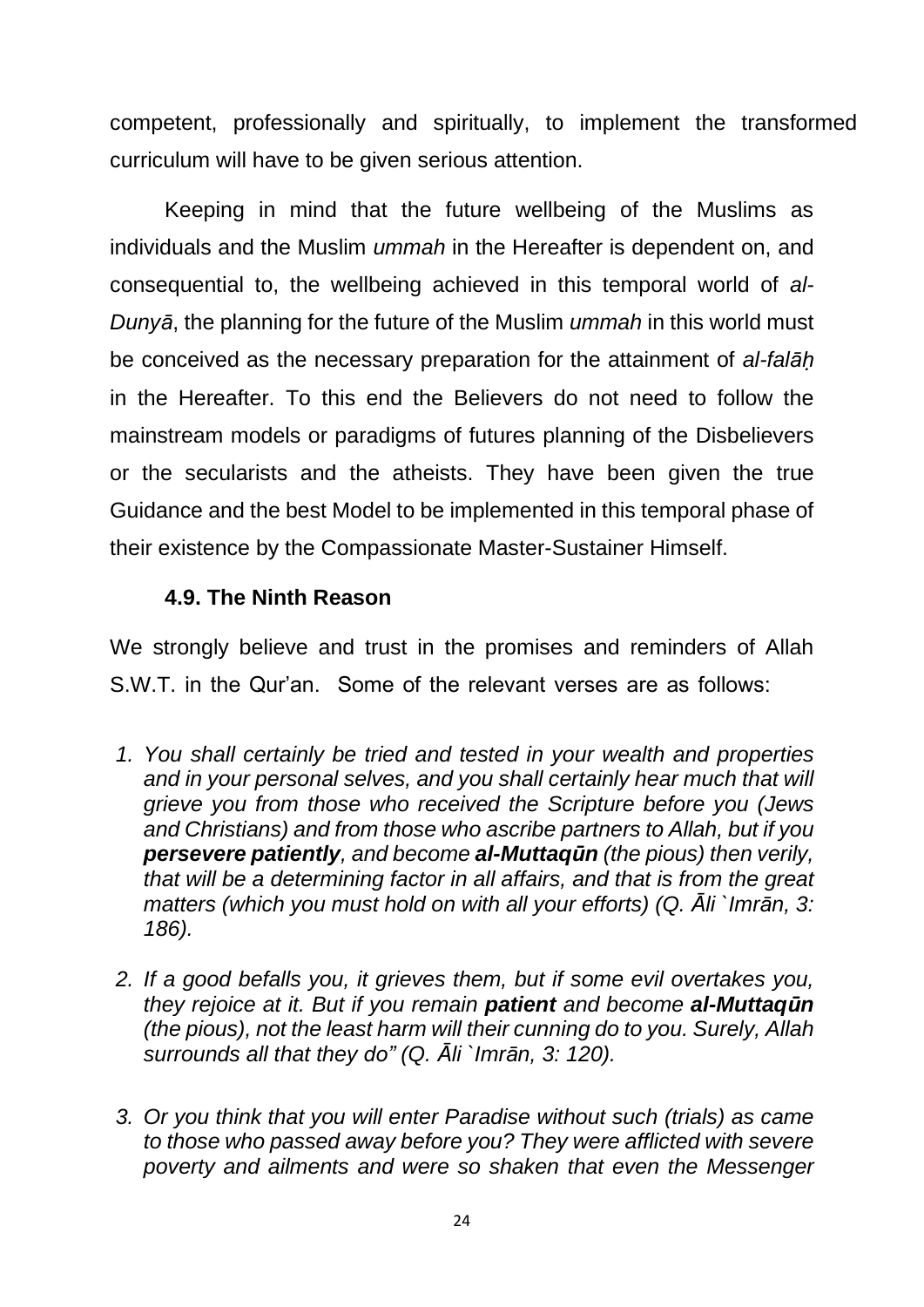*and those who believed along with him said, 'When (will come) the Help of Allah?' Yes! Certainly, the Help of Allah is near! (Q. al-Baqarah, 2:214).*

*4. Allah has promised those among you who believe, and do righteous good deeds, that He will certainly grant them succession to (the present leaders) in the earth, as He granted it to those before them, and that He will grant them the authority to practise their religion, that which He has chosen for them (i.e. Islam). And He will surely give them in exchange a safe security after their fear (provided) they (believers) worship Me and do not associate anything (in worship) with Me. But whoever disbelieved after this, they are the Fāsiqūn (rebellious and disobedient to Allah) (Q. al-Nūr, 24: 55).*

Commenting on the above Qur'anic verse, *Imām al-Hāfidh Ibn Kathīr* said:

This is a promise from Allah to His Messenger (s.a.w.) that He will cause his Ummah to gain authority in the land, i.e., become leaders of people and rulers over them, and by means of them the people's affairs will be put right and the people will submit to their rule, and after having being afraid of the people, they will enjoy security and will rule over them. And He, may He be glorified and exalted, did indeed do that, may He be praised. The Messenger of Allah (Peace be upon him) did not die until Allah enabled him to conquer Makkah, Khaibar, Bahrain, the entire Arabian Peninsula and all of the land of Yemen; he took the jizyah from the Magians of Hajar and from some of the border regions of greater Syria. Heraclius, the ruler of Byzantium, exchanged gifts with him, as did the ruler of Egypt and Alexandria, al-Muqawqis, the kings of Oman, and the Negus, the ruler of Abyssinia, who came to the throne after Ashamah, may Allah have mercy on him and honour him. Then when the Messenger of Allah (s.a.w.) died, and Allah chose for him that which is with Him of honour, Abu Bakr al-Siddīq became the leader (Caliph) of the Muslims (See *Tafsīr Ibn Kathīr*, volume 6 page 77).

*5. Those (Muslim leaders) who, if We give them power in the land, (they) order for Iqāmatu's-Ṣalāh. (i.e. to establish performance of the five compulsory congregational Ṣalāh (prayers), to pay the Zakāh and they enjoin al-Ma`rūf (i.e. Islamic Monotheism and all the good things that Islam enjoins or commands Muslims to do), and forbid al-Munkar (i.e. disbelief, polytheism and all that Islam has forbidden). And with Allah rests the end of (all) matters (of creatures) (Q al-Ḥajj, 22: 41).*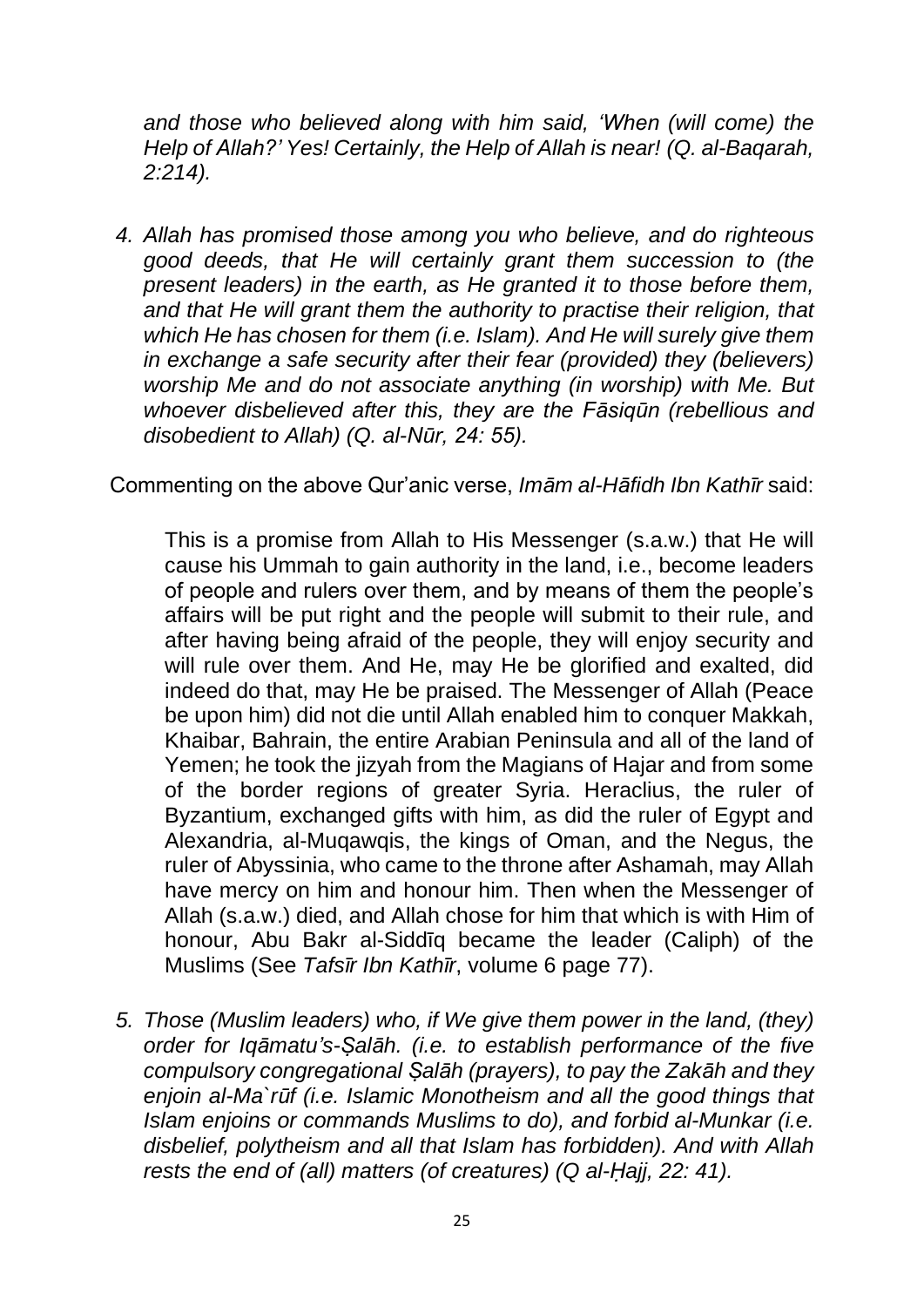- *6. O you who believe! If you help (in the cause of) Allah, He will help you, and make your foothold firm. But those who disbelieve (in the Oneness of Allah or Islamic Monotheism), for them is destruction, and (Allah) will make their deeds vain (Q. Muḥammad, 47: 7, 8).*
- *7. Then when you have taken a decision, put your trust in Allah, certainly, Allah loves those who put their trust (in Him) (Q. Āli `Imrān, 3:159).*
- *8. And make ready against them all you can of power, including steeds of war to threaten the enemies of Allah and your enemies, and others besides whom you may not know but whom Allah does know. And whatever you shall spend in the Cause of Allah shall be repaid unto you, and you shall not be treated unjustly (Q. al-Anfāl, 8: 60).*
- *9. And when My slaves ask you (O Muhammad) concerning Me, then (answer them), I am indeed near (to them by My Knowledge). I respond to the invocations of the supplicant when he calls on Me (without any mediator or intercessor). So let them obey Me and believe in Me, so that they may be led aright (Q. al-Baqarah, 2:186).*
- *10. And whosoever obeys Allah and His Messenger (Peace be upon him), fears Allah, and keeps his duty (to Him), such are the successful ones (Q. al-Nūr, 24: 52).*
- *11. And obey Allah and His Messenger, and do not dispute (with one another) lest you lose courage and your strength depart, and be patient. Surely, Allah is with those who are al-Ṣābirīn (the patient ones, etc.) (Q. al-Anfāl, 8: 46).*
- *12. O you who believe! Endure and be more patient (than your enemy), and guard your territory by stationing army units permanently at the places from where the enemy can attack you, and fear Allah, so that you may be successful (Q. Āli `Imrān, 3: 200)*
- *13. Verily, those who disbelieve spend their wealth to hinder (men) from the Path of Allah, and so will they continue to spend it; but in the end it will become an anguish for them. Then they will be overcome. And those who disbelieve will be gathered unto Hell (Q. al-Anfāl 8: 36)*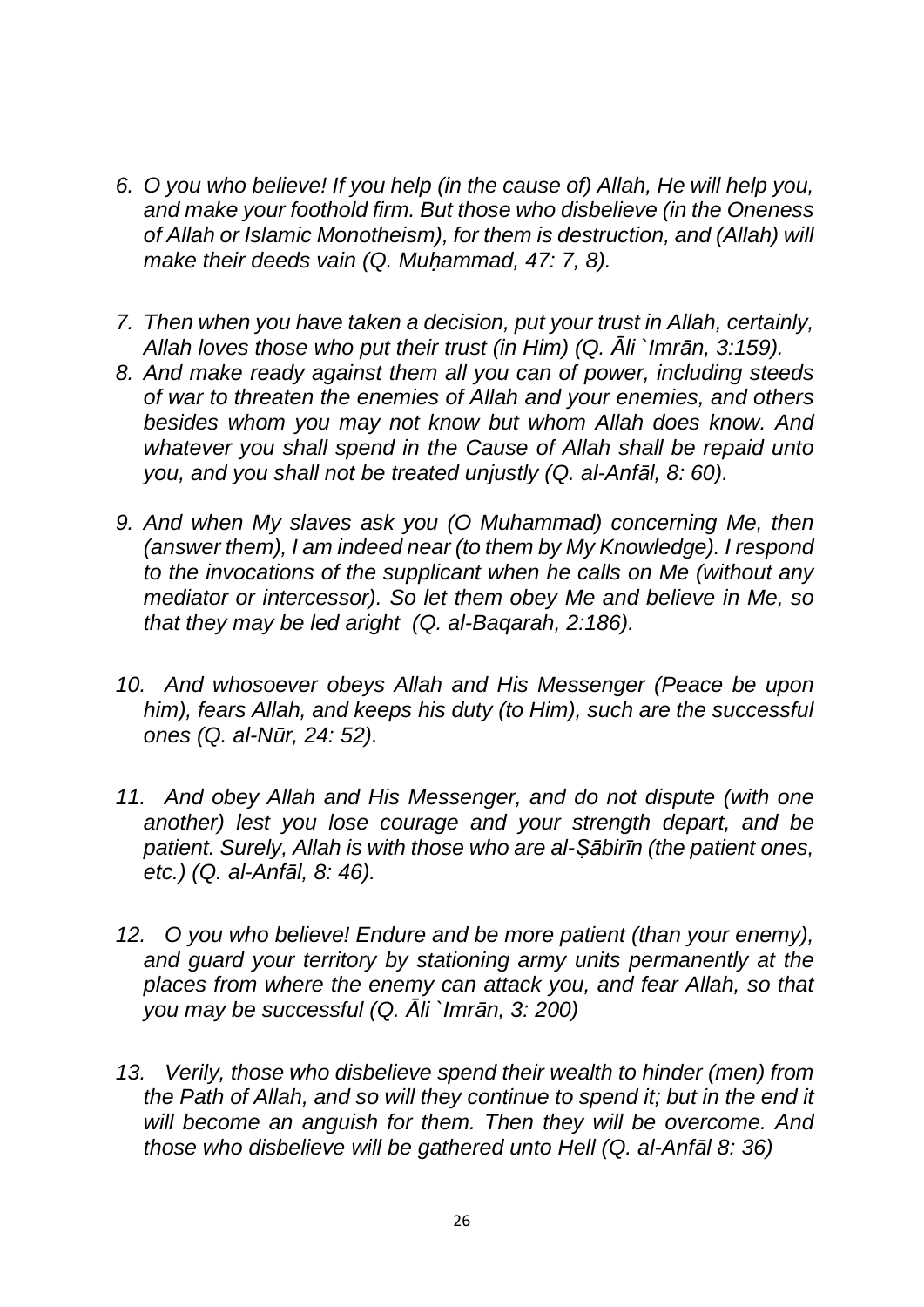- *14. They (enemies) want to extinguish Allah's Light (with which Muhammad (s.a.w.) has been sent – Islamic Monotheism) with their mouths, but Allah will not allow except that His Light should be perfected even though the disbelievers hate (it) (Q. al-Taubah 9: 32).*
- *15. They intend to put out the Light of Allah (i.e. the religion of Islam, this Qur'an, and Prophet Muhammad s.a.w.) with their mouths. But Allah will complete His Light even though the disbelievers hate (it) (Q. al-Ṣaff, 8).*

(Source: Murtadha Gusau, 2019)

 $5<sub>5</sub>$ 

## **THE VISION OF 2077 IS DERIVED FROM THE CLEAR INJUNCTIONS AND DECREES OF ALLAH S.W.T. IN THE QUR'AN**

**5. a)** *Ummah Wasaṭ* **(***Ummah* **of Justice, Excellence and Balance between Laxity and Extravagance** *to become Witnesses unto mankind,*

*5. b) Khair Ummah (the Best Community) brought forth for mankind, inviting (da`wah) to all that is Good and True, and Carrying out the Responsibility of al-Amr bi'l-Ma`rūf wa'n-Nahy `an al-munkar,* 

*5. c) Pursuing Holistic Development and Progress in accordance with the Sharī`ah and its Maqāṣid,* 

*5.d) Implementing the Message of Islam in accordance with the Prophetic Method of Raḥmatan Li'l-`Ālamīn,* **and** 

## *5***. e)** *Trusting in all the Promises and Warnings of the Compassionate Master-Sustainer*

We wish to make it clear that as Muslim academics and administrators in an Islamic university, we subscribe to the Qur'anic worldview of *Tauḥīd* (affirmation of the absolute oneness, comprehensive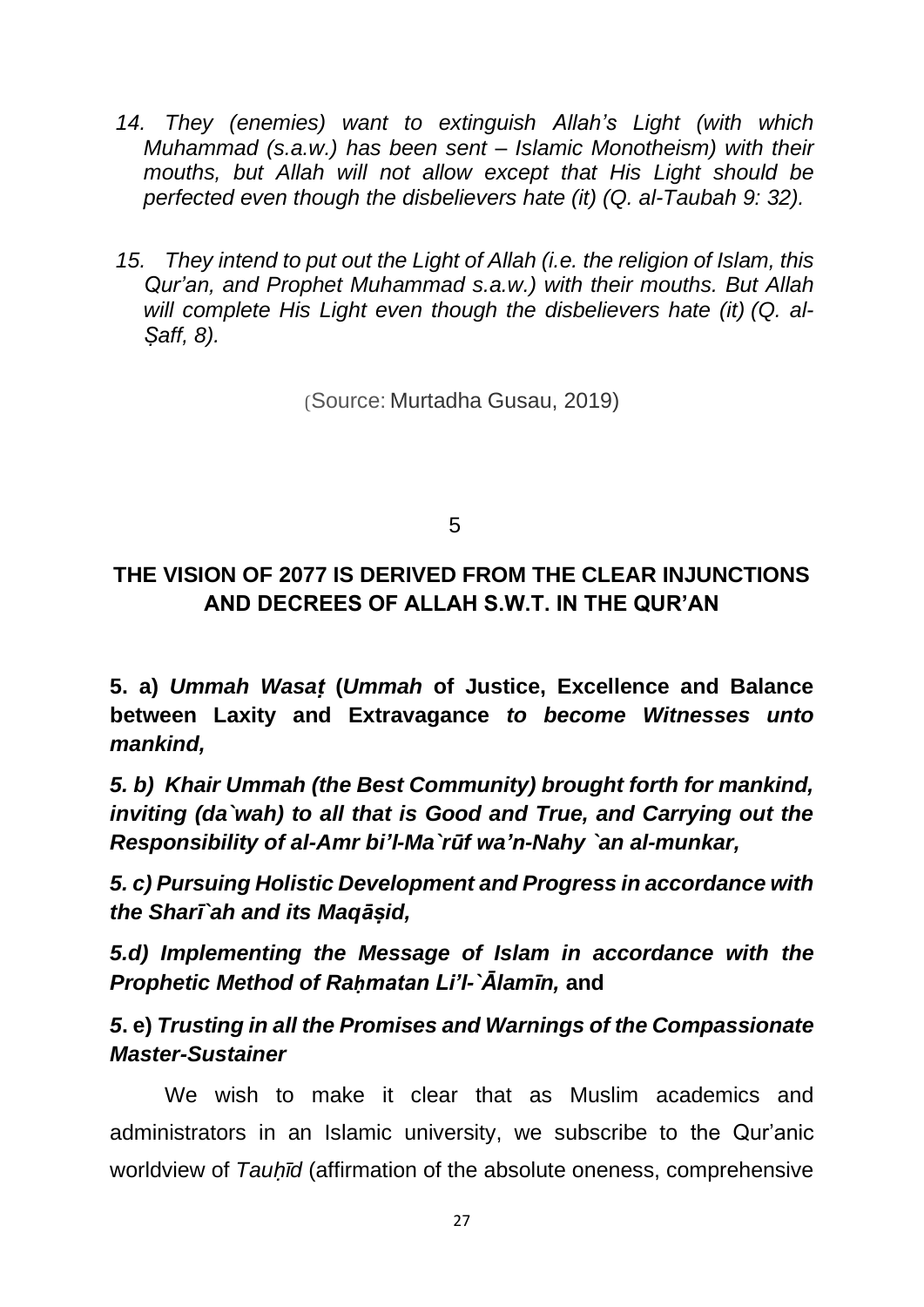sovereignty, active and absolute Lordship of Allah SWT over all His creation, including mankind) and we acknowledge the impact of this worldview in all aspects of our lives as His obedient servants.

As His vicegerents (*Khulafā'*) on Earth and as His Believers (*Mu'minūn*), we are to strive as a single Community of Believers to the best of our ability to cultivate the earth and utilise all the God-given bounties in establishing a complete and virtuous way of life and holistic civilisation for the benefit of all mankind as it is aimed at achieving goodness-wellbeing (*ḥasanah*) in this world and goodness-wellbeing (*ḥasanah*) in the Hereafter.

Islam teaches us that our life in this mundane world, though temporary, is a very important and necessary phase of human existence which has to be lived in accordance with the divinely-prescribed Way (*Sharī`ah*) or Allah's Straight Path (*al-Ṣirāṭ al-Mustaqīm*) as exemplified and demonstrated by Allah's Final Messenger, the Noble Prophet Muhammad (S.A.W.).

The Believers' struggle to follow the Divinely-prescribed Way is bound to be met with opposition or resistance from those who refused to believe in the worldview of *Tauḥīd* and by the deceptions of Satanic forces operating within the inner recesses of the Believers' soul. But if the Believers' faith in the Compassionate Master-Sustainer and convction in the Hereafter are strenghtened by taqwa and the diseases of the spiritual heart could be overcome by the process of spiritual warfare (*mujāhadah al-nafs*), their life of good deeds and virtuous actions in this transient phase of existence would lead them to wellbeing and happiness in the Hereafter after their death.

This blessed goal of permanent bliss in Paradise is achieved by obeying and following the teachings of the Qur'an as exemplified by the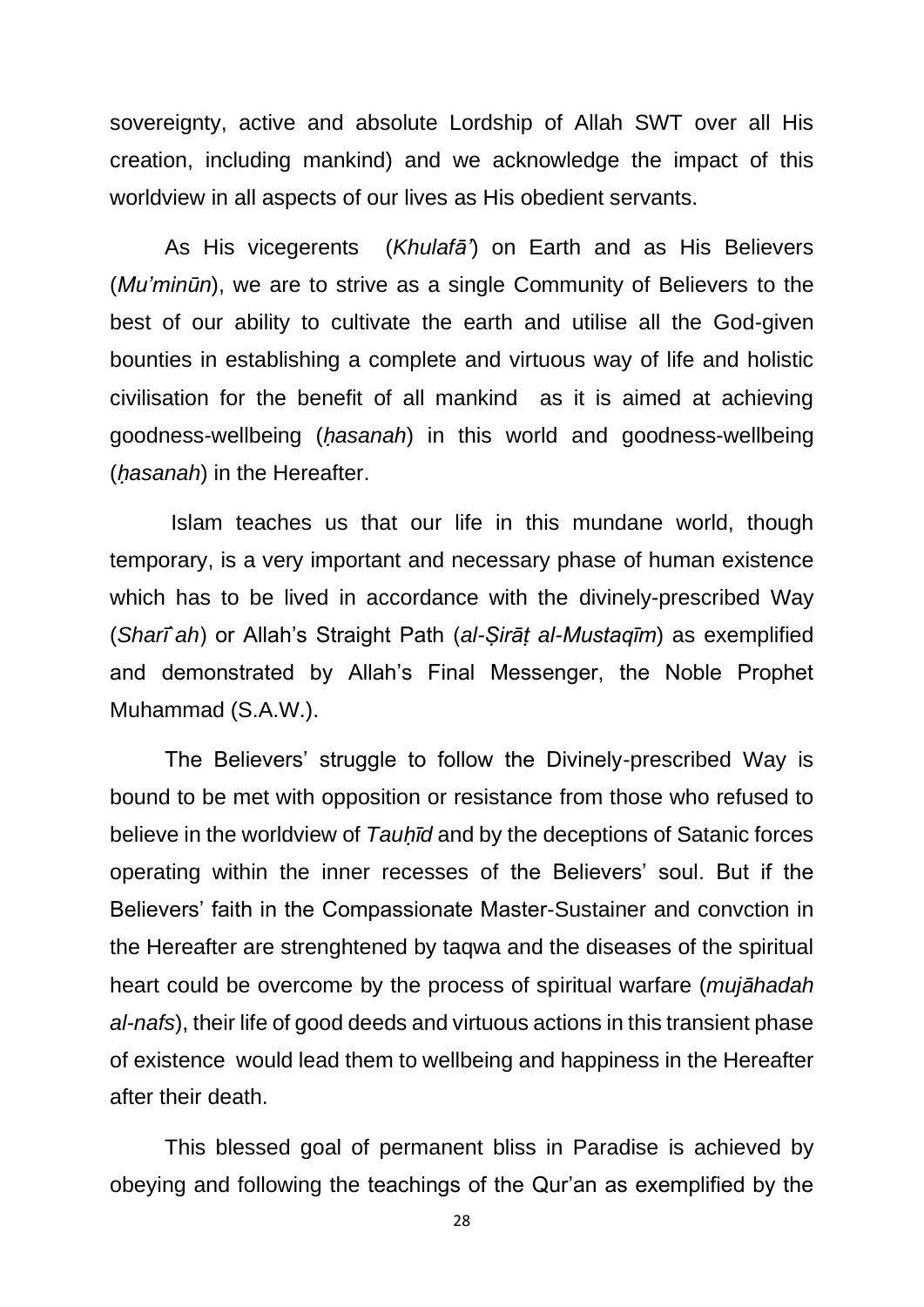Sunnah of His Final Messenger, Muhammad (s.a.w). To the true Believers it is the future of ultimate wellbeing and true happiness in eternal life with divine pleasure (*riḍwān*) that they are looking forward to. That ultimate goal is not to be achieved by renouncing the world or by abondoning worldly and societal responsibilities. On the contrary, the *Ummah* of Believers has to fulfil its active stewardship (*khilāfah*) and leadership (*imāmah*) role of developing and nurturing the world and human civilisation, to be constructed on the foundations of revealed religious knowledge as **ends**  and the scientific knowledge of the secrets of nature (as "signs" of Allah) which would be ethically utilised and competently harnessed as **means** for the proper advancement and holistic progress of human and environmental wellbeing, in conformity with the *maqāṣid al-sharī`ah*, the Qur'anic vision of the good life (*hayāh ṭayyibah*) and the vision of "A good country with a Forgiving Lord" (*baldah ṭayyibah wa rabbun ghafūr***)** as mentioned in *Sūrah Saba'* 34 : 15.

#### **6**

#### **INPUT FROM FUTURES STUDIES**

In crafting this long-term vision which cuts across a time horizon of six decades – from 2020 until 2080 -- we also benefitted from an exposure to the literature on futures planning from the works of Ziauddin Sardar (*et al*), in particular *Muslim Societies in Postnormal Times*: *Foresight for rends, Emerging Issues and Scenarios* (2019) and those of Sohail Inayatullah particularly his *What Works: Case Studies in the Practice of Foresight* (2015). We benefit from and are enlightened by some of the important futures concepts and methods discussed in the above works, particularly the 19 trends discussed in detail in Ziauddin's (*et al*) book (2019). The authors' analysis of contemporary **TRENDS,** their exploration of **EMERGING ISSUES**, and their development of three different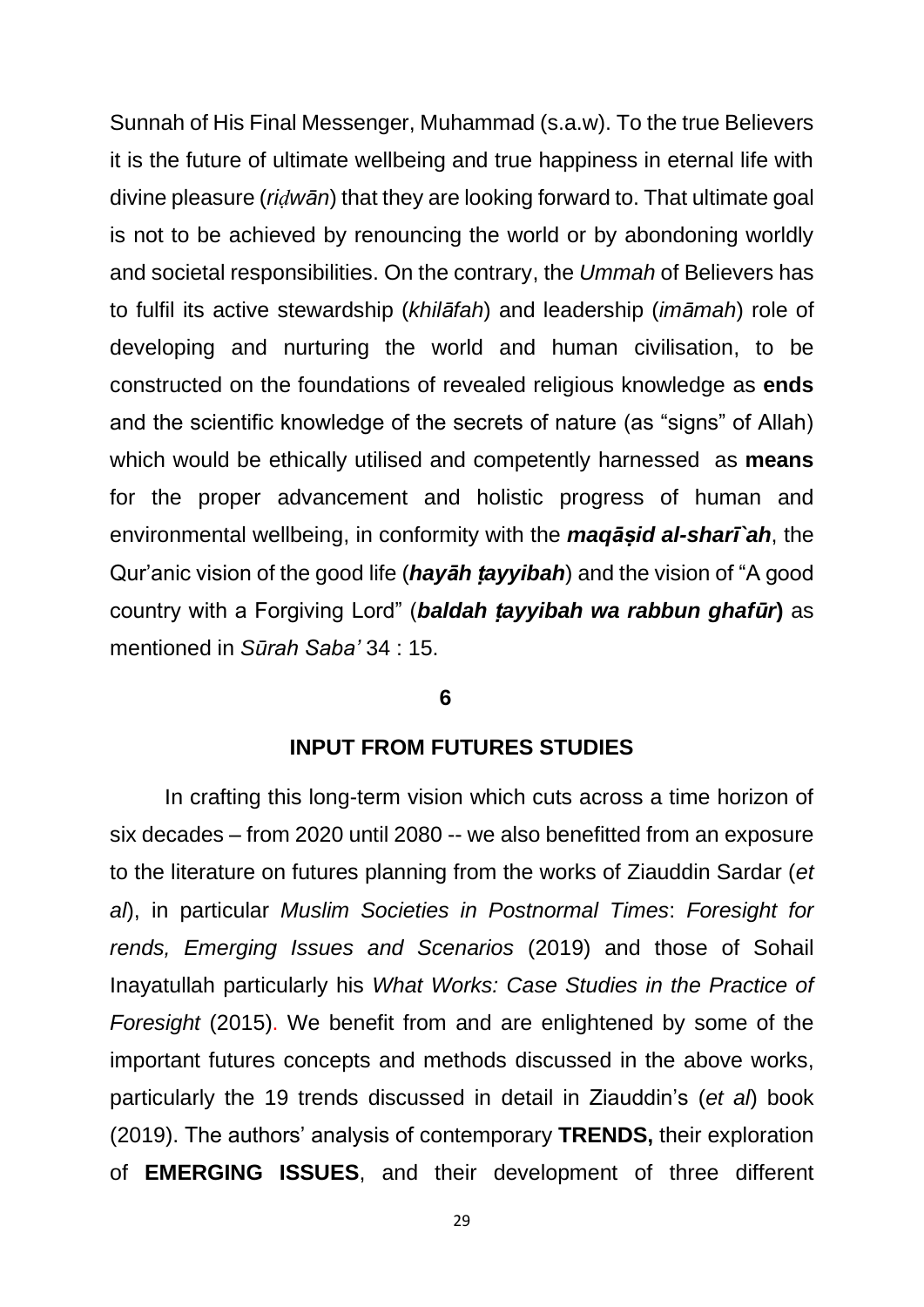**SCENARIOS**, (i.**extended present scenarios**, ii. **familiar futures scenarios**, iii. **unthought futures scenarios**) help us to navigate our own preferred futures for the Muslim *ummah* in Malaysia by 2077. We learn from Dr. Sohail's book on *What Works* (2015) that

the "**fifth scenario technique** has four dimensions: **THE PREFERRED**, the world we want; **THE DISOWNED**, the world that we reject or are unable to negotiate; **THE INTEGRATED**, where owned and disowned are united in a complex fashion; and last is **THE OUTLIER**, the future outside of these categories (Sohail Inayatullah 2017) [highlighted and capitalised by the present writer].

However, for us Muslim Believers, the worldly future is the future that has been ordained and commanded by the Compassionate Master-Sustainer Himself for the Islamic *Ummah* to work towards*.* We have to mention that by following the guidance and commandments of Allah S.W.T regarding the future vision of the universal Islamic *Ummah*, our philosophical assumptions and conceptualisation of **the past, the present and the future** are different from the theories or conceptions of mainstream futures studies. Let us point out some of our major observations regarding mainstream futures studies.

6.1.The existing futures studies do not go beyond the scope of human life and society on earth which end with physical death, while their perceptions of the future are confined to the life of mankind on planet Earth and anchored only to the temporal world. The future of mankind will end with the destruction or the end – if there is going to be an end -- of the universe in the distant future. There is no conception of life beyond this world of tangible realities or human life after death or the concept of the Hereafter in which human life continues forever in a different form.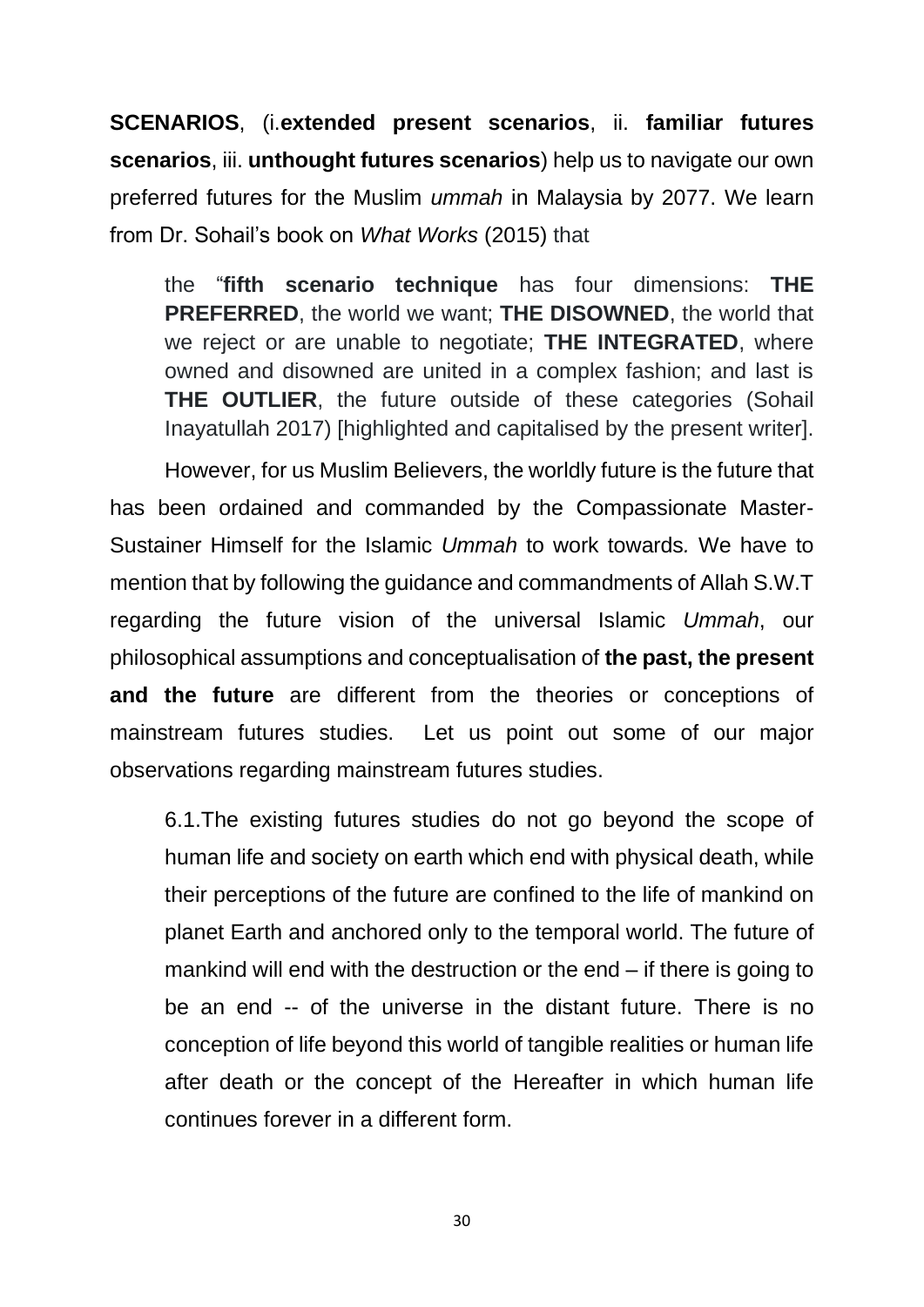6.2. In the secular, naturalistic, humanistic, empirical, materialistic, atheistic or postmodernistic worldviews, ontologies and cosmologies, the Transcendent Order or Power does not exist, and the notion of God as the Living and Active Controller, Master, Sustainer, Owner and Judge of mankind Who rules the whole Cosmos by His will, purpose, power and wisdom is not taken into account in futures thinking or planning. If at all the idea of God is acceptable in some of the existing worldviews, His role is confined only to being the creator of the universe, after which the world is left to operate by itself and human beings run the show without interference of the Creator.

6.3. In the worldview of the Qur'an, The One True God, Allah S.W.T. is not only the Creator of man and the whole Cosmos; He is The Only Owner, The Only Sustainer and the Only Judge of mankind. Not only does He manage the sustainability of the Cosmos and controls all that exists, He also intervenes in human history, giving His blessings, support and protection to His righteous servants and His other creations as the ocassion requires. He has made human existence and life on earth as a transitory period of trial (*ibtilā*') for human beings as His vicegerents on earth to cultivate and establish a civilisation based on His guidancs and commandments. Human life, however, does not end upon death; it continues in a different form in the Hereafter.

Having formed 13 IIUM scenario-planning cum research clusters, our futuristic planning, forecasting, foresight, scenario planning and creative imaginations – at micro levels -- would benefit from the recent books of futures studies experts, but at macro levels we are going to be guided by the above-mentioned vision, mission, goals and objectives of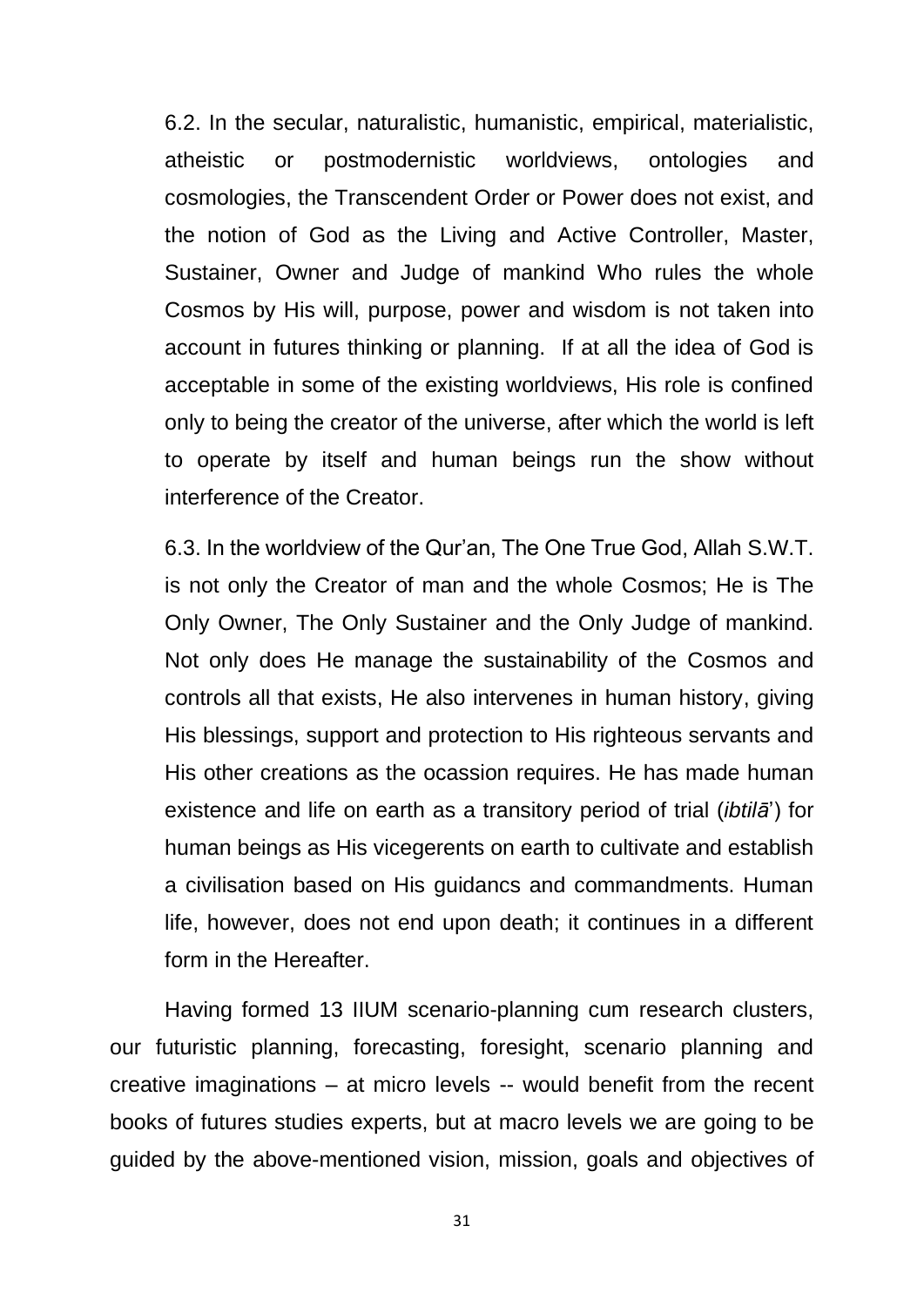the universal Islamic *Ummah* as provided by The Creator-Master-Sustainer, Allah S.W.T. in His *al-Qur'ān al-Karīm*. Therefore as His Believers, we need to fulfil the permanent Qur'anic **Vision** of a) the **Best**  *Ummah* (*Khair Ummah*) produced for mankind, based upon the Principles of Justice, Spiritual-Moral Excellence and Balance as b) the **Middle-Most Community** (*Ummah Wasaṭ*) in order to become Witnesses for Mankind (*Shuhadā' `ala'n-Nās*). Its **Mission** is Calling People to Goodness (*yad`una ila'l-khair*), Enjoining all that is Right and Virtuous, Prohibiting all that is Wrong, Bad, Unjust, Disapproved and Reprehensible. This noble and divinely prescribed mission shall be operationalised and manifested in light of the Prophetic **Method** of "*Wa mā arsalnāka illa Raḥmatan li'l- `Ālamīn*." ("We have not sent you [O Muhammad] except as a Mercy to all the worlds"

In accordance with the guidance, vision and mission that Allah S.W.T. has given to the Universal *Ummah*, we would certainly hope that the developmental and civilisational growth and progress of the Malaysian Muslim *ummah* in Malaysia and abroad -- all the way to 2077 and beyond -- shall be in harmony with various means towards achieving the society and civilisation of holistic *sejahtera* or *al-falāḥ* and avoiding the misfortunes and miseries of holistic *sengsara* or *al-khusrān* as we have discussed in detail above.

## 7

# **THE FOUR SCENARIOS OF THE FUTURE MALAYSIAN MUSLIM**  *UMMAH*

**6.1**. **The Disowned Scenario (Least Preferred Scenario):** *The Ifrāṭ quality of Muslim Future*. *This is the Ummah of Malay-Muslim Fundmentalism/Exclusivism/Fanaticism.*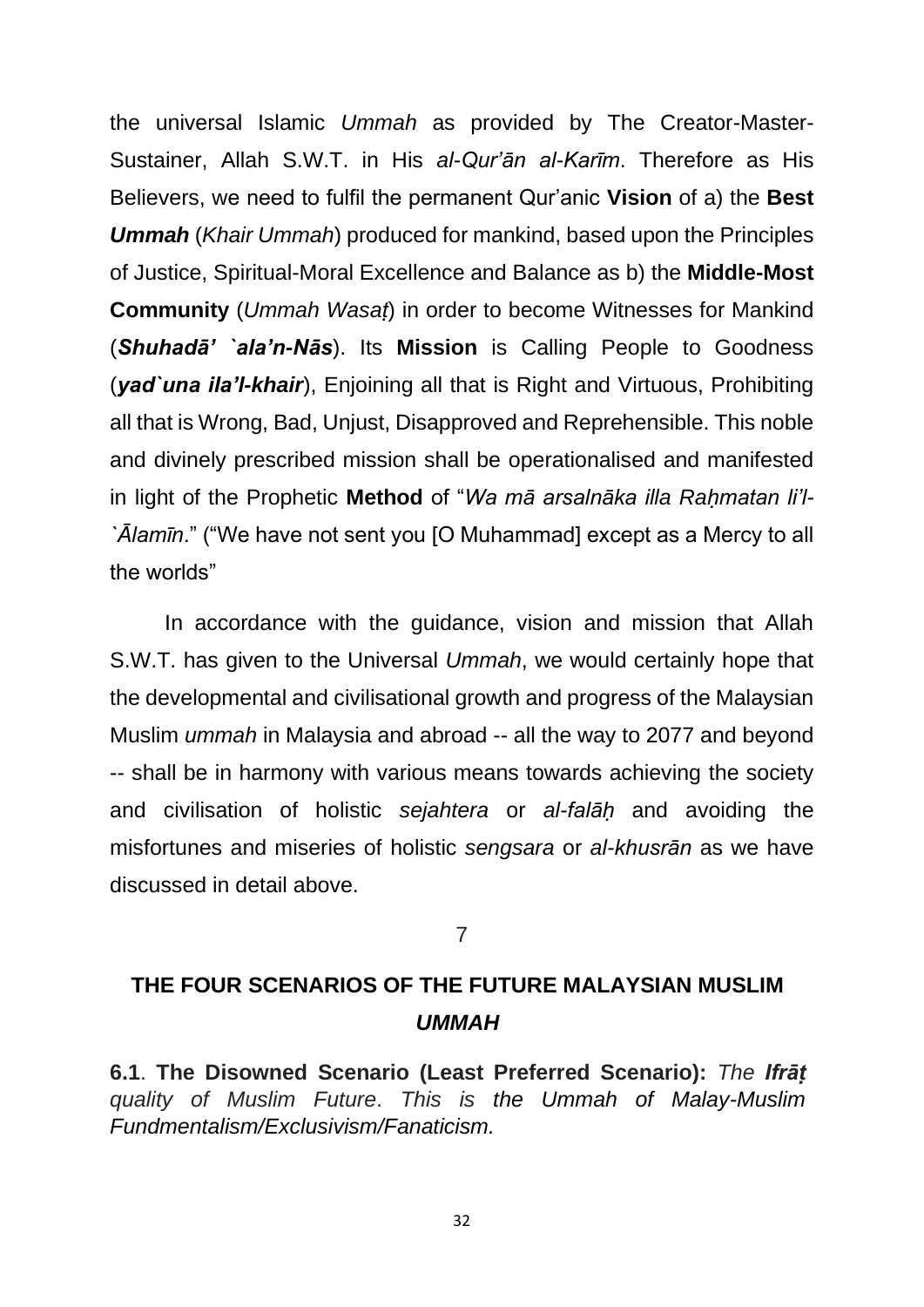(The Metaphor: *"The Wounded Tiger vs. The Arrogant Dragon and The Aggressive Elephant"*)

This is a scenario of a Malay-Muslim *ummah* dominated by fanatical and fundamentalist religious and political leadership. There is prolonged political and/or inter-religious conflict between Muslim religio-political extremists on the one hand and radical non-Muslim minorities of Chinese, Indian and Indigenous origins on the other hand.

This scenario develops as a reaction to persistent provocations on the part of non-Muslim ethnic or religious extremisms. The rise and expansion of Communist China's geo-political designs in Malaysian economy, politics, media, education, culture, from 2030 onwards led to the growth of pro-China fanatical sentiments, behaviour and public provocative postures. The radical Muslim movements in Asia oppose this new emerging trends by galvanising and gathering Malaysian Muslim NGOs, youth organisations to gain dominance over the Muslim masses. Eventually the mainstream Muslim-Malay community comes under the dominance of Muslim fundamentalism, fanaticism and militancy. The Muslim extremist response is a sign of their ethno-religious protest against the menacing manouvers of the increasingly arrogant "Dragons from China" as well as against the more vocal and more openly-hostile behaviour of fanatical pro-India groups. The anti-Islamic elements of the Indigenous people of Sabah and Sarawak join hands with Chino-Indian extremist groups. A very politically unstable state of affairs which demonstrates the utter failure of national integration dominate the national scene.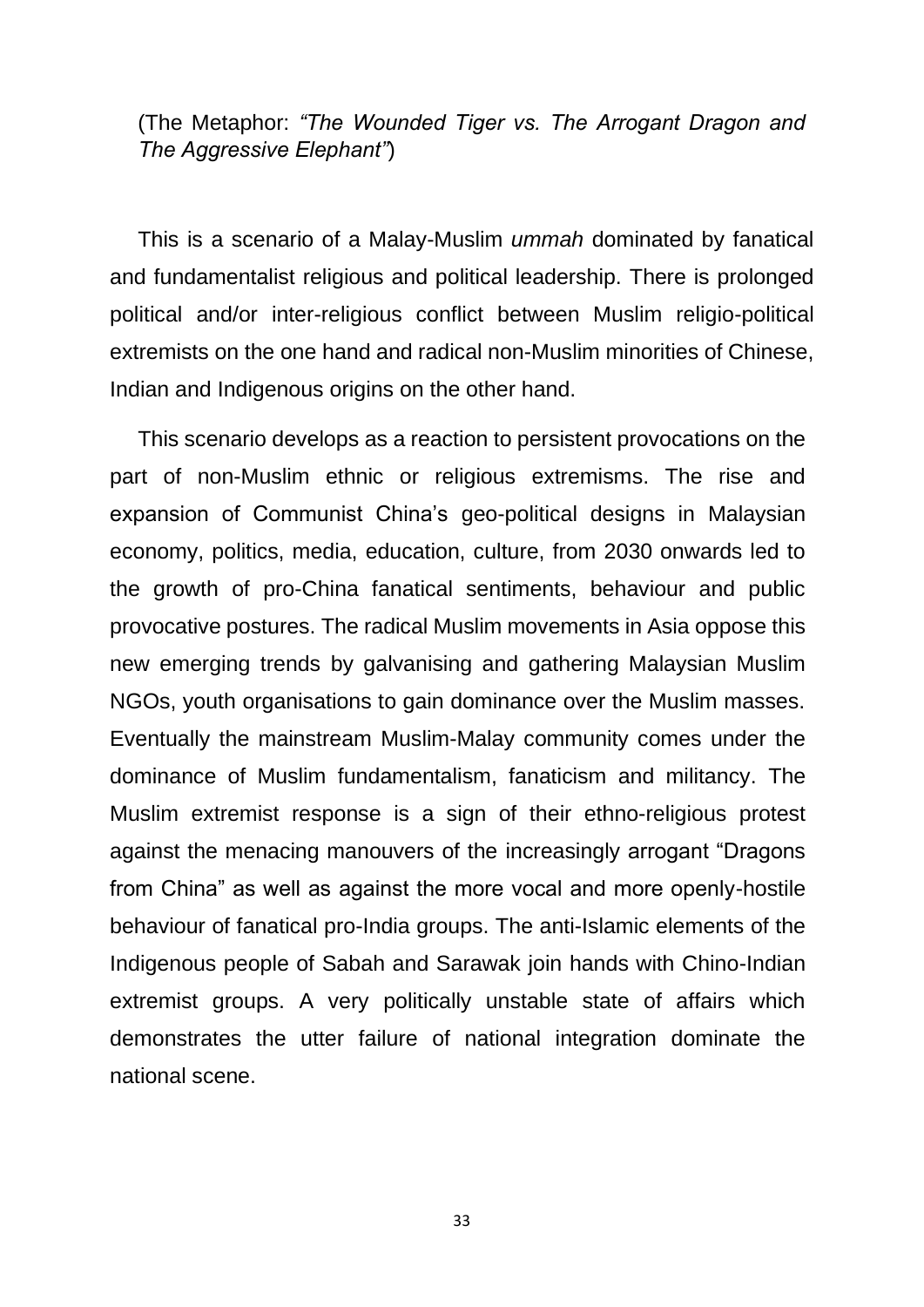**6.2. The Liberal-Dominant Scenario (Not Preferred Scenario, but more tolerable than the Disowned Scenario):** *The Tafrīṭ Muslim Future*.*This is a Muslim Malaysian ummah under the dominance and influence of multi-ethnic Muslim Liberalism.*

(The Metaphor: *"The Toothless Laughing Tiger"*)

This is the scenario of a Malaysian Muslim *ummah* which is a postnormal community in which the **liberal and secular-oriented** elites, intellectuals, power-holders, media leaders cooperate to suppress the influence of traditional Sunni orthodoxy backed by the Sultans and the King.

The weak and divided Muslim *ummah* exists in a Malaysian state of relative prosperity and non-violent inter-ethnic tension. This scenario has been programmed by the secular forces in the West and in the Orient. The Sunni religious elites are being isolated and marginalised because the Liberal and secular-oriented Muslim groups have been able to control the media, ICT, sports and the entertainment industry and they are being financed by affluent domestic and foreign corporations.

**6.3. The Outlier Scenario (Most Unacceptable Scenario/The Unthought Scenario):** *The Mustaḍ`afūn Muslim Future*. *This is the ummah of very weak and very divided Malay society.*

*(The Metaphor: "The Wounded Tiger in The Zoo")*

This is the scenario of a weak and divided *ummah* under the political domination of non-Muslim minorities backed by Zionist Christian forces around the world, Christian Evangelical Movements in the U.S., and global LGBTQ movements. There is a strong influence of Communist China and Hinduism-dominant India, secular Singapore, Catholic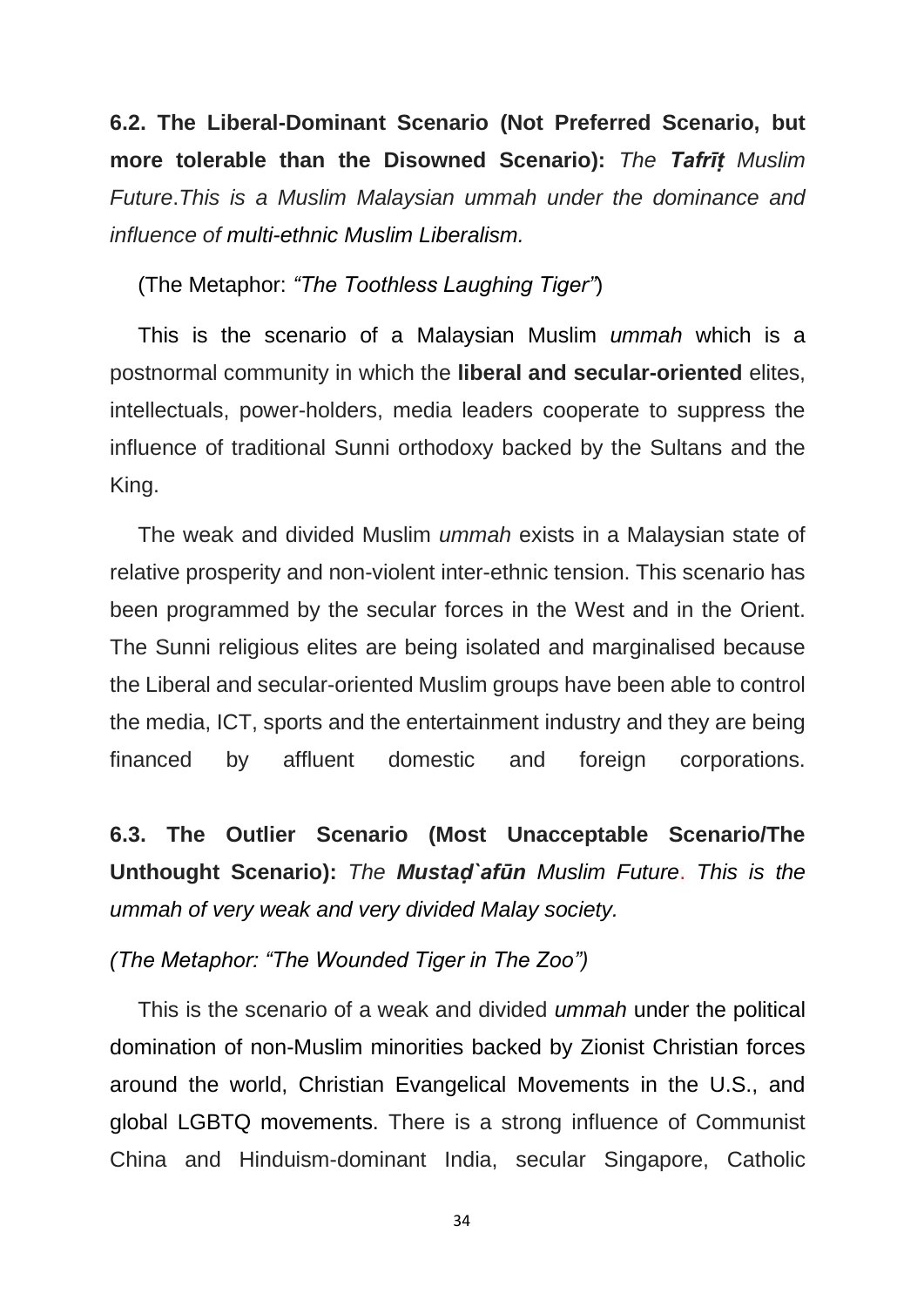Philippines as well as Indonesian Christian communities in Malaysian affairs.

As a result of Muslim disunity, inaptitude and wrong political strategies, the Muslim majority becomes a political minority while the non-Muslim minorities becomes a majority political force because they are able to be united under the leadership of a secular socialist-humanist alliance party which draws political and economic assistance from China, India, U.S.A., Europe and Australia. The Muslims are deeply divided with stronger *Shi`ah* presence and impact in Southeast Asia. The *Shi'ah* power base is in Indonesia and more and more *Shi'ah* Indonesian intellectuals and preachers find increasing following among new Muslims and liberaloriented Muslims.

There is prolonged instability and tension but the Muslim masses are able to continue to perform their fundamental religious responsibilities. This scenario is in a way an extension of an aspect of current Malaysian scenario. There is unresolved tension between Muslim literalism and Muslim spiritualism or deviant mystical movements. In Muslim-Malay politics, there is endless bickering, backstabbing, toxic mudslinging in oppositional and adverserial political culture.

**6.4. The Preferred Scenario. (**The Scenario of **Ummatic** *Wasaṭiyyah* **with the characteristics of** *al-`Adl, al-Khairiyyah, al-Tawāzun and of al-Amr bi'l-Ma`ruf wa'n-Nahy `an al-Munkar***.)** *This is the Ummah of Justice, Excellence/Goodness and Balance, together with several other dimensions of Islamic moderation as described by Dr. Yūsuf al-Qaraḍāwī (1992, 2002) in several aspects of Muslim life: religious, intellectual, political, economic, social and cultural. With those admirable qualities, the*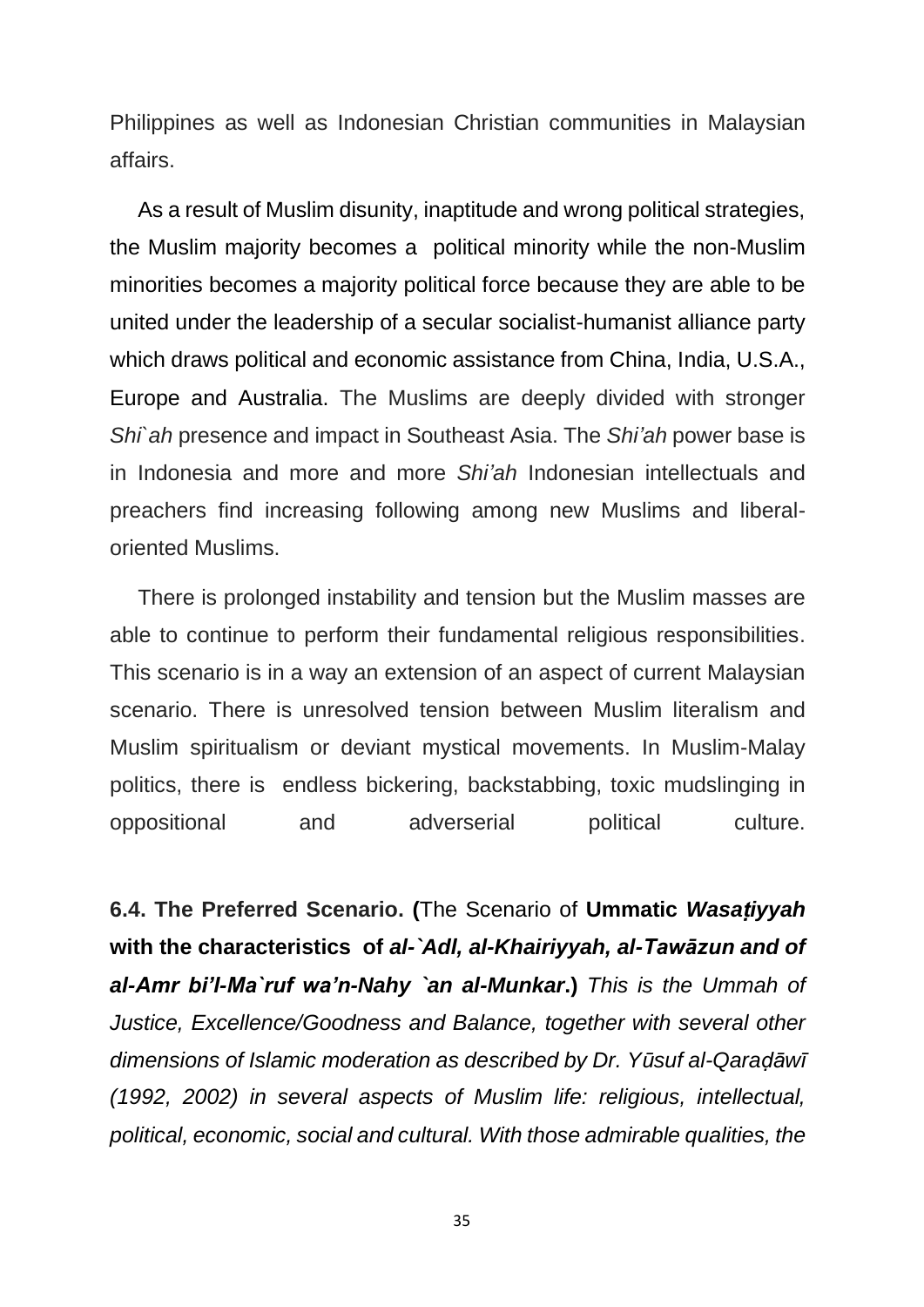*Malaysian Muslim ummah, as a whole, could qualify to become good and just witnesses for manknind.*

## (The Metaphor: *"The Just, Good, Balanced and Compassionate Lion"*)

This is the scenario of the multi-ethnic Muslim community which since 2050 has been able to overcome the negative baggages of the shameful and humiliating past, of senseless political infighting, scheming, *fitnah*, and sickening grandstanding buttressed by the politics of money, racism, cronyism and polarisation. The Malaysian Muslim *ummah* has achieved the long-lost goal of religious and political unity, thanks to the impact of the reformed system of Islamic education, success of Islamic *da`wah* and evolution of consensual and Islamicised political culture .(Please note that nn the important goal of Muslim *ummatic* unity in the future, we would like to plan for a consortium of Malaysian universities to work together on this agenda some time in the near future).

The new Islamic God-fearing leaders of integrity and humility, sincerity and competency produced by the transformed Islamic educational system in the previous decades have been able to forge a new political culture freed from the toxic elements of the past — a culture of Islamic democracy, egalitarianism, humanism and compassion. They have also been able to achieve the goals of educational, economic, socail, cultural, ICT, reform, reconstruction and renewal. Their regional and global solidarity and networking are rexcellent. Their *da'wah* strategies and goals based on the method of *Raḥmatan li'l-`Ālamīn* have been successful and many non-Muslim minoritiy groups have embraced Islam.

They have a strong relationship with the self-reformed group of Malay royalty, and in times of economic or enviromental disasters or pandemic, the barrier between the ordinary people and the Malay royalty is gone. In its place many royal buildings, gardens, and land have been converted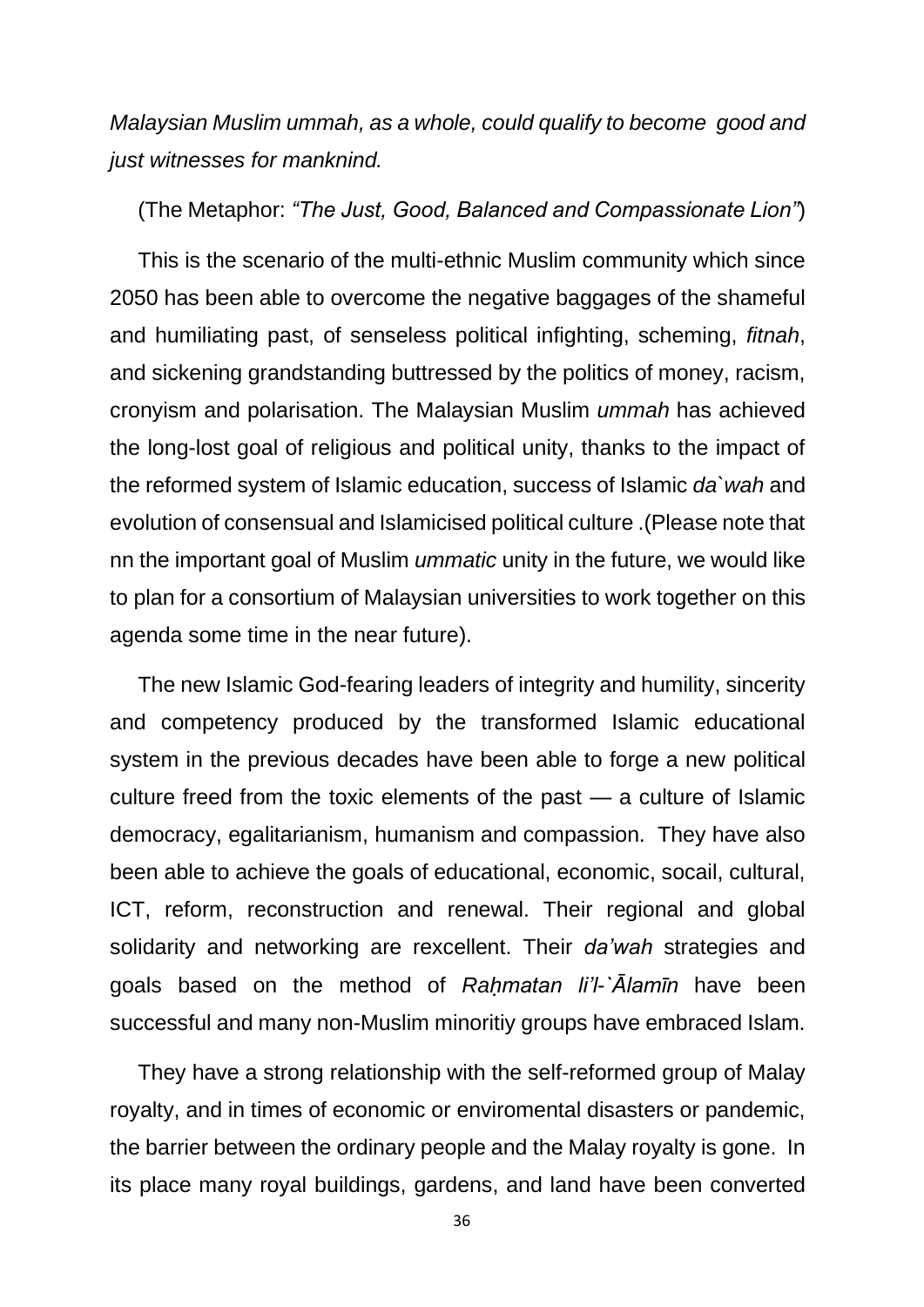into educational, humanitarian and philantrophic centres for the benefit of impoverished or economically deprived individuals of all religions and ethnic backgrounds. The Malaysian *Wasaṭiyyah*-based Muslim community becomes one of the role models of justly-balanced and compassionate communities, at peace with the Compassionate Master-Sustainer, with all human beings, with the "prostrating and glorifying" Signs of God (in their respective *sujūds* and *tasbīḥs*) in the natural environments, and with themselves. With these qualities and achievements in the world, they look forward humbly and optimistically to the best future yet to come: *Al-Jannah fi'l-Ākhirah* (Paradise in the Hereafter).

#### **6.5. The Key Success Factor: New Exemplary Ummatic Leadership.**

It is obvious that among the four plausible future scenarios of V2077 discussed above, we will choose The Preferred Scenario (6.4.) of the Malaysian Muslim *ummah* by 2077 to be the Scenario of *Ummah Wasaṭ* and *Khair Ummah* as decreed by Allah S.W.T. albeit in the context of socio-political realities of the multi-religious and multi-ethnic Malaysian society at the time.

In planning for the above Preferred Scenario we would like to focus our futuristic strategic thinking and scenario planning on the **KEY SUCCESS FACTOR**--**the emergence of a new breed and generation of multi-ethnic Malaysian Muslim leaders of high spiritual, moral and intellectual integrity and professional competency** to provide the most desirable and appropriate leadership for the necessary transformation (*iṣlāḥ, tajdīd* and *taḥwīl*) in the fields of politics, economics, business, industry, professions, lower education, higher education, governance, ICT, media, diplomacy, public administration, judiciary, etc. We envisage that the new breed of ummatic leadership in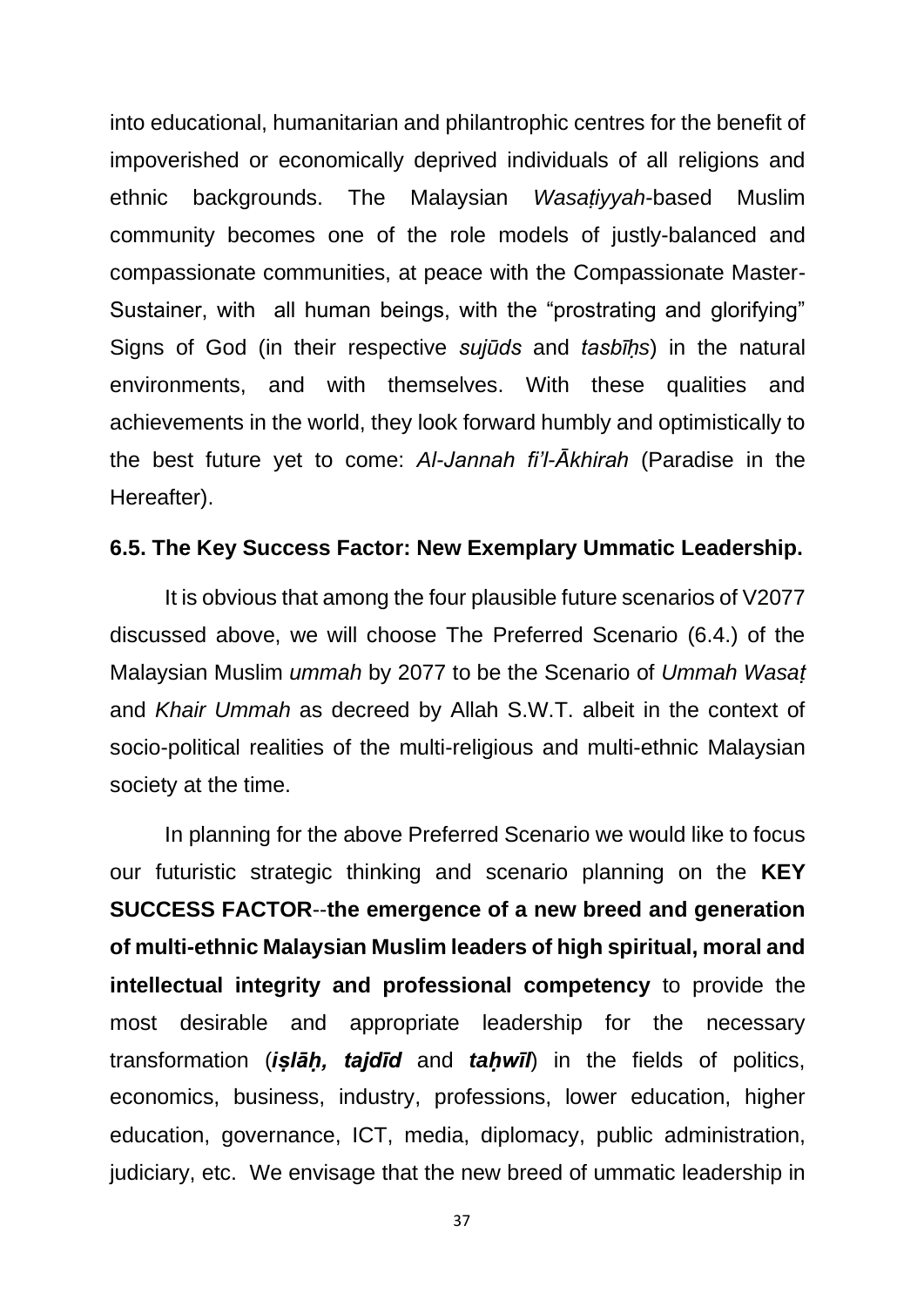the Malaysian socio-political context would possess, among other noble qualities, the following general attributes of Islamic leaders:

6.5.a) Having professional knowledge and competency in areas of specialisation, with relevant and appropriate skills that the time and changing circumstances call for, in addition to (i) a good understanding of and strong commitment to the `*Aqīdah, Sharī`ah* and *Akhlāq* of Islam, as well as the *Maqāṣid al-Sharī`ah* and (ii) having knowledge of the history of the nation with a general understanding of the cultural, social, political, economic and religious diversity problems of Malaysia;

6.5.b) Possessing the integrated personality and characteristics of *Mu'minūn* (Believers) as highlighted in the Qur'an and the *Sunnah,* characterised by (i) high spiritual quotient (Sp.Q) as the most important quotient, based on the values of *Īmān*, *`Ibadah*, `*Amal Ṣāliḥ*, *Taqwā*, *Khasyatu'Llāh*, *Iḥsān, Ḥubbu'Llāh* and *Dhikru'Llāh*; together with (ii) high moral quotient (MO) manifesting in good character (*ḥusn al-khuluq*) and in enjoining the *ma`rūf* and prohibiting the *munkar* coupled with other praiseworthy moral qualities (*ṣifāt maḥmūdah*); (iii) high emotional quotient (EQ); (iv) high social quotient (SQ); (v) good creativity quotient (CQ); (vi) adversity quotient (AQ) and, last but not least, (vii) intellectual quotient (IQ);

6.5.c) Possessing and practising the values of justice (*`adl*), spiritual-moral excellence (*khairiyyah*, *iḥsān*), balance (*tawāzun, i`tidāl*), integrity (*amānah, istiqāmah, ṣidq*), courage (*shajā`ah*), humility (*tawāḍu'*), sincerity (*ikhlāṣ*), accountability (*mas'ūliyyah*) to Allah S.W.T., propagation (*da`wah*) of Islam and goodness (*khair*) with wisdom (*hikmah*) and goodly exhortation (*mau`izah hasanah*); and seeking the good pleasure of Allah S.W.T. (*ibtigha'* and *ittibā` riḍwāni'Llāh*) in addition to the principle of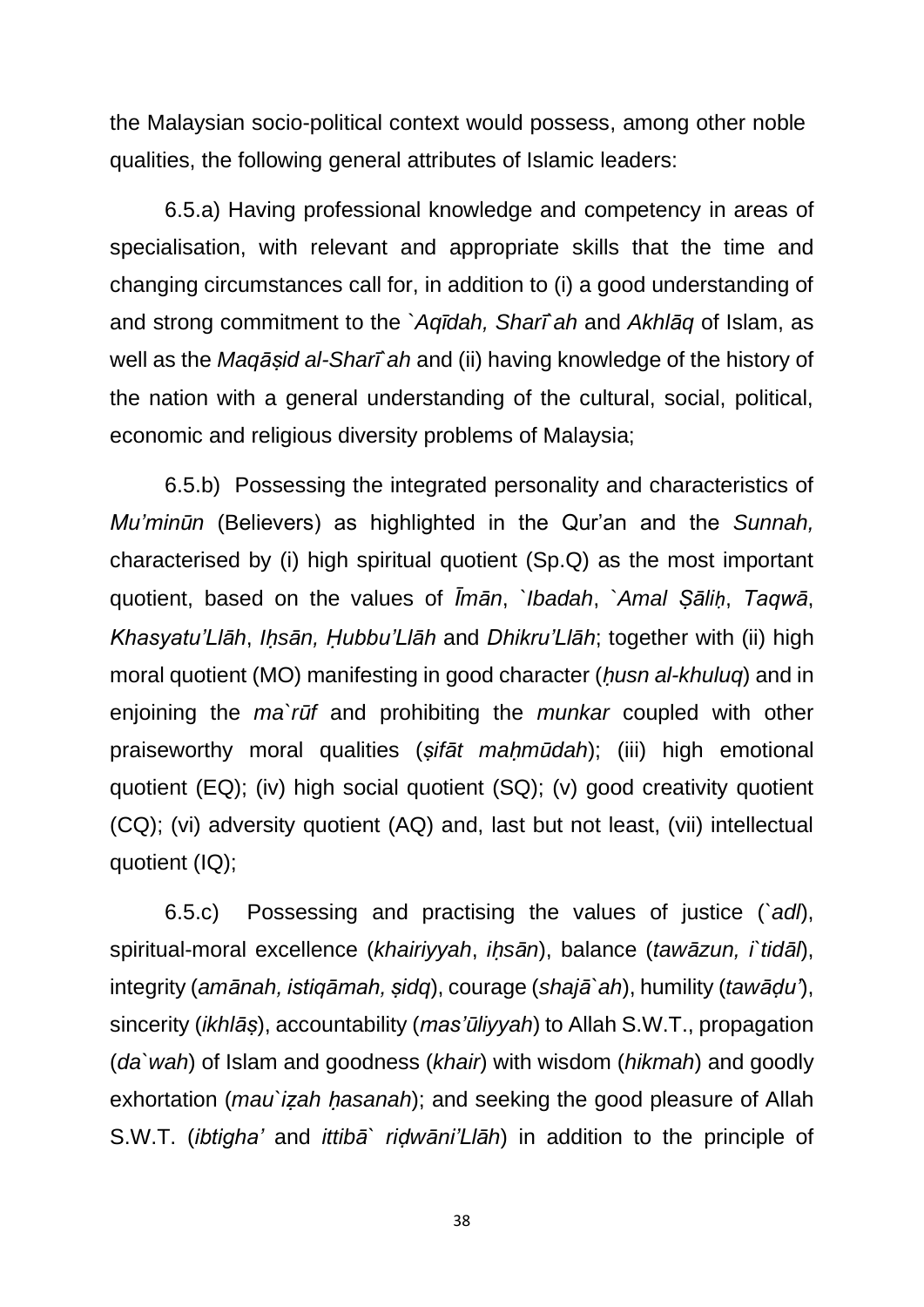obedience (*ṭā`ah*) to Allah S.W.T., to Prophet Muḥammad (s.a.w) and to the authorities (*ulu'l-amr*) from among the Believers.

6.5.d) Having strong Islamic brotherhood (*ukhuwwah Islāmiyyah*) principles, values and ummatic consciousness which transcend ethnic, linguistic or geographical identities or interests;

6.5.e) Readiness to strive and sacrifice time, money and energy for furthering the cause of Allah S.W.T. (*fi sabīl'Llāh*), as exemplified by the early adherents of Islam and the Companions of the Prophet (s.a.w.), thereby placing public good (*maṣlahah `āmmah*) and ummatic interests above self interest;

6.5.f) Ability to establish and strengthen transnational or ummatic network or collaboration as dictated by the principle of Islamic solidarity and brotherhood (*ukhuwwah Islāmiyyah*), without diminshing the spirit and requirements of citizenship to Malaysia;

6.5.g) Readiness to act, interact, cooperate or work together in peace and harmony, under normal circumstances, with non-Muslims as neighbours, colleagues, co-citizens or foreigners, on the basis of respecting human dignity (*karāmah insāniyyah*) in spite of religious or ethnic differences; observance of the values of tolerance; respect for the rights of non-Muslims to believe in and practise their respective religions; acceptance of inter-religious and inter-cultural diversities; having the attitude of empathy, compassion and mercy to all creatures of Allah S.W.T. – all these noble qualities are based upon the humanistic teachings of Islam (*insāniyyatu'l-Islām*), the compassion of Islam (*raḥmāniyyatu'l-Islām*) and the excellent examples (*sunnah*) of inter-religious communication and humanistic relationship established by the Prophet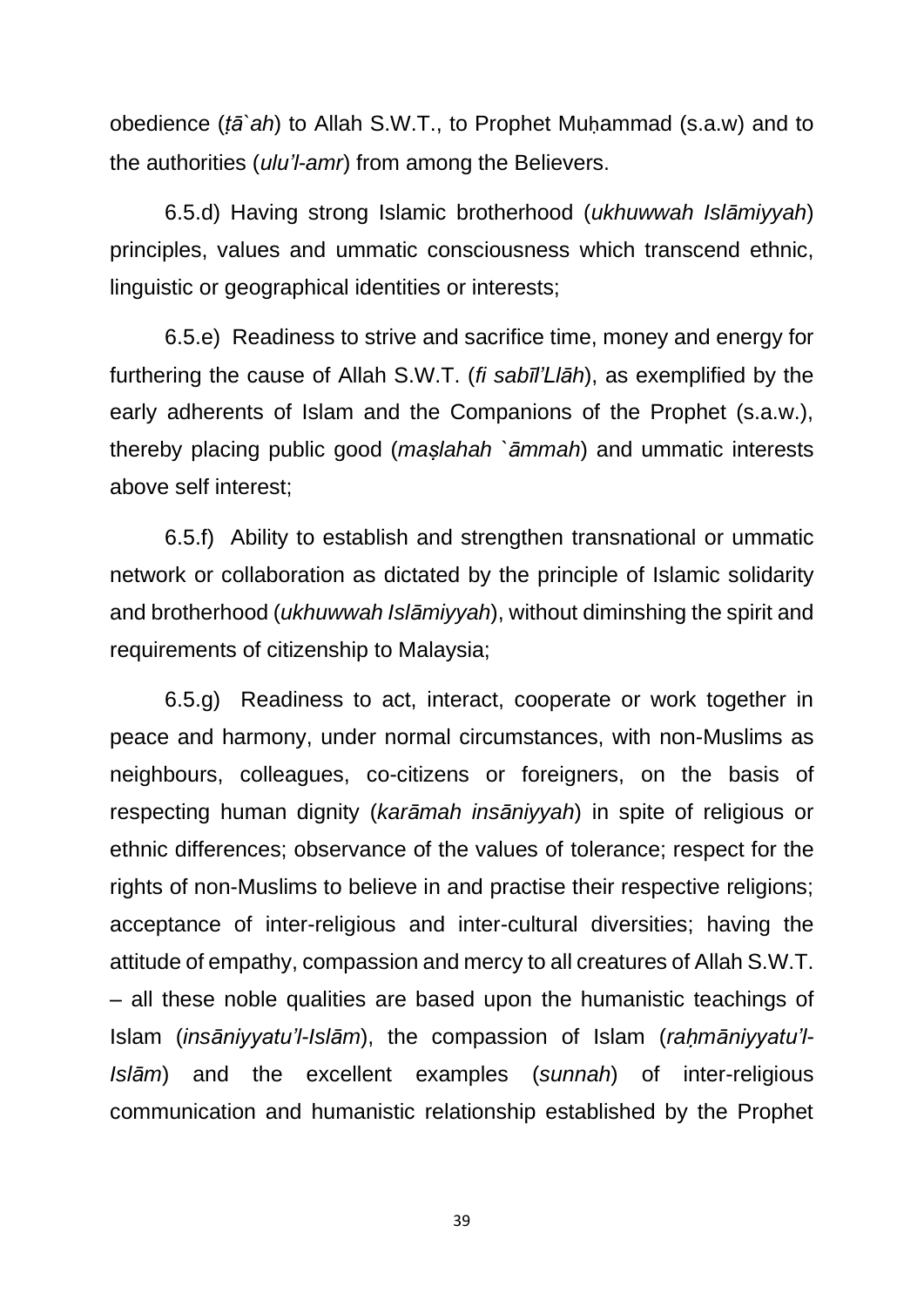(s.a.w.) as well as following the Prophetic mission and method of *Raḥmatan li'l-`Ālamīn*.

7

## **IMPLICATIONS FOR THE 13 CLUSTERS AND MOVING FORWARD**

7.1.Our future 2077 plans cover a period of six decades of (1) 2020-2030, (2) 2030-2040, (3) 2040-2050, (4) 2050-2060, (5) 2060-2070, (6) 2070- 2080. However, given the very long time horizon, and major constraints within IIUM, we will divide the time-horizon into two phases, namely Phase One from 2020-2050 and Phase Two from 2050-2080. The respective future IIUM members of the 13 or clusters in future will have the liberty to revise, correct, refine, expand or modify the earlier-conceived general narratives covering a) **past failures**, b) **present realities**, c) **emerging trends**, d) **key drivers**, projected e) **obstacles** as well as f) **key success factors** and the g) **unthought** in light of the data available to them and the emerging trends and realities existing or manifesting in their respective time-space and ecosystems. However, the **end-goals** and **The Preferred Scenario** which are derived from the Qur'anic imperatives to be achieved by 2077 – these are the **NON-NEGOTIABLE** issues in Vision2077 -- shall remain constant while the details have to be adapted and adjusted to the Malaysian realities and socio-political contexts.

The Islamic goals and the Preferred Scenario may appear to be idealistic because they are derived from the divine commandments, but they are not utopian. They are achievable if the ummatic leaders and the Muslim *ummah* of Malaysia fulfil certain conditions. Our outlook is one of practical optimisim because we strongly believe in the promises and the warnings of Allah S.W.T.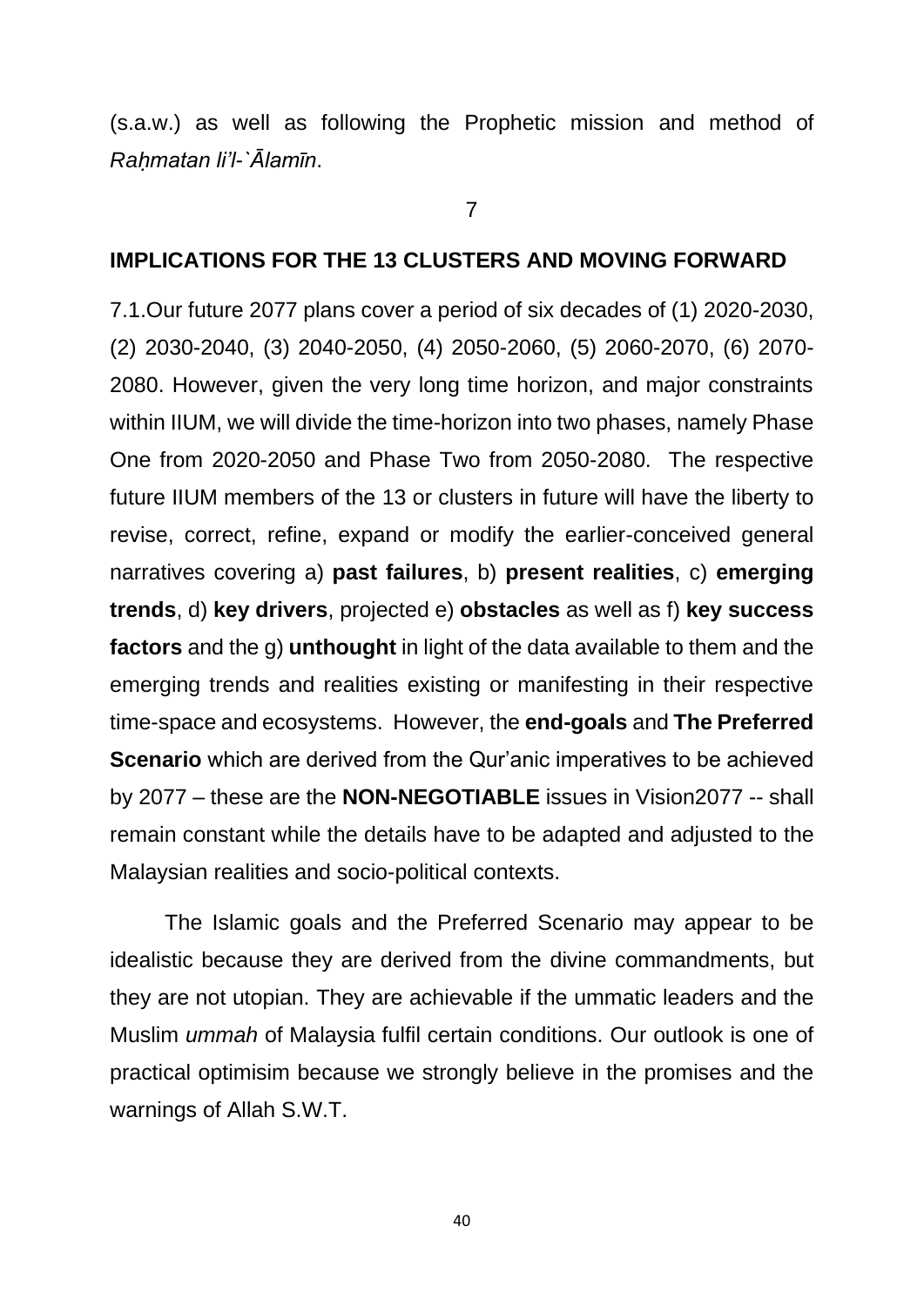7.2. While the clusters are working and developing their respective future scenarios, we intend to have an internal IIUM Symposium from 2-4 December 2020 whereby all the 13 clusters would be sitting together to exchange ideas, share common interests or problems, towards improving the respective narratives and consolidating them into a single coherent rational General Plan of IIUM's Vision 2077 which would be published as a single publication, by the grace of Allah S.W.T

7.3. It is proposed that the 13 Clusters write their respective narratives for their Preferred Scenario, in the next few months before December 2020, based on The Preferred Scenario of The *Wasaṭiyyah Ummah* described in 6.4 above, and in line with the Ideological Framework of VISION 2077. Each cluster will have to: a) figure out the implications of The Preferred Scenario especially on the production of the new breed of inter-ethnic Exemplary Ummatic Leaders discussed in 6.5. above; b) write the suitable narratives for The Preferred Scenario in 2077 and focus mainly on the scenarios of Phase One (2020-2050), after we come up with the template in the workshops of 9-11 September 2020; c) discuss the method of BACKCASTING in the writing of the narratives; d) decide on what and how to **Islamicise** (including processes of desecularisation, dewesternisation, dekufrisation, demunkarisation, demolition, integration, reconstruction, adaptation, enculturation, implantation, indigenisation, hybridisation, harmonisation and transformation) some of the existing practices, systems, theories, ideas, institutions, organisations, methods, techniques, habits, customs, conventions, laws, regulations, norms, ideologies, philosophies, worldviews, etc. in Malaysia which need to be changed, discontinued or reviewed – in accordance with the principles of *taghyīr*, *taḥsīn*, *ta'ṣil*, *iṣlāḥ*, *tajdid*, *taḥwīl* and *al-amr bi'l-ma`rūf wa'n-*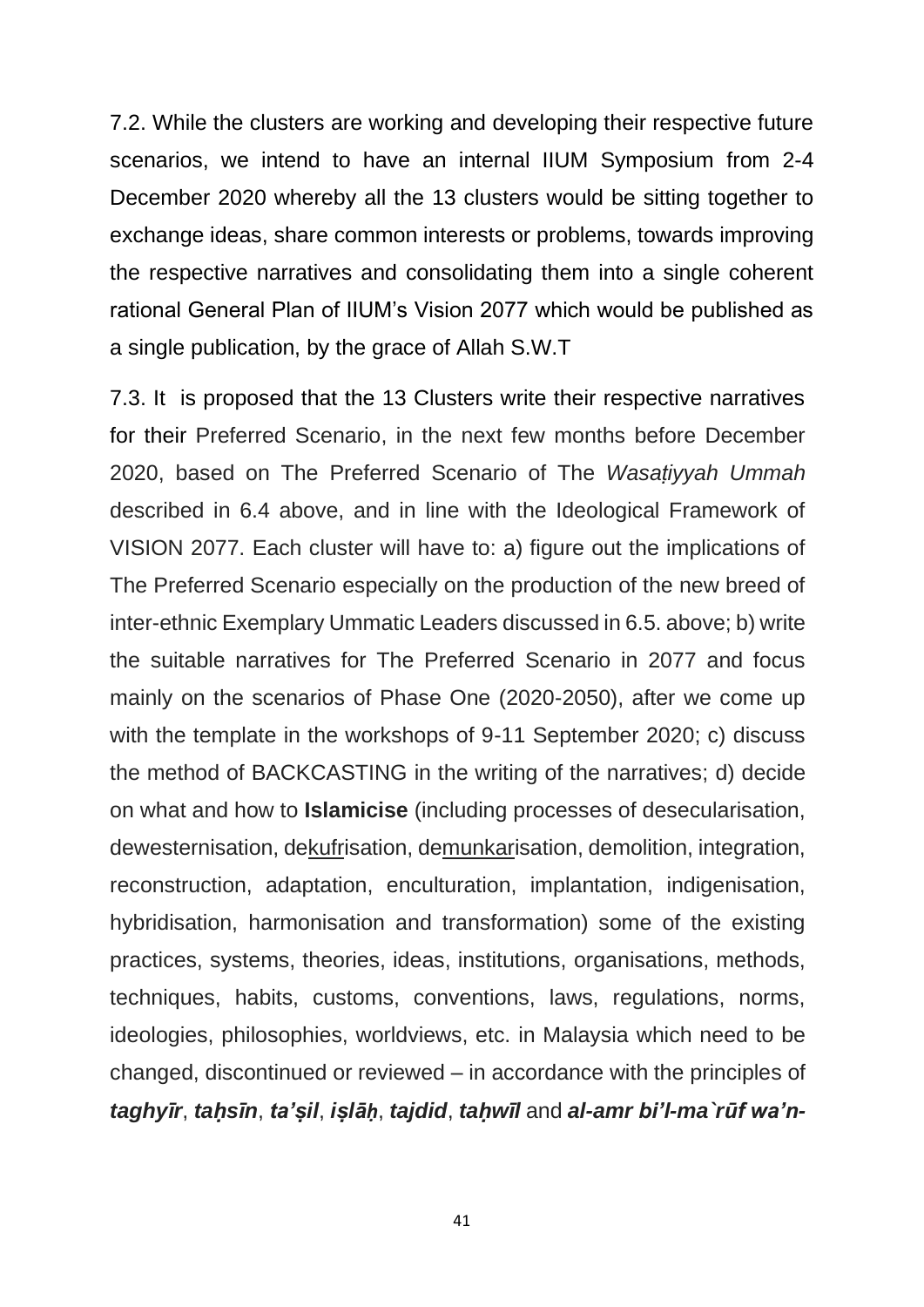*nahy `an al-munkar***;** d) identify some of the problems or obstacles faced by members of the respective cluster.

7.4. As this project is a collective trans-kulliyyah futuristic construction of V2077, we would expect all the relevant kulliyyahs to include in the curriculum elements from V2077 as well as the mission of "Islamicisation of human knowledge" (IOHK) and "Islamicisation of the self" (IOTS) or spiritual-moral purification (*tazkiyatu'n-nafs*), towards producing their graduates as the God-fearing and competent new leaders with integrity, sincerity, honesty, humility and accountability to Allah S.W.T. to lead the Malaysian and international *ummah*s toward a much better future for themselves as well as for mankind.

The kulliyyahs and clusters may also seek the participation of relevant domain experts or consultants in Malaysia or from overseas as we go forward from January 2021. With regard to guiding, moulding, inspiring and motivating IIUM students to become leaders and change agents of the future, the academic instructor cum *murabbī* **(spiritualmoral educator) has to play an important role in the spiritual-moral**  *tarbiyah* **of the students of IIUM.** The extra efforts and sacrifices made by the academic and administrative staff in this comprehensive *tarbiyah* and ummatic reformist or transformational efforts that V2077 represents will surely be rewarded by Allah S.W.T. in the Hereafter.

## 8

## **CONCLUSION**

The reformed and transformed multi-ethnic Malaysian *ummah* of the long-term future, we believe, shall be led by *qalb salīm* (sound-hearted) Islamic leaders with *Ulu'l-Albāb* qualities in possession of integrated, holistic and balanced personality characteristics, who combine *fikr* with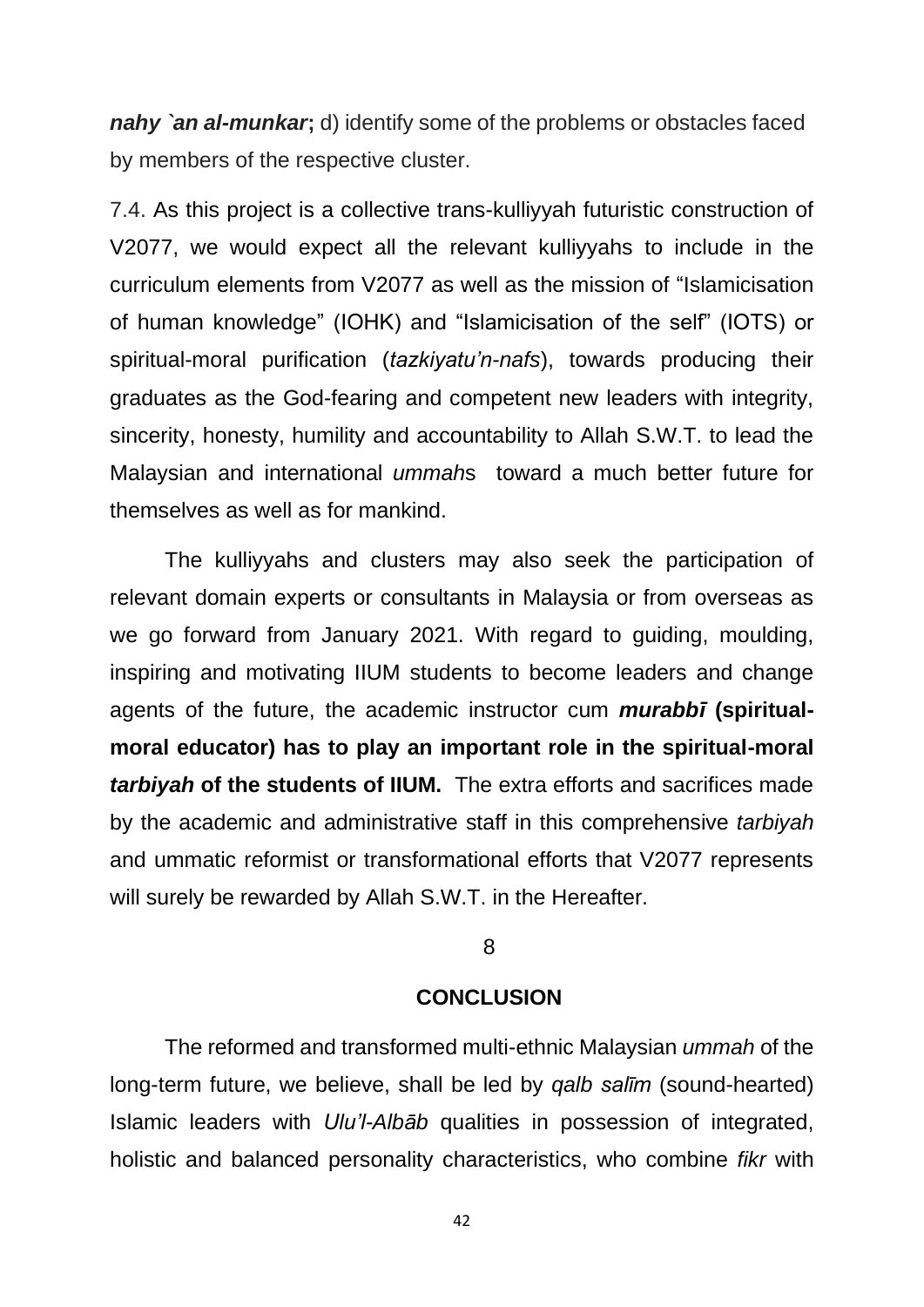*dhikr,* and – with all their strivings and sacrifices to bring about peaceful *iṣlāḥ* and *tajdīd* in the present world of "enjoyment of deceptions" (*matā` al-ghurūr*, Q. *al-Ḥadīd* 57: 20, *Āl `Imrān* 3: 14 ) – have their sights fixed to their ultimate end of *al-falāḥ* in the Hereafter. In the end, we earnestly seek the help (*`aun*),*`ināyah* (kind attention and care), *barakāt* (blessings) and *riḍwān* (good approval / pleasure) of Allah *subḥānahū wa ta`ālā* for our humble and imperfect efforts which we take up sincerely for His sake and for the sake of actualising a *falāḥ-sejahtera*-oriented Malaysian Islamic *ummah* by the year 1500 *Hijriyyah*... *Āmīn*!

## REFERENCES

- 1. Asad, Muhammad, (1980). *The Message of the Qur'an*. Gibraltar: Dār al-Andalus.
- 2. Bishara,Marwan, (2020) [https://www.aljazeera.com/indepth/opinion/beware-looming](https://www.aljazeera.com/indepth/opinion/beware-looming-chaos-middle-east-200803042230463.html)[chaos-middle-east-200803042230463.html.](https://www.aljazeera.com/indepth/opinion/beware-looming-chaos-middle-east-200803042230463.html) Accessed on August 3, 2020.
- 3. Crane, Robert Dickson, (1977). *Shaping the Future: Challenge and Response*. Massachusetts: Tapestry Press.
- 4. Gueteres, Antonio, (2020). Has the new world order failed? [https://www.aljazeera.com/programmes/insidestory/2020/07/world](https://www.aljazeera.com/programmes/insidestory/2020/07/world-order-failed-200719182613813.html.%20Accessed%20%20on%2021%20July%202020)[order-failed-200719182613813.html. Accessed on 21 July 2020\)](https://www.aljazeera.com/programmes/insidestory/2020/07/world-order-failed-200719182613813.html.%20Accessed%20%20on%2021%20July%202020)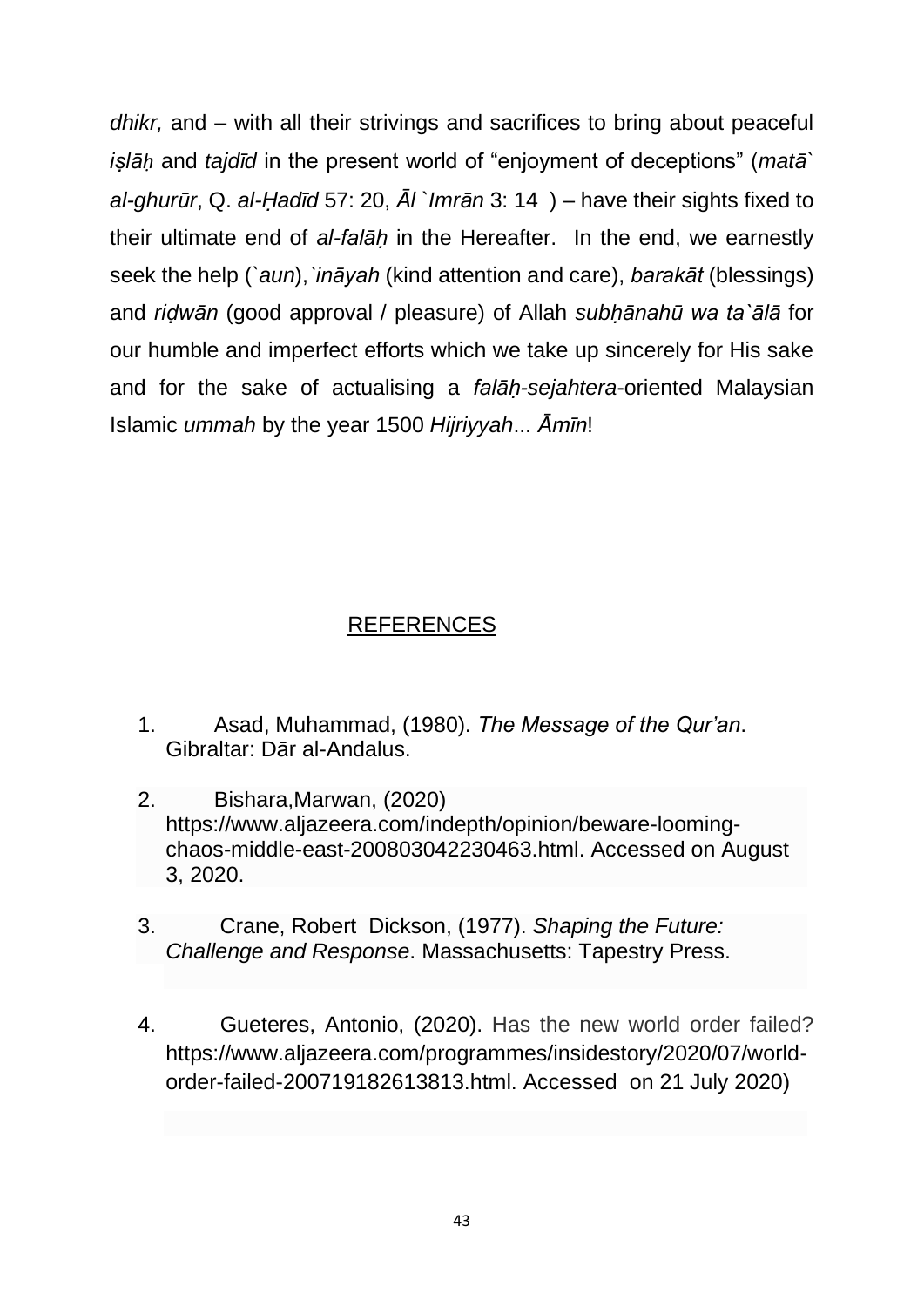- 5. Gusau, Murtadha, (2019). Allah promised to help the sincere believers, in *[Premium](https://opinion.premiumtimesng.com/author/webmaster/) Times,* October 25, 2019 from https://opinion.premiumtimesng.com/2019/10/25/allah-promised-tohelp-the-sincere-believers-by-murtadha-gusau/ Accessed on 9 September 2020.
- 6. Inayatullah, Sohail, (2015). *What Works: Case Studies in the Practice of Foresight.* Taipei: Tamkang University Press.
- 7. M. Kamal Hassan, (2011). *Voice of Islamic Moderation from the Malay World*. Kuala Lumpur: EMIR Research Ltd.
- 8. Maududi, Syed Abu'l A`la, (2006). *Towards Understanding the Qur'an (Tafheemul Quran)* (tr. Zafar Ishaq Ansari). Leicester, U.K. The Islamic Foundation.
- 9. al-Qaraḍāwī, Yūsuf, (1977): *al-Khaṣā'iṣ al-`Āmmah li al-Islām.* Cairo: Maktabah Wahbah
- 10. al-Qaraḍāwī, Yūsuf, (1991). *Islamic Awakening between Rejection and Extremism* (translated from Arabic). Virginia: American Trust Publication and IIIT.
- 11. al-Qaraḍāwī, Yūsuf, (1992). *Aulawiyyāt al-Ḥarakah al-Islāmiyyah fī al-Marḥalah al-Qādimah*, 4th ed. Cairo: Maktabah Wahbah.
- 12. al-Qaraḍāwī, Yūsuf, (2002). *Al-Ṣaḥwah al-Islāmiyyah min al-Murāḥaqah ila al-Rushd*. Cairo: Dār al-Shurūq.
- 13. al-Qaraḍāwī, Yūsuf, (2006). *Al-Islām Ḥadārah al-Ghad*. Cairo: Maktabah Wahbah.
- 14. Sardar, Ziauddin, (1987*). The Future of Islamic Civilisation*. 2nd ed. London: Mansell.